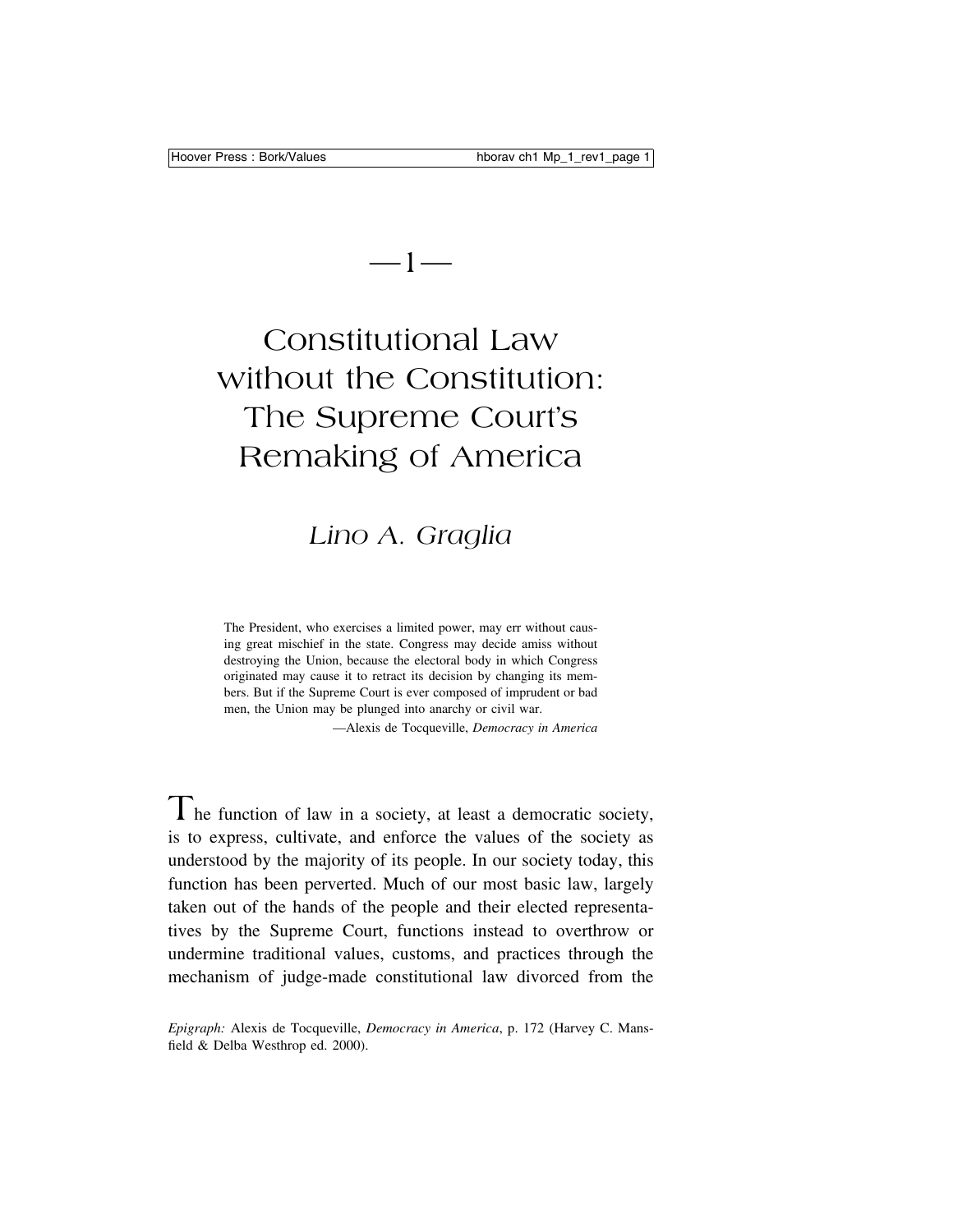Constitution. Instead of serving as a guarantor of basic rights, the Constitution has been made the means of depriving us of our most essential right, the right of self-government. The system of decentralized representative self-government with separation of powers created by the Constitution has been converted by the Court into government on basic issues of domestic social policy by a tiny judicial oligarchy—by majority vote of a committee of nine lawyers, unelected and holding office for life, making policy decisions for the nation as a whole from Washington, D.C.—completely centralized, completely undemocratic, with the judiciary performing the legislative function.

## The Overthrow of the Constitution by Constitutional Law

Constitutional law may be defined for most practical purposes as the product of "constitutional judicial review," the power of judges, and ultimately the justices of the Supreme Court, to declare invalid and unenforceable the laws and acts of other officials of government on the ground that they are prohibited by the Constitution. The central fact of contemporary constitutional law, however, is that it has very little to do with the Constitution. Nearly all the Supreme Court's rulings of unconstitutionality have little or no basis in, and are sometimes in direct violation of, the Constitution. Their actual basis is nothing more than the policy preferences of a majority of the Court's nine justices. The power to assert that the Constitution prohibits any policy choice of which they disapprove has enabled the justices to make themselves the final lawmakers on any public policy issue that they choose to remove from the ordinary political process and to assign for decision to themselves.

Over the past half-century the justices have chosen to make themselves the final lawmakers on most basic issues of domestic social policy in American society. These include issues literally of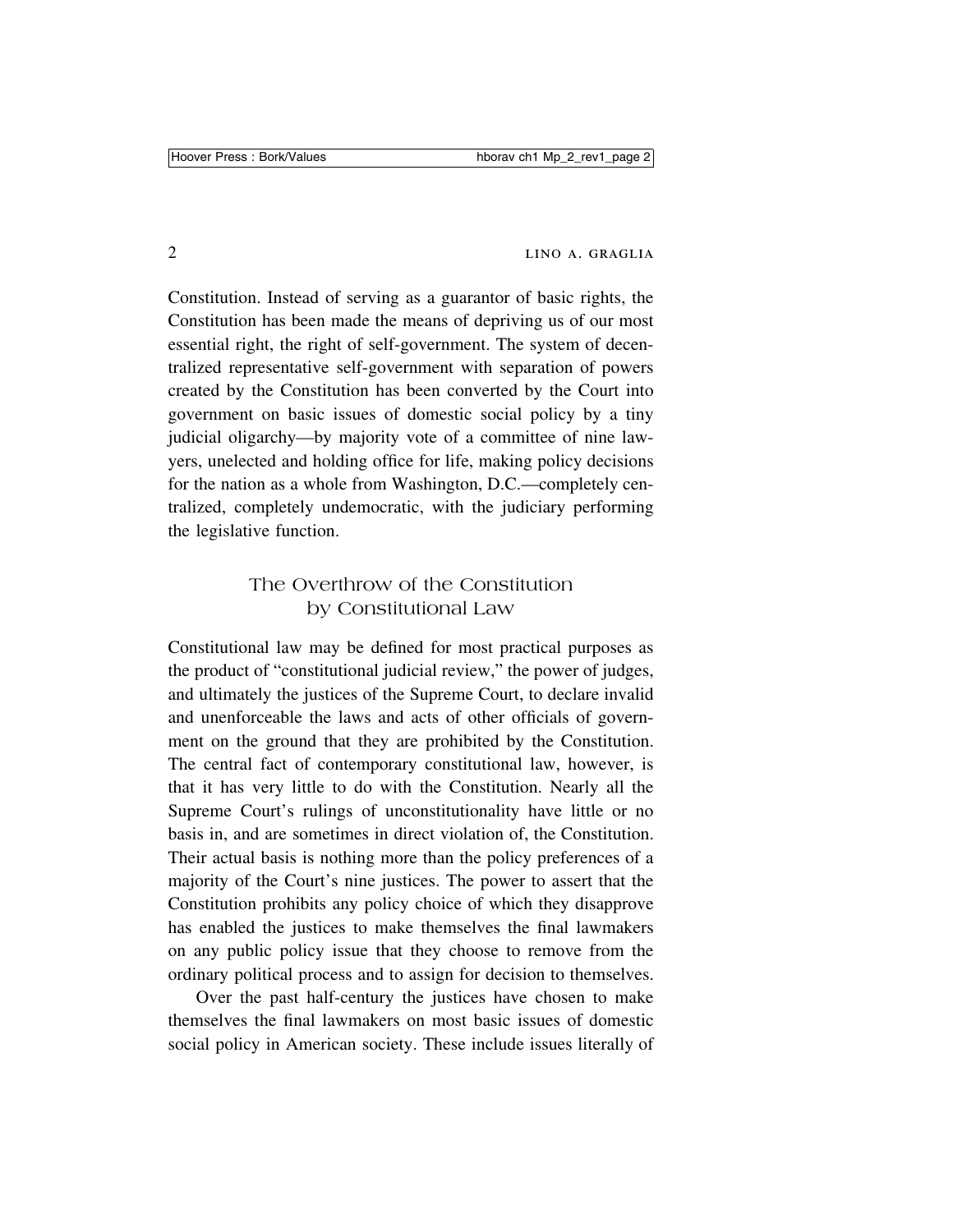life and death, as in the Court's decisions on contraception, abortion, capital punishment, and assisted suicide; issues of public order, as in its decisions on criminal procedure, public demonstrations, and vagrancy control; and issues of public morality, as in its decisions on pornography and homosexuality. These are the issues that determine the basic values, nature, and quality of a society. In essence, the Court now performs in the American system of government a role similar to that performed by the Grand Council of Ayatollahs in the Iranian system: voting takes place and representatives of the people are elected as lawmakers, but the decisions they reach on basic issues of social policy are permitted to prevail only so long as they are not disallowed by the system's highest authority. The major difference is that the ayatollahs act as a conservative force, while the effect of the Supreme Court's interventions is almost always—as on every one of the issues just mentioned—to challenge, reverse, and overthrow traditional American practices and values. Another major difference is that the name and function of the chief ayatollah is openly stated and apparently well understood in Iran. In the United States the name of the single most important figure in the making of domestic social policy in the last half of the twentieth century, William J. Brennan Jr., was and is known to very few of those he effectively governed, a shameful indictment of a supposedly democratic system.

The salient characteristic of contemporary American society is a deep ideological divide along cultural and class lines, a higher degree of polarization on policy issues than at any time within memory. On one side of this "culture war" is the majority of the American people, largely committed to traditional American values, practices, and institutions. On the other side is what might be called the "knowledge" or "verbal" class or "cultural elite," consisting primarily of academics, most importantly at elite schools, and their progeny in the media, mainline churches, and generally, the verbal or literary occupations—people whose only tools and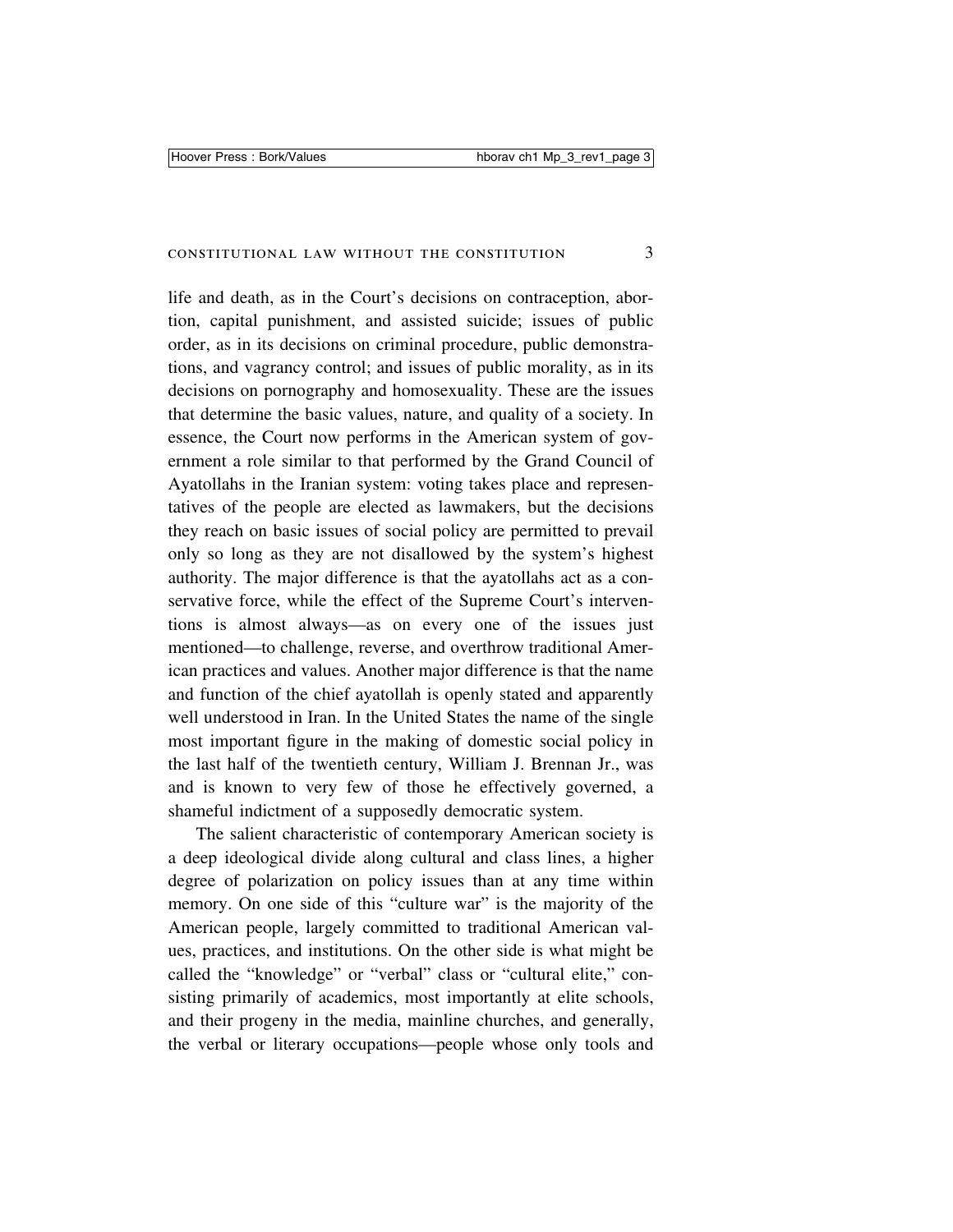products are words. At one time the most educated and successful members of a society could be expected to be its strongest defenders. Today, however, for a variety of reasons, they—particularly academics—often see it as part of their function to maintain an adversary relationship with their society, to challenge its values and assumptions, and to lead it to the acceptance of newer and presumably better values.<sup>1</sup>

The justices of the Supreme Court, usually products of elite schools, especially law schools, are themselves members of this cultural class. Sharing its values and seeking its accolades, they are strongly tempted to see that its values and policy preferences prevail. Possessing nearly unlimited de facto power, though not legal authority, to advance those policy preferences by enacting them into law in the name of enforcing the Constitution, they rarely resist the temptation for long. The extraordinary result in a supposedly democratic society is a system of law based on the values and preferences of a powerful nine-person elite, enacted by as few as five of its members, contrary to the values and preferences of the majority of the American people. William F. Buckley Jr., famously and with good reason, said he would rather be governed by the first two thousand names in the Boston phone book than by the Harvard faculty.<sup>2</sup> Incredible as it may seem, on basic issues of social policy, we are in effect being governed by the Harvard faculty and its counterparts in other elite educational institutions through the medium of constitutional law.<sup>3</sup> Government by an elite

1. *See* David Brooks, *Bobos in Paradise: The New Upper Class and How They Got There* (2000).

2. *See* William F. Buckley, Jr., "Au Pair Case No Reason to Condemn Courts," *Houston Chronicle* (Nov. 8, 1997) at 36 (quoting his earlier statement).

3. *Regents of Univ. of California v. Bakke*, 438 U.S. 265 (1978), provides a particularly clear example. The use of race preferences in granting and denying admission to a state institution was upheld, despite supposed constitutional and explicit statutory (Title VI of the 1964 Civil Rights Act) prohibitions, by appending to the opinion of the Court and effectively enacting into constitutional law the race preference program devised by Harvard University. This opinion was reaffirmed and made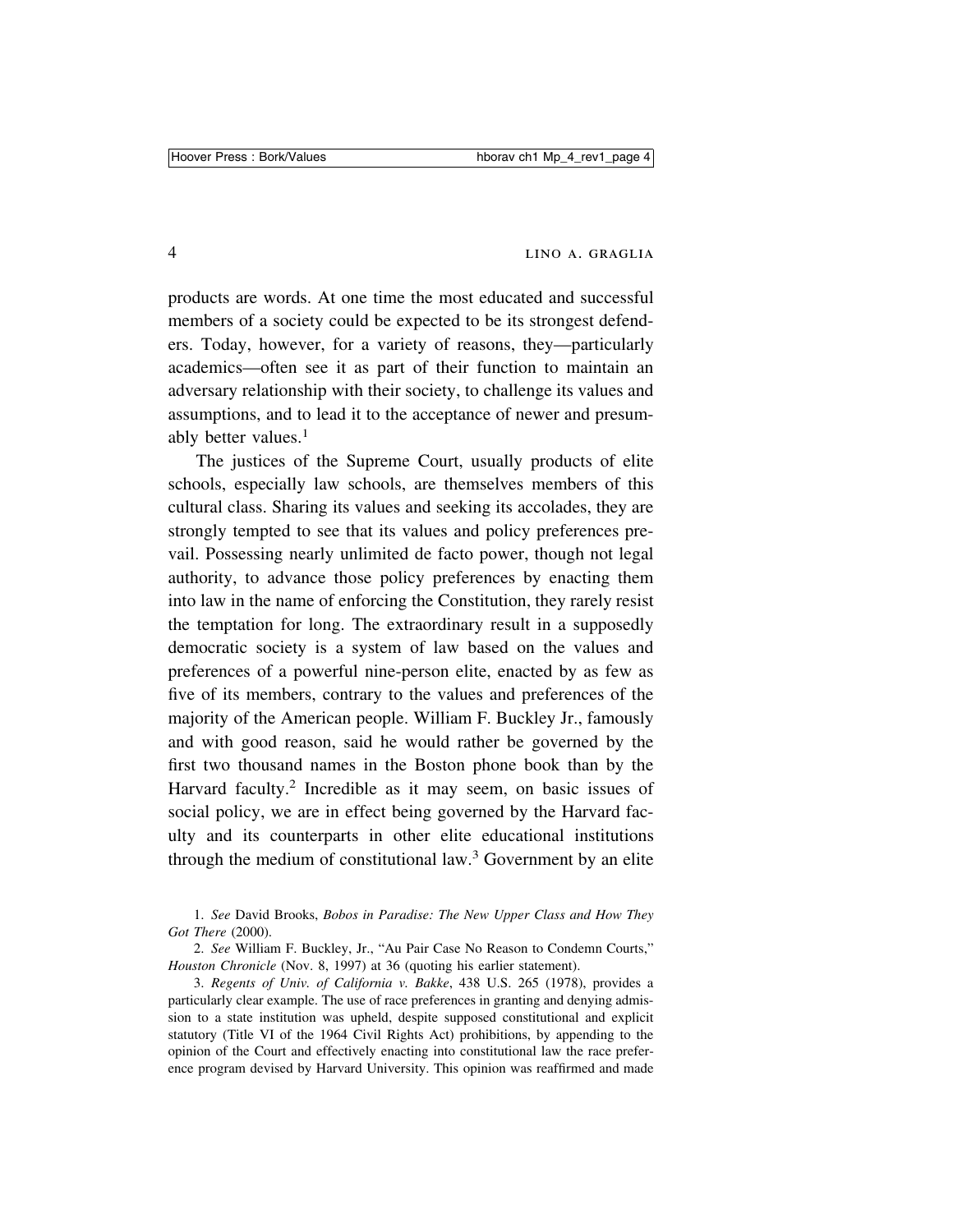is precisely the form of tyranny by a minority that the Constitution—a radical experiment in self-government at the time—was meant to prevent. The American people face no greater challenge than finding the will and means of bringing this perversion of the constitutional system to an end.

## The Dubious Origin of Constitutional Judicial Review

The most striking thing about judicial review, at first, is that it is not explicitly provided for in the Constitution, although it was unprecedented in English law—the source of our basic legal institutions and practices—and poses an obvious threat to representative self-government.<sup>4</sup> If the framers—the authors and, most important, the ratifiers of the Constitution—had decided to grant the power, one would expect to see it, like the analogous presidential veto power, not only plainly stated but limited by giving conditions for its exercise and by making clear provision for Congress to have the last word.5 It appears that the framers mistakenly envisioned the power as involving merely the application of clear rules to disallow clear violations, something that in fact rarely occurs.

Antinationalist opponents of the Constitution (misnamed Antifederalists) foresaw that federal judges would claim the power to invalidate legislation, and pointed out the dangerous potential of this power. One, writing as "Brutus," warned that the Constitution would give judges "a power which is above the legislature, and which interest transcends any power before given to a judicial by any free government under heaven." It would make them, he presciently warned,

the basis of current constitutional law on the subject in *Grutter v. Bollinger*, 123 S. Ct. 232 (2003).

<sup>4.</sup> The concept may have arisen, however, because the acts of colonial legislatures operating under royal charters were subject to the review of the Privy Council in London.

<sup>5.</sup> U.S. Const. art. I, sec. 7.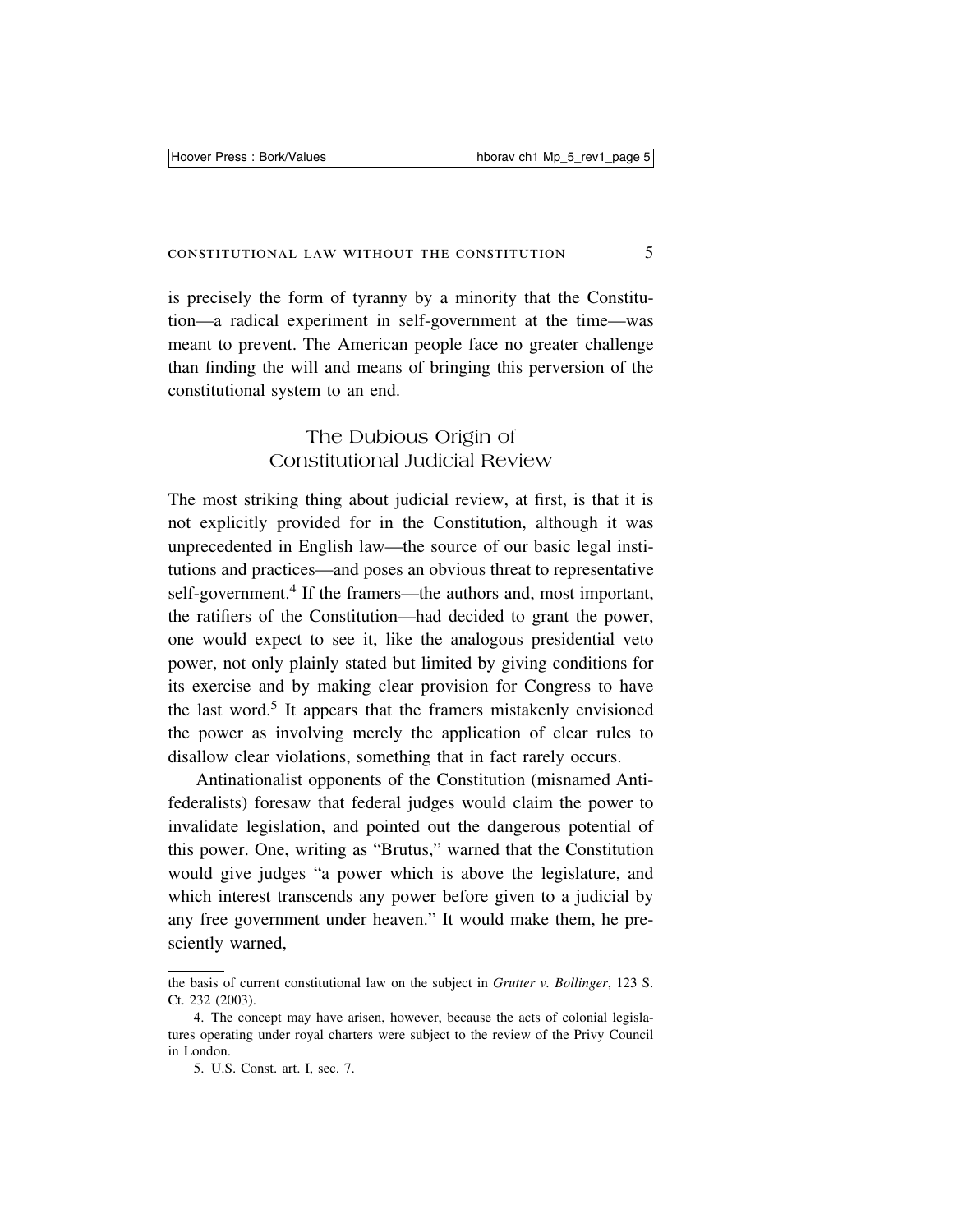6 lino a. GRAGLIA

*independent*, in the fullest sense of the word. There is no power above them, to control any of their decisions. There is no authority that can remove them, and they cannot be controlled by the laws of the legislature. In short, they are independent of the people, of the legislature, and of every power under heaven. Men placed in this situation will generally soon feel themselves independent of heaven itself.6

Alexander Hamilton, perhaps the least committed to democracy of the American founders and, with James Madison, one of the two most important proponents of the Constitution, responded to this criticism not by denying that the Constitution provided for judicial review but by arguing, naively or disingenuously, that it would not give judges policymaking power. The judiciary, he said, quoting Montesquieu, "is next to nothing," lacking "influence over either the sword or the purse," able to exercise "neither FORCE nor WILL but only judgment." Judicially enforced constitutionalism would serve only "to guard the Constitution and the rights of individuals from the effects of those ill humors" to which, he believed, the people are sometimes subject. It would not make judges superior to legislators, because judges would use the power only to enforce "the intention of the people" expressed in the Constitution over the contrary intention of legislators, their "agents," invalidating only laws that were in "irreconcilable variance" with the Constitution. "[T]he supposed danger of judiciary encroachments on the legislative authority" is therefore, he reassured the ratifiers, "in reality a phantom." Not only has the judiciary no control of funds or force, but Congress's power of impeachment is in itself "a complete security" against judicial usurpation of lawmaking power.7

Hamilton's defense of judicial review reads, unfortunately, like pure fantasy today. Rather than being "next to nothing," the judi-

<sup>6.</sup> Brutus, Essay XV (Mar. 20, 1788) in *The Complete Anti-Federalist* at 437 (Herbert J. Storing ed., 1981).

<sup>7.</sup> *The Federalist Papers* No. 78 (Clinton Rossiter ed., 1961).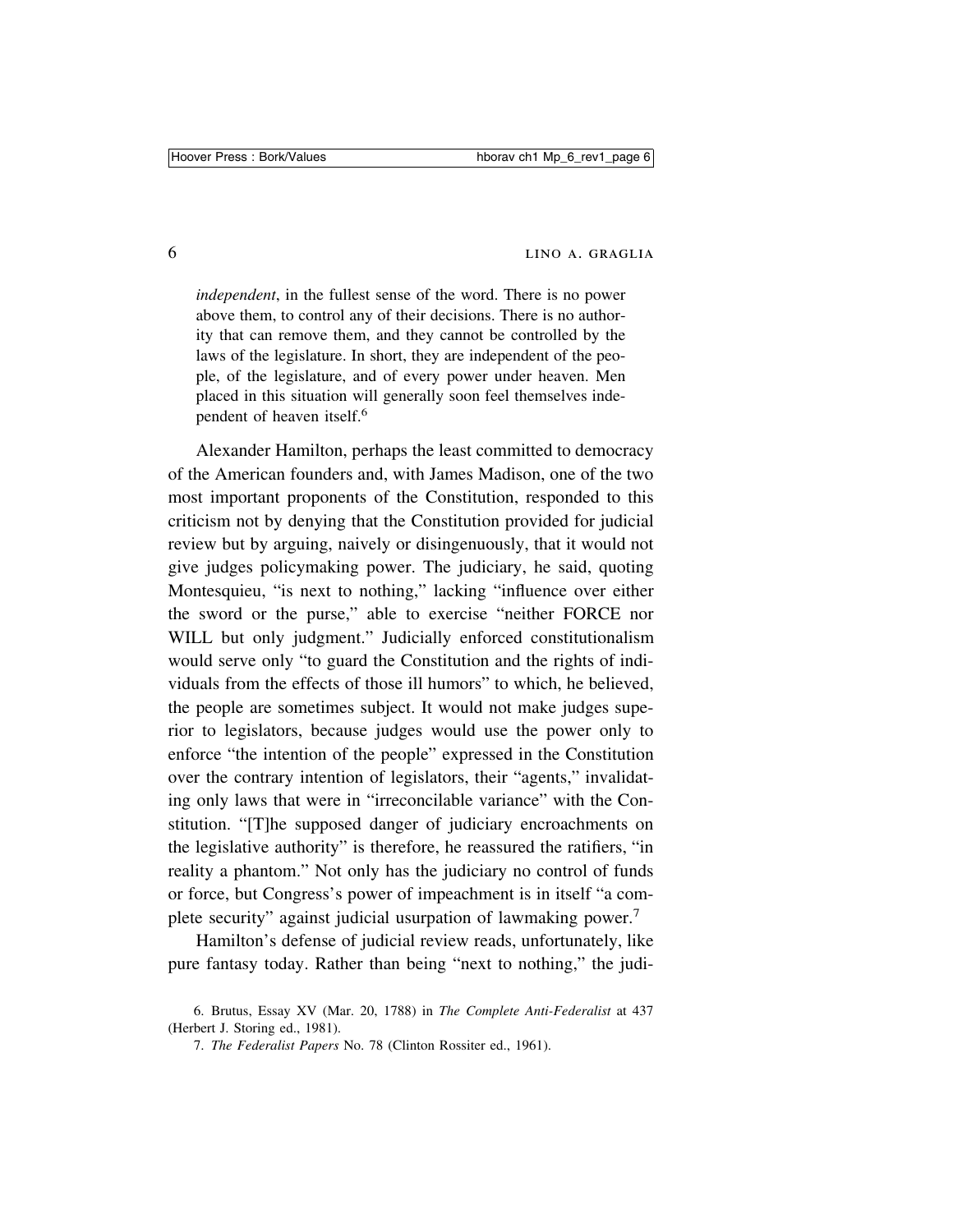ciary has succeeded in making itself, as a practical matter, virtually everything on issues of domestic social policy. It has all the control of force it needs in that it has long been unthinkable—though it was not to Presidents Jefferson, Jackson, Lincoln, and Franklin Roosevelt—that its decisions will not be enforced.8 The judiciary's control of the purse is secure enough that its approval of a federal district judge's orders requiring a state to spend billions of dollars in a self-defeating attempt to increase school racial integration is automatically complied with.<sup>9</sup> As Jefferson concluded when he failed to remove Justice Samuel Chase, impeachment is a "farce," "not even a scarecrow."<sup>10</sup> The only security provided by impeachment today is the secure belief of judges that they have nothing to fear.

Laws in "irreconcilable variance" with the Constitution, it happens, are rarely, if ever, enacted. The Constitution wisely precludes very few policy choices, and even fewer that elected legislators fully as capable as judges of reading the Constitution and at least as committed to American values—might be tempted to make. The people do not need unelected, life-tenured judges to protect them from their electorally accountable legislators; their clear and urgent need today is for protection from judges by legislators.

8. Jefferson: to "consider the judges the ultimate arbiters of all constitutional questions [is] a very dangerous doctrine indeed and one which would place us under the despotism of an oligarchy." Jackson: "The opinion of the judges has no more authority over Congress than the opinion of Congress has over the judges, and on that point the President is independent of both." Lincoln: "[I]f the policy of the government upon vital questions affecting the whole people is to be irrevocably fixed by decisions of the Supreme Court . . . the people will have ceased to be their own rulers, having to that extent practically resigned their Government into the hands of that eminent tribunal." Roosevelt: Proposed speech stating that if the Supreme Court should invalidate a certain New Deal measure, he would not "stand idly by and... permit the decision of the Supreme Court to be carried through to its logical inescapable conclusion." Quoted in Kathleen M. Sullivan et al., *Constitutional Law* 20– 24 (15 ed., 2004).

9. *See Missouri v. Jenkins*, 515 U.S. 70 (1995).

10. Sullivan, *Constitutional Law*, *supra* n. 8 at 12.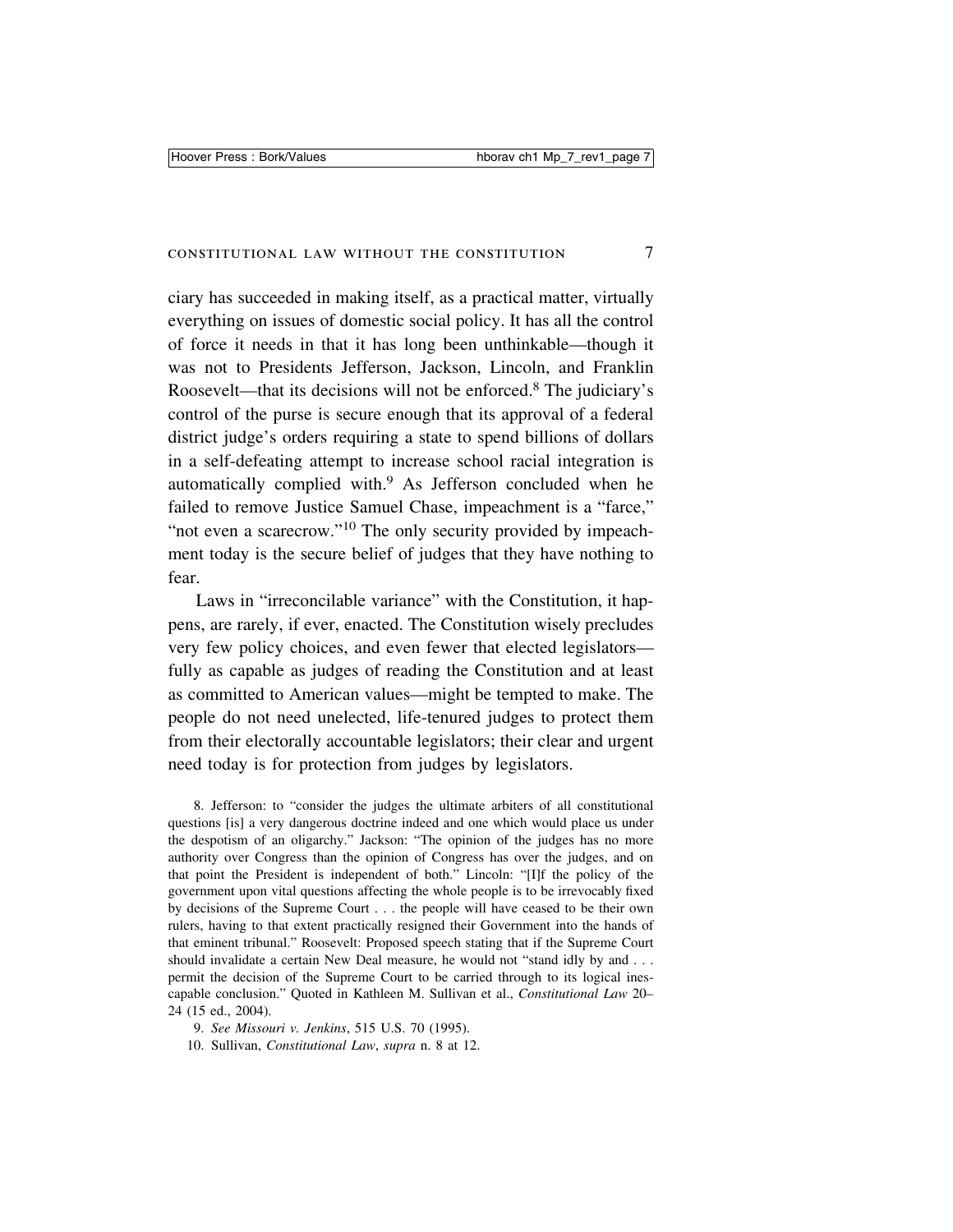#### 8 lino A. GRAGLIA

Hamilton theorized judicial review; Chief Justice John Marshall, his political ally and acolyte, made it a reality in *Marbury v. Madison* in 1803 by invalidating an insignificant provision of a federal statute in an otherwise insignificant case.<sup>11</sup> Marshall begged the basic question by assuming, rather than showing, the source of the Court's authority to substitute its interpretation of the Constitution, finding an inconsistency with a federal law, for that of Congress and the president, who presumably found none.<sup>12</sup> Marshall then first misinterpreted the statute to create a constitutional question that did not exist and then misinterpreted the Constitution to find a violation that also did not exist.<sup>13</sup> Because the result was dismissal of the case against Madison, Jefferson's secretary of state—a case both had simply ignored—there was no occasion for Jefferson, Marshall's political enemy, to make an official response. Judicial review was born in sin and has rarely risen above the circumstances of its birth.

#### It's Not the Constitution, It's the Justices

Judicially enforced constitutionalism, the disallowance of policy choices favored by most people today because of contrary choices made by others in the past, is inherently undemocratic and in need of justification in a supposedly democratic society. It can be argued that constitutional limits on policy choices can advance democracy by correcting or counteracting some supposed defect in the dem-

11. 5 U.S. (1 Crunch) 137 (1803).

12. *See, e.g.*, *Eakin v. Raub*, 12 S. & R. 330 (Pa. 1825) (dissenting opinion, Gibson J.); Alexander Bickel, *The Least Dangerous Branch* (1962).

13. Marshall read a sentence of Section 13 of the Judiciary Act of 1789, 1 Stat. 73, as adding to the original jurisdiction granted the Court by the Constitution, although the sentence does not even mention original jurisdiction. He then found that this supposed grant of additional jurisdiction was prohibited by the Constitution, although the Constitution contains no such prohibition. *See* William Van Alstyne, *A Critical Guide to Marbury v. Madison*, 1969 Duke L. J. 17; Morris Cohen, *The Faith of a Liberal*, 178–180 (1946).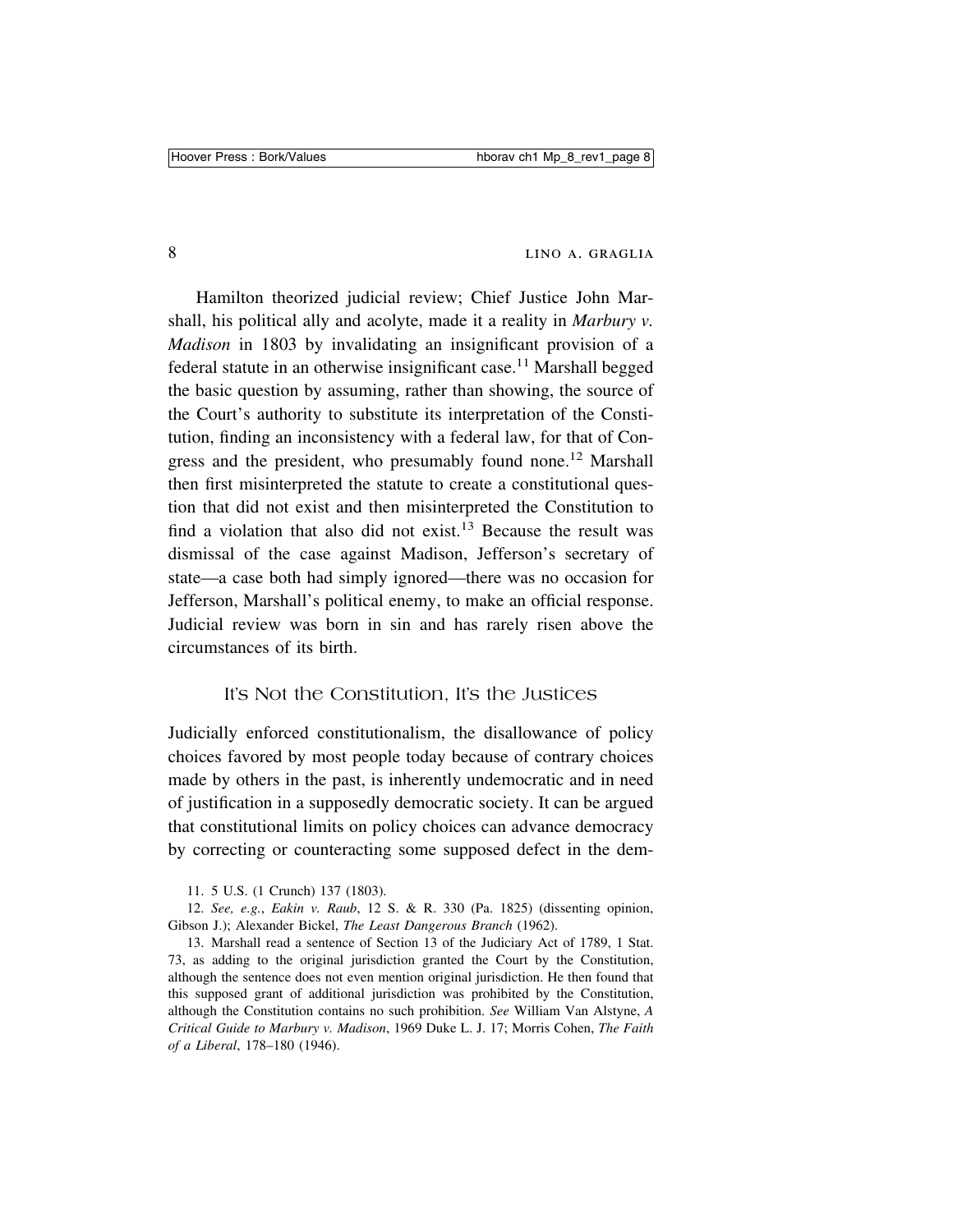ocratic political process. A "balanced budget" amendment, for example, is arguably justifiable to prevent "special interest" legislation from bringing about a higher level of total federal spending than most people want. Term limits, such as the amendment limiting the president to two terms, might similarly be justifiable if long-term officeholding is seen as giving the incumbent enough advantages to prevent fair election contests and thereby to frustrate the popular will. $^{14}$ 

The standard and much more common justification for constitutionalism, the only one given by Hamilton, is not that it facilitates but that it temporarily frustrates the will of the people, although supposedly only to further it in the end. Judicially enforced constitutional limits can serve, he argued, to protect the people from the occasional "ill humors" that may cause them to adopt policy choices they will later regret.15 Since constitutional limits can come only from the people themselves in a democracy, the argument rests on the extremely implausible proposition that the people of the past acted in a calmer time or were more knowledgeable about present day problems than are the people of today. Constitutional provisions, for example, the all-important Fourteenth Amendment, are rarely adopted in times of calm. In any event it would be difficult to find an example of a ruling of unconstitutionality actually serving this supposed long-term democratic purpose. None of those made by the Court in the last fifty years would seem to qualify. It is unlikely that a majority of the American people have with time come to be grateful to the Court for its decisions, say, prohibiting suppression of the pornography trade, removing state-supported prayer from public schools, or requiring the busing of children for school racial balance. "Ill humors"—that is, intellectual fads, such as admiration for the former Soviet Union—are more common

<sup>14.</sup> U.S. Const. Amend. XXII.

<sup>15.</sup> *Federalist*, *supra* n. 7.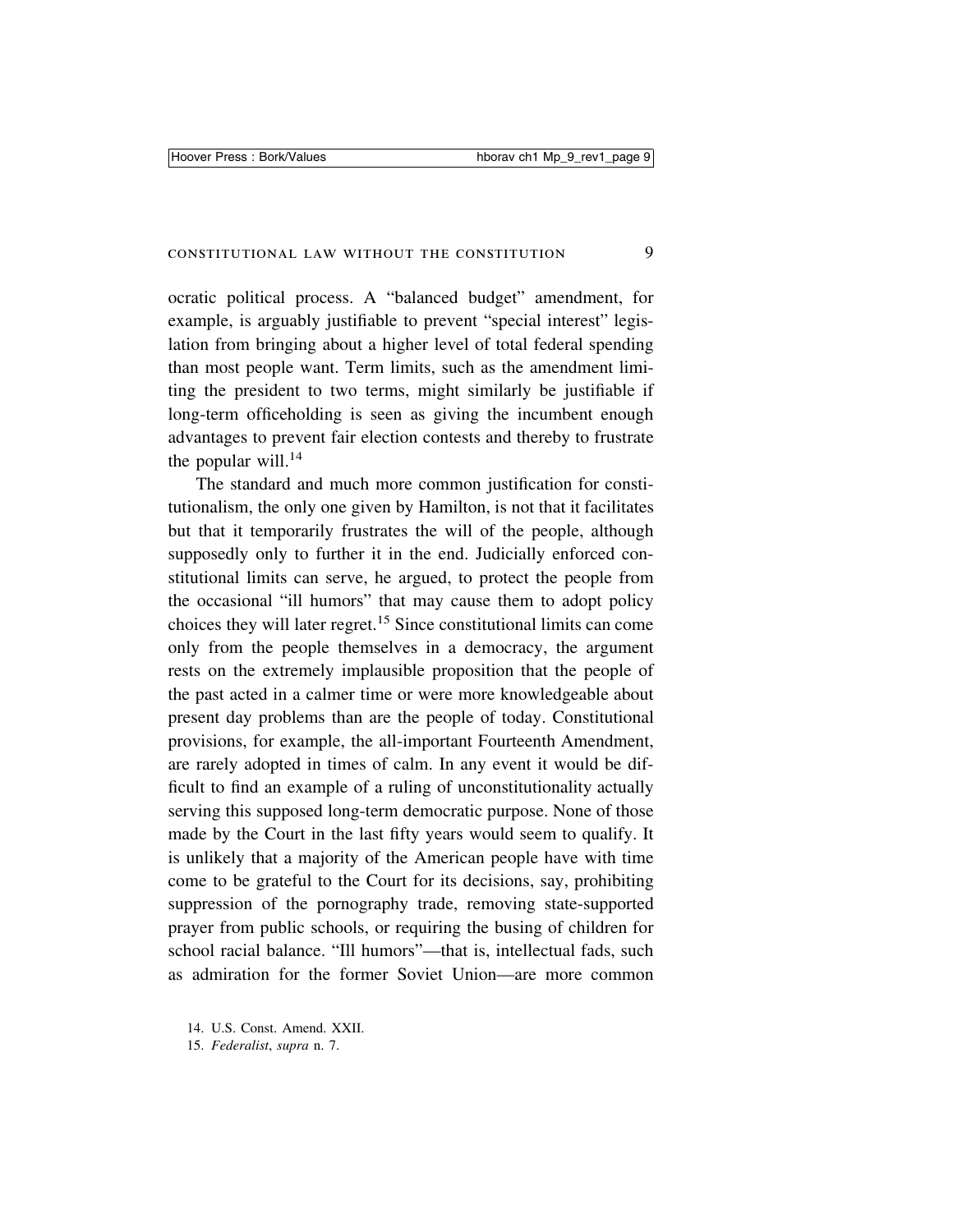among the cultural elite, including judges, than among ordinary people. The highly educated, George Orwell once noted, are capable of preposterous beliefs that could not occur to the common man.

To the extent that we believe in popular self-government, we should be skeptical of the value of constitutional restrictions on policy choices, favor their narrow interpretation, and adopt a strong presumption against the creation of new ones. Such restrictions make sense when a government is seen as the result of a contract between the people and their sovereign, but much less so, as Hamilton pointed out, when the people are themselves the sovereign.<sup>16</sup> Constitutionalism, as Jefferson and other believers in democracy have noted, can amount to the rule of the living by the dead.

It is not rule by the dead, however, that is now challenging and undermining American democracy; it is judicial activism, rule by judges who are all too much alive.<sup>17</sup> "Judicial activism" can most usefully be defined as rulings of unconstitutionality not clearly required by the Constitution—"clearly" because in a democracy the opinion of elected legislators should prevail over that of unelected judges in cases of doubt. Rulings upholding as constitutional the laws that the Constitution clearly prohibits are not only extremely rare (at least apart from the question of federalist limits on national power) but should, in any event, be seen as examples not of activism but of restraint, refusals by judges to overturn the policy choices made in the ordinary political process.18 Decisions over-

16. "[B]ills of rights are, in their origin, stipulations between kings and their subjects.... they have no application to constitutions, professedly founded on the power of the people and executed by their immediate representatives and servants." *The Federalist Papers* No. 84, 513, *supra* n. 7.

17. As then-Harvard law professor and later Supreme Court Justice Felix Frankfurter pointed out to President Roosevelt during the New Deal constitutional crisis, supposedly "when the Supreme Court speaks it is not they who speak but the Constitution, whereas, of course, in so many vital cases it is *they* who speak and *not* the Constitution. And I verily believe this is what the country most needs to understand." Max Friedman, *Roosevelt and Frankfurter* 383 (1967).

18. The clearest example may be *Home Building and Loan Ass'n v. Blaisdell*, 290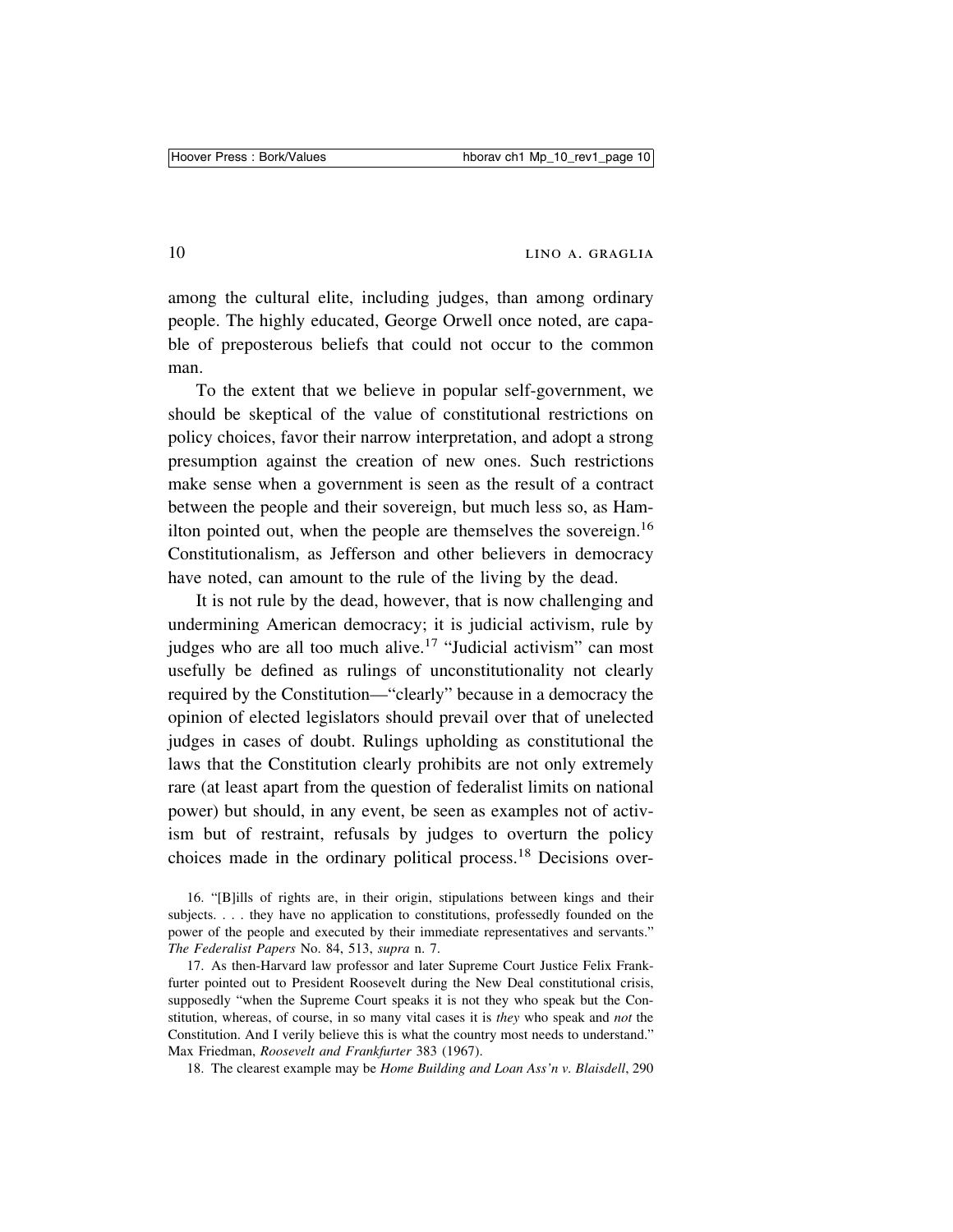turning activist decisions should be seen, of course, as not activist but de-activist, as undoing activism and returning policy issues to the ordinary political process.

All or almost all the Supreme Court's rulings of unconstitutionality, beginning at least with the Warren Court, are examples of judicial activism—usurpations of legislative power—in that they were not clearly, and usually not even arguably, required by, and indeed were sometimes in violation of, the Constitution. It is not the power of judicial review as such, therefore, that accounts for the dominant policymaking role the Court has assumed in our society but the Court's abuse of the power. If the Court did in fact only what it invariably claims to do—enforce the Constitution occasions for its invalidation of policy choices made in the ordinary political process would be rare enough to make judicial review a matter of little more than academic interest. The central question, of course, is why, in a supposedly democratic society, these judicial usurpations of legislative power to impose policy choices that legislators could not impose are permitted to continue.

## The Irrelevance of the Constitution to Constitutional Law

Part of the answer undoubtedly is that the proponents and beneficiaries of rule by judges, the cultural elite, have succeeded in keeping the nature and source of constitutional law mysterious and obscure. Americans have been taught almost from birth to respect judges as part of respect for the rule of law. Only judges, of all our government officials, dress in robes and issue decrees from structures resembling temples. Judges, the public understandably wants to believe, are servants of the law, protectors of citizens from

U.S. 398 (1934), upholding, 5–4, state debtor-relief legislation clearly prohibited by the Contracts Clause. On this rare, if not the only, occasion that the Court actually encountered a clearly unconstitutional statute, it upheld it, illustrating that constitutional limits depending on judicial enforcement may prove to be no limits at all.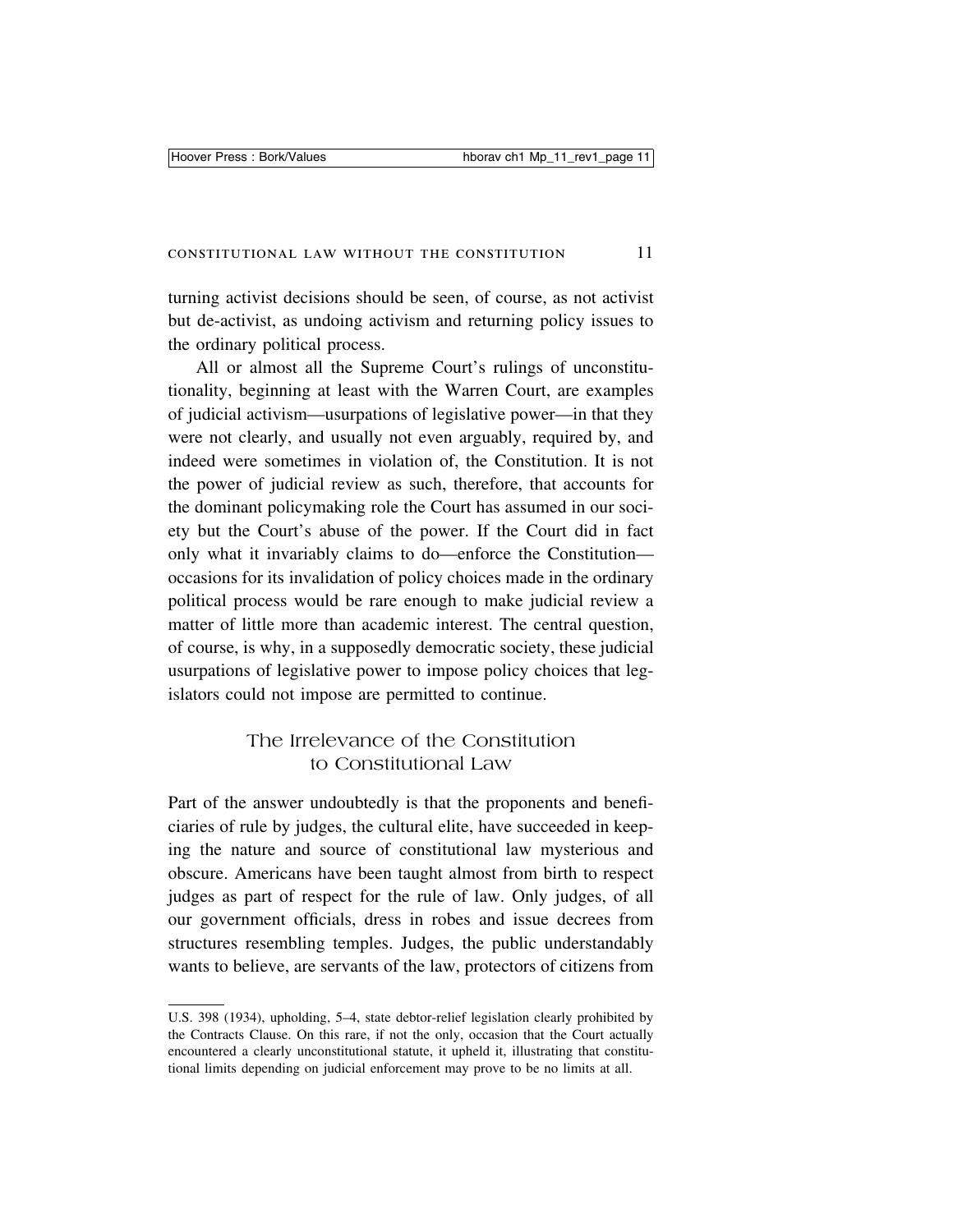12 lino a. graglia

powerful and untrustworthy bureaucrats and other government officials. It is apparently difficult for the public to recognize the extent to which the judges are power-wielding government officials themselves, and indeed the most dangerous because for relief from the decrees of oppressive judges, as in the forced-busing cases, there is no court to which one can turn.

That the Constitution has little to do with constitutional law should be too clear to be a serious matter of controversy. The Constitution is a very short and apparently straightforward document, easily printed with all amendments, repealers, and obsolete matter on a dozen ordinary book pages. It is not at all like the Bible, the Talmud, or even the Tax Code, extensive tomes in which many things may be found with diligent search. It was adopted in 1789, replacing the short-lived Articles of Confederation, not to provide greater protection for individual rights—a stronger national government was rightly seen as a danger to liberty—but mainly for pressing financial and commercial reasons. The new national government, the Constitution's proponents claimed, would be a government of limited powers, but its powers—including the power to tax in order "to provide for the common defense and general welfare," the power to regulate interstate and foreign commerce, and the power to make war—were stated broadly enough to make them, as proved to be the case, very difficult to confine. Nor does it seem that the American people really want them to be confined; federalism is highly praised in theory, but rightly or wrongly, the people seem in practice to want a "normal" national government, one that is, like those of other countries, capable of dealing with whatever comes to be seen as a widespread problem.

The original Constitution placed very few restrictions on the exercise of granted national powers and even fewer on the general legislative authority of the states. Both were prohibited, for example, from passing ex post facto laws or bills of attainder and from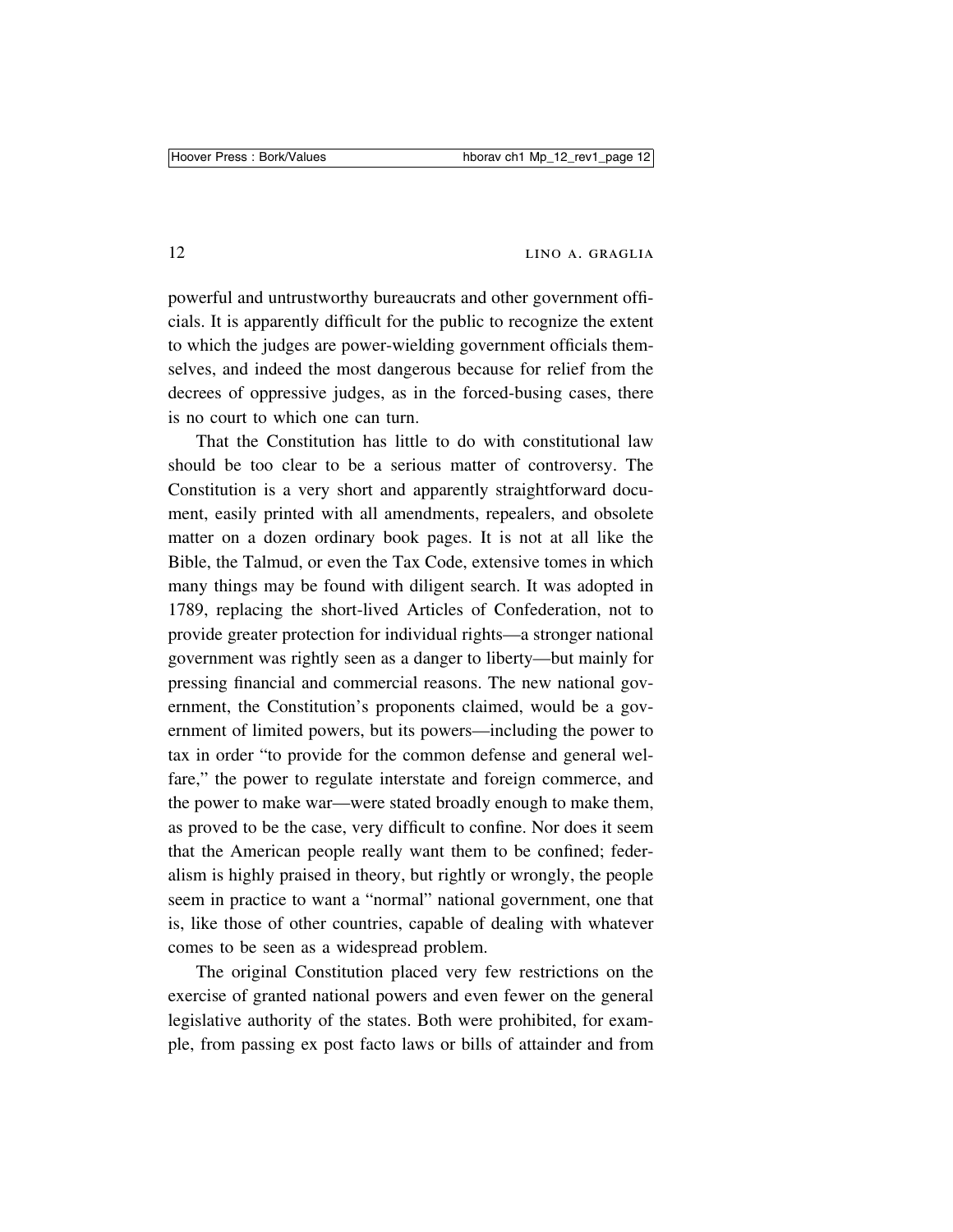granting titles of nobility.<sup>19</sup> The only significant limitation on state power in constitutional litigation was the clause prohibiting any state "law impairing the Obligation of Contracts," meant to disallow debtor-relief legislation.<sup>20</sup> More restrictions on the exercise of federal, but not state, power were imposed by the adoption of the first ten amendments in 1791, the so-called Bill of Rights, but they are of limited scope, having mostly to do, apart from the First Amendment's guarantees of freedom of religion, speech, and the press, with criminal procedure.

Not only is the Constitution short but very little of it is even purportedly involved in most so-called constitutional cases. The great majority of such cases involve state, not federal, law, and nearly all of them purport to be based on a single constitutional provision, one sentence of the Fourteenth Amendment, which has in effect become our second Constitution, largely replacing the original. The all-important sentence provides that "[n]o State shall make or enforce any law which shall abridge the privileges or immunities of citizens of the United States; nor shall any State deprive any person of life, liberty, or property, without due process of law; nor deny to any person within its jurisdiction the equal protection of the laws."21

The origin and purpose of this provision are not mysterious or obscure. The "one primary purpose" of all the Civil War or Reconstruction Amendments—the Thirteenth, Fourteenth, and Fifteenth—the Court said in its first consideration of the question in the 1872 *Slaughter-House Cases*, "without which none of them would have been even suggested," was "the freedom of the slave race, the security and firm establishment of that freedom.  $\ldots$  ."22 The Thirteenth Amendment abolished slavery, the Fourteenth

- 20. U.S. Const. art. I, sec. 10.
- 21. U.S. Const. amend. XIV, sec. 1.
- 22. 83 U.S. 36, 71 (1872).

<sup>19.</sup> U.S. Const. art I, secs. 9, 10.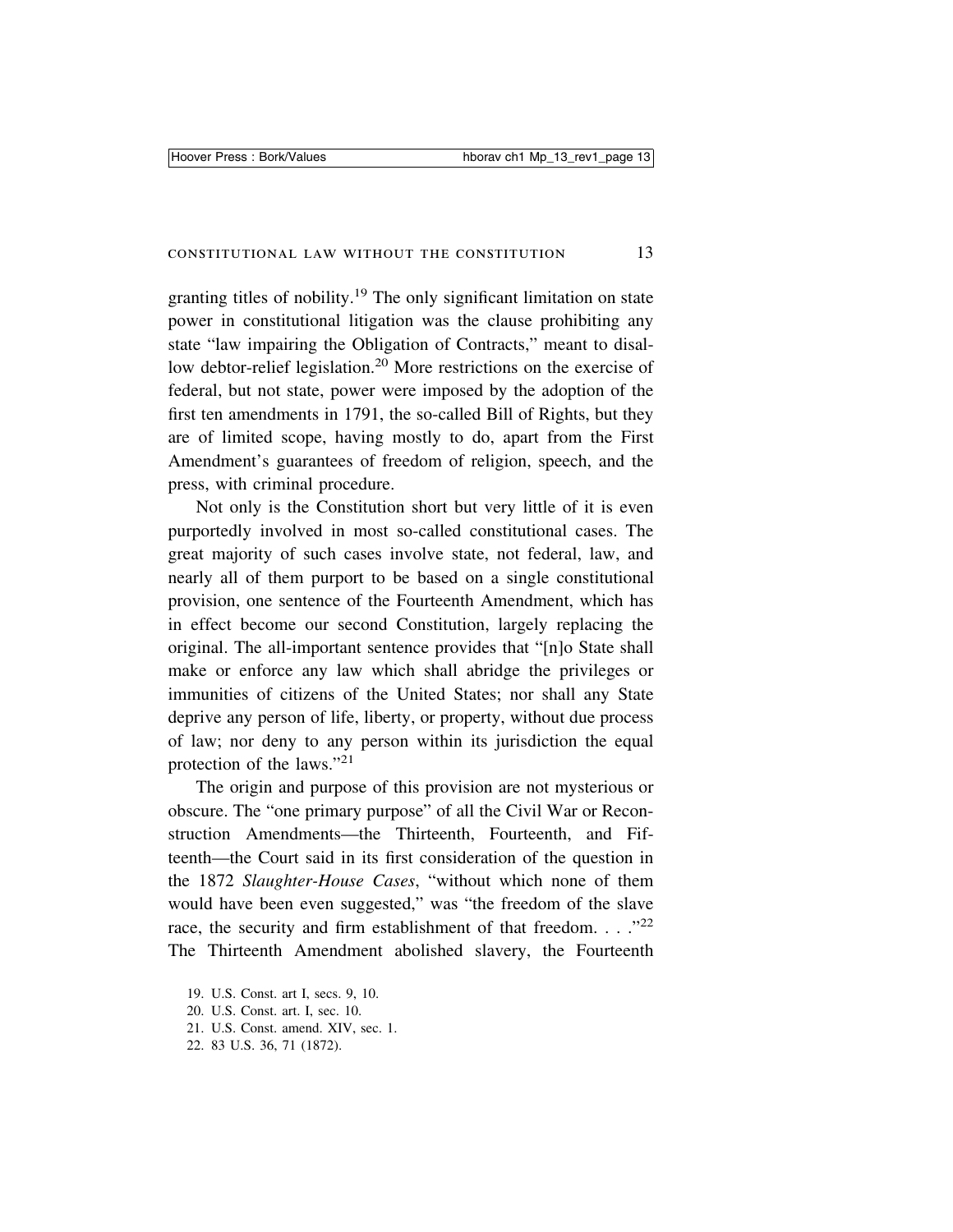granted blacks basic civil rights (to own property, make contracts, have access to courts), and the Fifteenth added a political right, the right to vote.

In the *Slaughter-House Cases*, the majority in effect read the "privileges or immunities" clause out of the Fourteenth Amendment on the ground that the way it was being interpreted by the minority and plaintiffs (white butchers challenging the regulation of slaughterhouses in New Orleans) would have made it applicable to almost any law. The result, the majority feared, would have been to make the Court "the perpetual censor" of all state laws and end the federalist system by making Congress's power to enforce the amendment (granted by its Section 5) a grant of unlimited power. The due process clause, the Court indicated, obviously imposed only a procedural, not a substantive, requirement on state law, and the Court "doubt[ed] very much" that the equal protection clause would ever be applied to anything except "discrimination against the negroes as a class."23

The abnegation displayed by the majority in *Slaughter-House* was not due to last. Judicial review means that the losing side of an issue in the ordinary political process has an alternative way of becoming the winning side. For lawyers representing railroads and other business interests, the Fourteenth Amendment was a cornucopia of verbal ammunition with which to induce sympathetic judges to rescue their clients from a growing array of state regulatory measures.<sup>24</sup> After at first protesting incredulously that the Fourteenth Amendment gave it no such power,<sup>25</sup> the Court finally

<sup>23.</sup> *Id.* at 78, 81.

<sup>24.</sup> *See* Benjamin R. Twiss, *Lawyers and the Constitution: How Laissez Faire Came to the Supreme Court* (1942).

<sup>25.</sup> *E.g.*, *Davidson v. New Orleans*, 96 U.S. 97 (1877): "there exists some strange misconception of the scope" of the due process clause, "looked upon as a means of bringing to the test of a decision of this Court every abstract opinion of every unsuccessful litigant in a state court of the justice of a decision against him."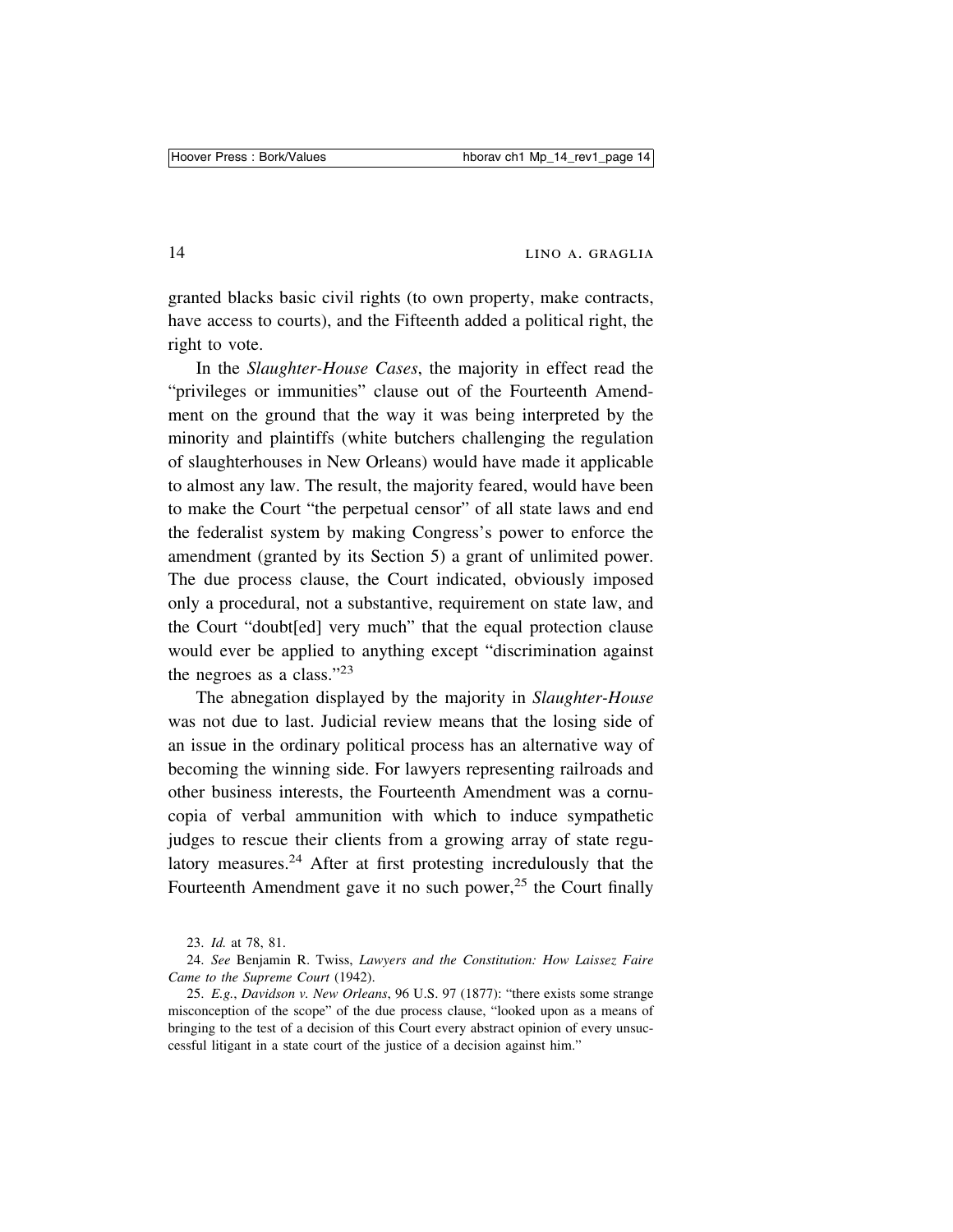succumbed.<sup>26</sup> Because "natural law" concepts had gone out of fashion, it was necessary that constitutional decisions purport to be based on constitutional language. The due process clause and, to a lesser extent at first, the equal protection clause were seized on to meet the need.

The Court converted the due process clause from a requirement of procedural regularity—essentially, that criminal trials be in accordance with the preexisting legal procedure—to a restriction on the substance of laws, creating the oxymoronic doctrine of "substantive due process." The justices thereby effectively empowered themselves to pass on the substance of all laws and to invalidate any they considered "unreasonable." The result was to convert the clause from a legal rule to the simple transference of decisionmaking power, making the Court precisely the "perpetual censor" of all state and (under the due process clause of the Fifth Amendment) federal laws that the Court had resisted becoming in *Slaughter-House*. The Court later similarly converted the equal protection clause from a prohibition of racial discrimination into a prohibition of any discrimination—for example, on the basis of sex, alienage, or illegitimacy—that a majority of the justices considered "unreasonable."<sup>27</sup> Since nearly all laws limit liberty (restrict conduct) and discriminate (classify), the Court in effect granted itself an unlimited power of judicial review by merely citing one or both of the clauses, enabling it to invalidate almost any law on no other basis than a disagreement by a majority of justices with the policy choice involved.

From the late nineteenth century until the "constitutional revolution" of 1937 that took place under the pressure of President Roosevelt's proposed "Court-packing plan" and his appointment of

<sup>26.</sup> *See, e.g., Lochner v. New York*, 198 U.S. 45 (1905), which invalidated a law limiting the working hours of bakers.

<sup>27.</sup> *See, e.g.*, *Craig v. Boren*, 429 U.S. 190 (1976) (sex); *Graham v. Richardson*, 403 U.S. 365 (1971) (alienage); *Levy v. Louisiana*, 391 U.S. 68 (1968) (illegitimacy).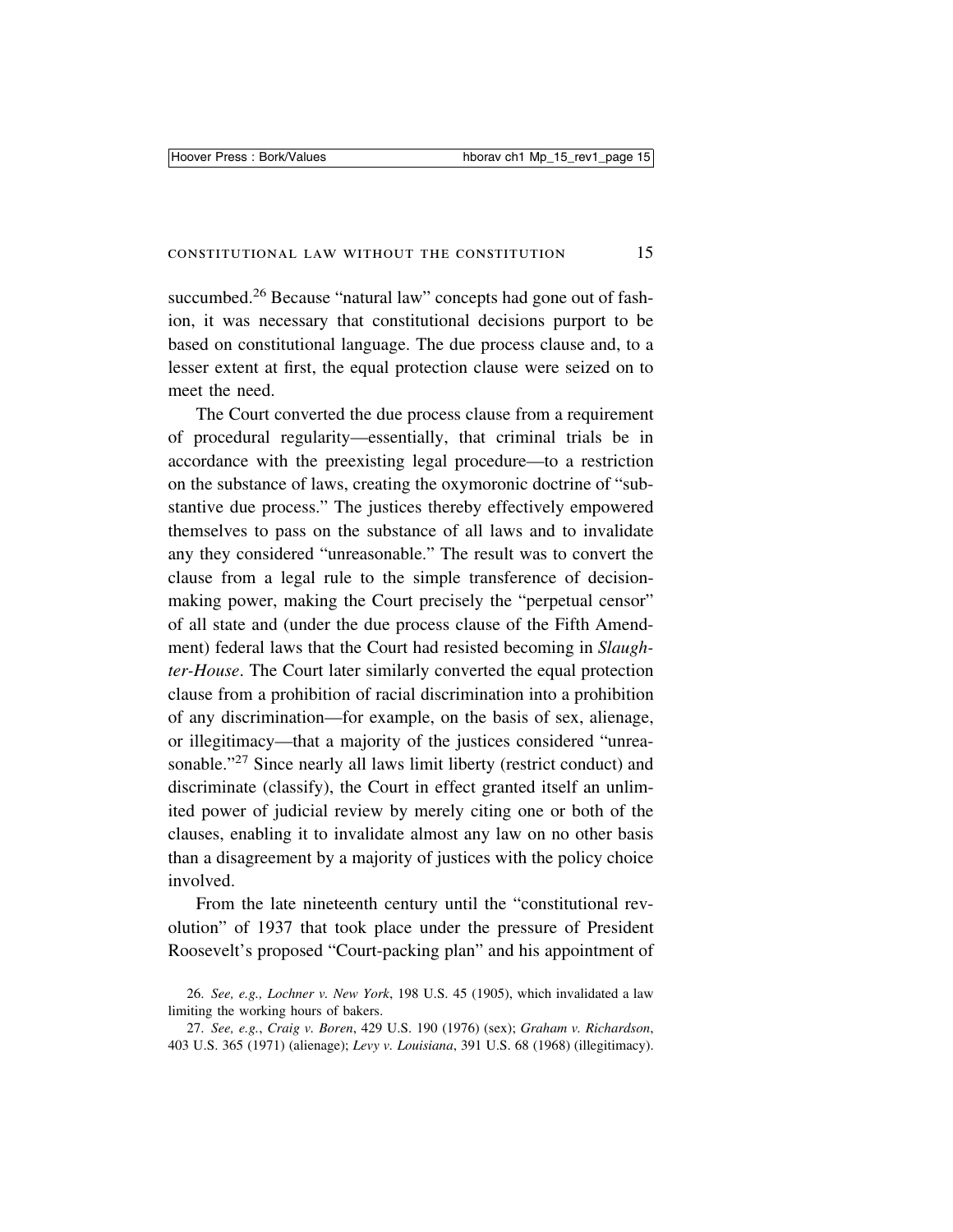his own justices, the Court used the doctrine of substantive due process to invalidate both state and federal business and economic regulations. Justices Hugo Black and William Douglas and other New Deal justices, more inclined to favor than oppose business and economic regulation, rightly denounced these decisions as usurpations of legislative power and vowed that the Court would never again "sit as a 'super legislature' to weigh the wisdom of legislation."28 The Court did cease protecting business and economic interests after 1937, but its renunciation of the role of "super legislature" was short-lived.

In its famous footnote four of the *Carolene Products* case, the Court announced that its newfound restraint in business and economic matters would not extend to all matters. It would engage now in what might be called a "functional" judicial review, intervening in the political process, not necessarily because of the Constitution but because of a belief that its intervention was "needed." It would intervene now, for example, to protect "discrete and insular" minorities that it considered insufficiently protected by the political process and to improve the political process itself by correcting what it considered defects.<sup>29</sup> The result was a 180-degree turn away from the Court as the protector of property rights and of the economic and social status quo to the Court as the champion of egalitarianism and engine of social reform.

The Court attempted at first to distinguish its new program of active reentry into the political process from the renounced doctrine of substantive due process by showing that its current interventions were based on something in the Constitution, not merely on the justices' subjective determinations of the "reasonableness" of policy choices. To this end, it greatly increased the amount of constitutional language apparently available to it by announcing, in a

<sup>28.</sup> *Ferguson v. Skrupa*, 372 U.S. 726, 731 (1963).

<sup>29.</sup> *United States v. Carolene Products Co.*, 304 U.S. 144, n. 4 (1938).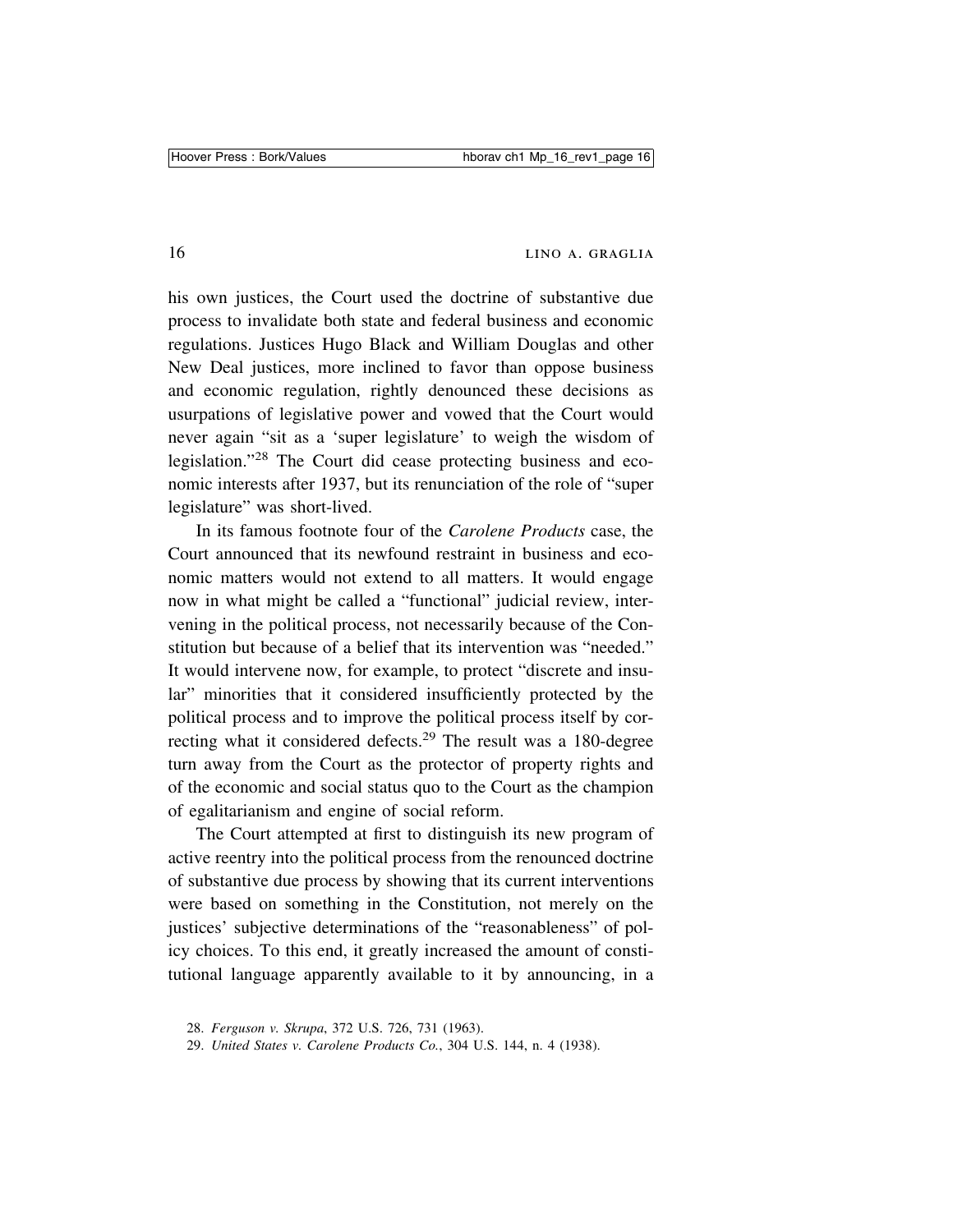series of decisions mostly in the 1960s, that the Fourteenth Amendment's due process clause "incorporated"—that is, made applicable to the states—most (though not all; the Court gets to choose) of the provisions of the first eight amendments.<sup>30</sup> First among the many reasons to reject this implausible conclusion is that so basic a change in our federalist system should not be assumed unless stated in unmistakable terms. Further, the addition or expansion of constitutional restrictions should be disfavored because they limit self-government and, much worse, because in the hands of judges they inevitably evolve from legal rules to simple transferences of policymaking power. The historical evidence is strongly against the claim that the states that ratified the Fourteenth Amendment willingly and knowingly bestowed on the Court the enormous power it now exercises over them under the rubric of the selective incorporation doctrine.31

The doctrine does not, in any event, legitimate the Court's rulings of unconstitutionality, because they do not in fact follow from the supposedly incorporated provisions. It is not clear, to say the least, that the First Amendment's prohibition of laws respecting an establishment of religion, for example, even if incorporated, prohibits a state from making provision for prayer in public schools or from allowing the display of the Ten Commandments in a courthouse.32 It is even less clear, in fact surely incorrect, that the First Amendment's protection of "the freedom of speech" was meant to protect nude dancing, flag burning, and political demonstrations in an elementary school classroom. $33$  To take another example, the

30. *See, e.g.*, *Duncan v. Louisiana*, 391 U.S. 748 (1968).

<sup>31.</sup> *See, e.g.*, Charles Fairman, *Does the Fourteenth Amendment Incorporate the Bill of Rights? The Original Understanding*, 2 Stan. L. Rev*.* 5 (1949); Raoul Berger, *Government by Judiciary: The Transformation of the Fourteenth Amendment* (2d ed. 1997); *contra, see, e.g.,* Michael Curtis, *No State Shall Abridge: The Fourteenth Amendment and the Bill of Rights* (1985).

<sup>32.</sup> *Engel v. Vitale*, 370 U.S. 421 (1962) (prayer); *Stone v. Graham*, 449 U.S. 39 (1980) (Ten Commandments).

<sup>33.</sup> *Shad v. Mount Ephraim*, 452 U.S. 61 (1981) (nude dancing); *Texas v. Johnson*,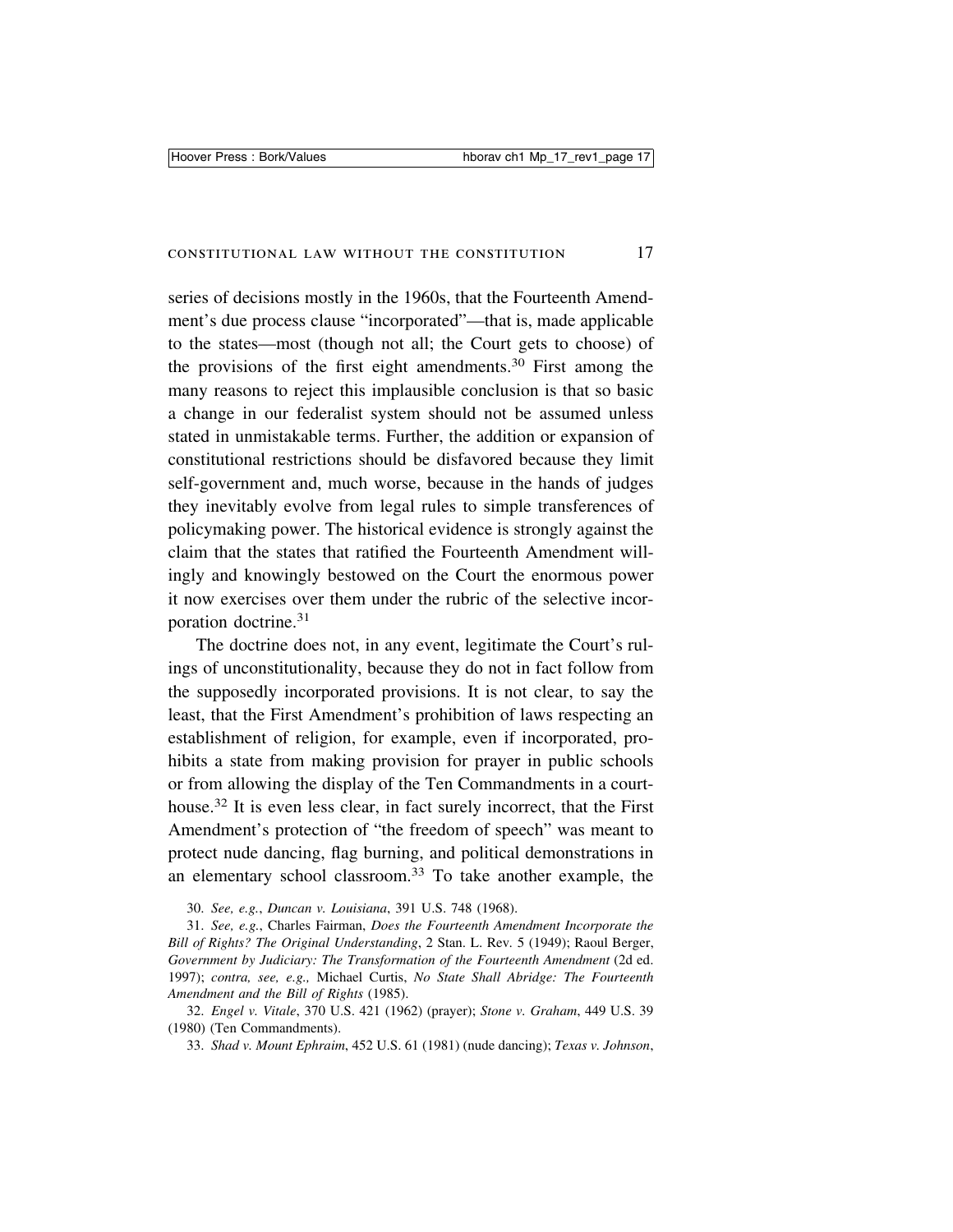18 lino a. GRAGLIA

incorporation of the Fifth Amendment's prohibition of double jeopardy, if held to its intended meaning, would not invalidate any state law because no state permits, or has ever permitted, two complete, separate trials for a single offense.<sup>34</sup>

Even the selective incorporation doctrine and an expansive interpretation of the Bill of Rights provisions proved inadequate, however, to the justices' need to purport to find constitutional grounds to invalidate laws that they strongly disapproved of. *Griswold v. Connecticut*, for example, involved a challenge (in fact, the third challenge) to Connecticut's anticontraception law.35 Connecticut was not big enough for both Yale University and a law so offensive to the Yale law faculty (a member of which argued for plaintiffs), and Connecticut proved no match for Yale in the Supreme Court. The Court, accordingly, in an opinion by Justice Douglas, a former Yale law professor, found that the law was unconstitutional but had some difficulty in stating the ground.

Having renounced and reviled substantive due process for so many years, Douglas could hardly simply declare the law invalid because it was "unreasonable," and he explicitly declined to do so. The Court would no longer, he reiterated, "sit as a super-legislature to determine the wisdom, need and propriety of laws that touch economic problems, business affairs, or social conditions"; it would now only enforce actual constitutional rights. The inconvenient fact that there was no relevant constitutional right Douglas overcame by imagining and enacting a new one, the right of "privacy." Although this right could not be found in the Bill of Rights itself, it could be found, Douglas explained, in the "penumbras, formed

<sup>491</sup> U.S. 397 (flag burning); *Tinker v. Des Moines Ind. Community School District*, 393 U.S. 503 (1969) (demonstration).

<sup>34.</sup> *See Palko v. Connecticut*, 302 U.S. 319 (1937) (upholding retrial after successful state appeal); *overruled* in *Benton v. Maryland*, 395 U.S. 784 (1969).

<sup>35. 381</sup> U.S. 479 (1965). Earlier attacks on the law were rejected in *Tileston v. Ullman*, 318 U.S. 44 (1943), and *Poe v. Ullman*, 367 U.S. 497 (1961).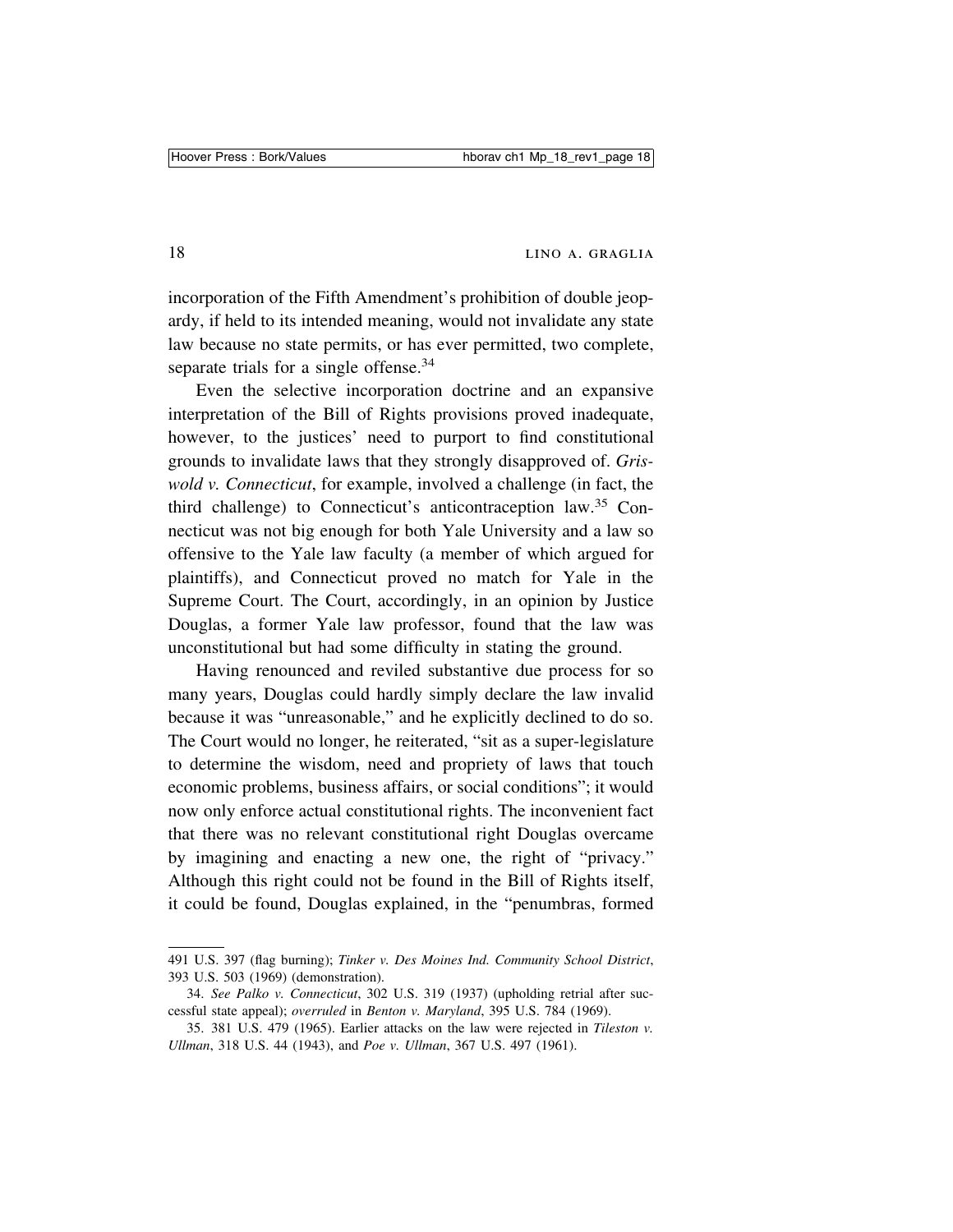by emanations" from Bill of Rights provisions.<sup>36</sup> How this juvenile maneuver conceals better than the doctrine of substantive due process the fact that the Court is acting as a superlegislature is not apparent, except perhaps to the justices who joined the opinion. What the alleged right of privacy had to do, in any event, with a law prohibiting the public operation of a birth control clinic, the issue in the case, is also unclear.

Another way by which the Court purported to avoid the dreaded doctrine of substantive due process and acting as a superlegislature was by finding surprising new meanings in the equal protection clause. In *Levy v. Louisiana*, for example, it took the Court less than four pages of the United States Reports to overturn the centuries-old distinction in Anglo-American law, European civil law, and probably the law of all developed societies, between legitimate and illegitimate birth. Illustrating his typical contempt for traditional values and popular opinion as well as the Constitution, Justice Douglas, writing for the Court, found support for this revolutionary decision in a speech by Edmund the Bastard in Shakespeare's *King Lear*. <sup>37</sup> It would be difficult to imagine a distinction that the Fourteenth Amendment was less meant to prohibit, but that is irrelevant to justices who see no need to look outside themselves for wisdom or authority.

Illegitimates, Justice Douglas considered it sufficient to point out, were not responsible for their legal status, something, he apparently thought, his less perceptive or benevolent predecessors in the history of western civilization had failed to realize. That removing or lessening the social stigma previously attached to illegitimacy is responsible for its subsequent explosion we cannot be certain, but

<sup>36.</sup> *Id.* at 482, 484.

<sup>37. 391</sup> U.S. 68 (1968). "We can say with Shakespeare: 'Why bastard, wherefore base? When my dimensions are as well compact, My mind as generous, and my shape as true, As honest madam's issue? Why brand they us With base? with baseness? bastardy? base, base?" *Id.* at 72, n. 6.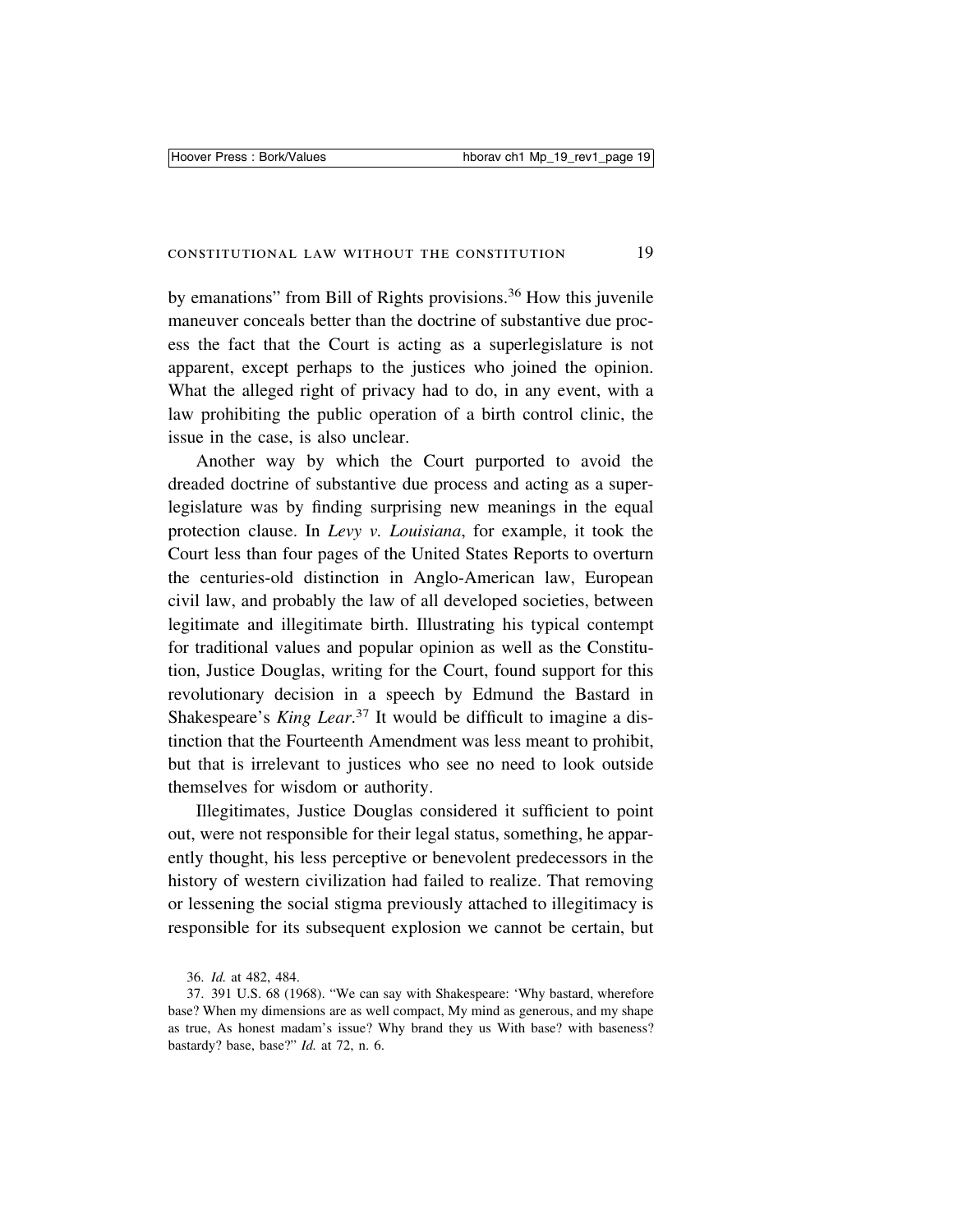it cannot have helped. It also served to make clear that nothing is so universally accepted and fundamental a part of American (or Western) civilization that it cannot be obliterated by a Supreme Court decree.

*Griswold* and *Levy* exemplify Supreme Court decision making on matters of fundamental social importance on no basis other than the justices' arrogant confidence in the rightness of their policy preferences and willingness to impose them on their fellow citizens. Because this constitutes an obvious abuse of office, convention requires that they make a pro forma attempt to show that the decision follows from the Constitution. This impossible task requires the permissibility of standards of reasoning in Supreme Court opinions that would not be acceptable in a discipline that aspired to the level of intellectual respectability of astrology. The justices, we are apparently expected to understand, are after all only lawyers, professionally permitted the unembarrassed assertion of whatever is needed to reach a desired result. The misstatements of fact and defects of logic, almost inevitable in Supreme Court opinions explaining rulings of unconstitutionality, do not make the rulings any more than does the absence of a constitutional basis—less authoritative. "We are not final," Justice Robert Jackson famously pointed out, "because we are infallible, but we are infallible because we are final."38 The Court is not supreme only in name.

*Griswold*'s ludicrous but widely lauded invalidation of Connecticut's anticontraception law emboldened the Court to go on to the next step of invalidating anti-abortion laws as well. In *Roe v. Wade*, these laws were also found to violate the right of privacy announced in *Griswold*, but the right was now said to be based not on any constitutional penumbra—once was apparently enough for that joke—but on a frank revival of substantive due process.<sup>39</sup> An

<sup>38.</sup> *Brown v. Allen*, 344 U.S. 443, 540 (1953) (concurring opinion).

<sup>39. 410</sup> U.S. 113, 153 (1973).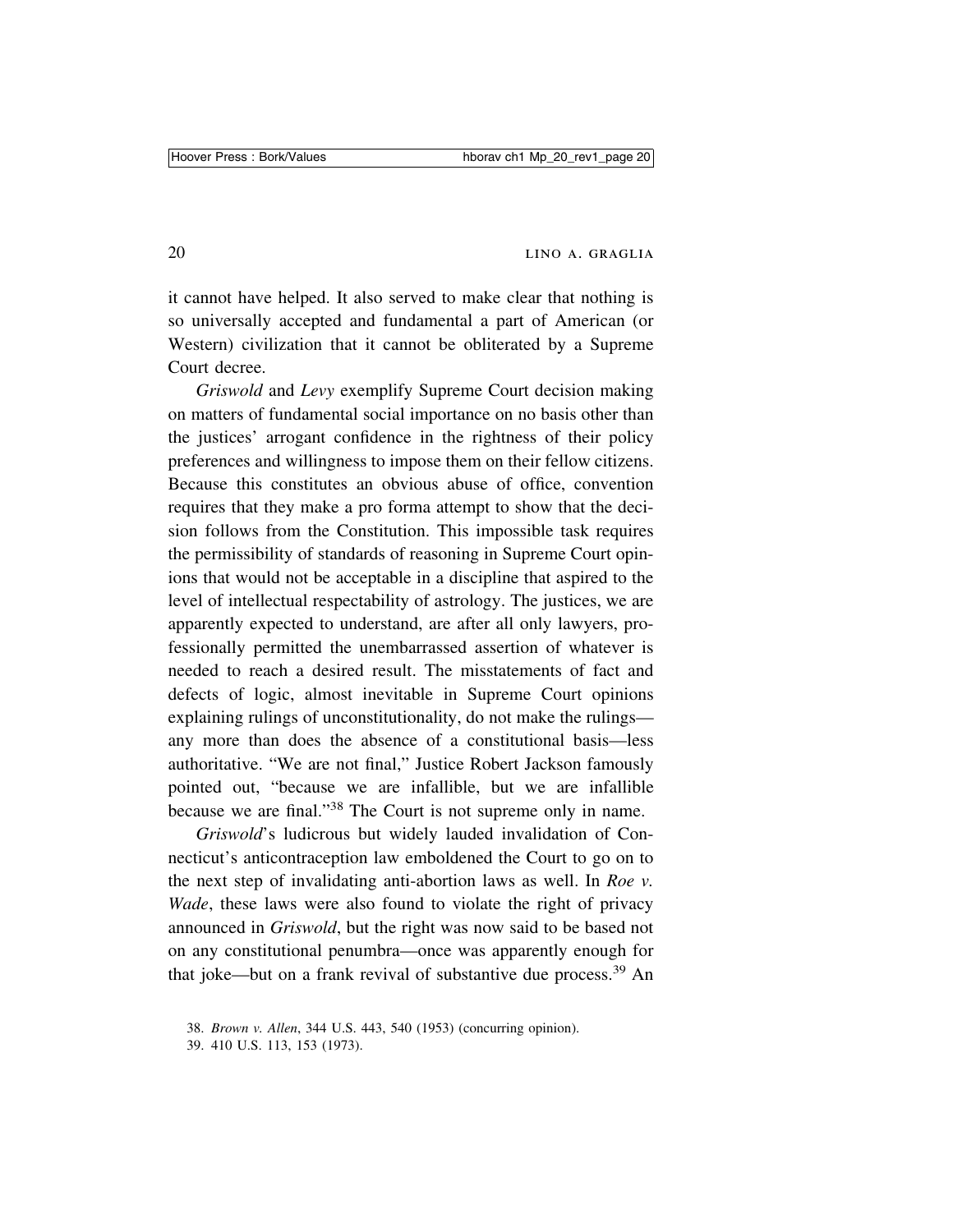unlimited power to invalidate laws as "unreasonable" (i.e., as contrary to a majority of the justices' policy preferences) was clearly a very bad thing, the justices and constitutional scholars had only shortly before agreed, but that was when in the hands of conservative justices the power was used as a brake on social change. In the hands of liberal justices, it became, they now also agreed, an indispensable means of achieving social reforms achievable in no other way. It was not the Court's acting as a superlegislature that was objectionable, after all, but its legislating policies and preserving values that today's justices and scholars do not share.

It is not possible to criticize the Court's explanation of the constitutional basis of *Roe*, because there is no explanation, only assertion. Surely no one believes that abortion became a constitutional right in 1973 because the Court discovered in the then-105 year-old due process clause of the Fourteenth Amendment something no one had noticed before. But it was no longer necessary that anyone believe this. The Court now felt confident enough of its policymaking status to abandon—except for a pro forma mention of the "Fourteenth Amendment's concept of personal liberty"—any pretense that its rulings of unconstitutionality necessarily had any constitutional basis.40

*Roe* is widely condemned as the clearest example of judicial activism since the infamous *Dred Scott v. Sandford* decision that returned plaintiff Scott to slavery,  $41$  but it is not less legitimate than most or all of the Court's other rulings of unconstitutionality, which are equally without constitutional basis. *Roe* is important because by effectively disallowing all state laws protecting the unborn, it is seen by many, probably most, Americans as imposing a sentence of death on millions of human beings and, at the same time, by the cultural elite as a crucial egalitarian social advance. It is an

<sup>40.</sup> *Roe v. Wade*, 410 U.S. 113 at 158.

<sup>41. 60</sup> U.S. 393 (1856).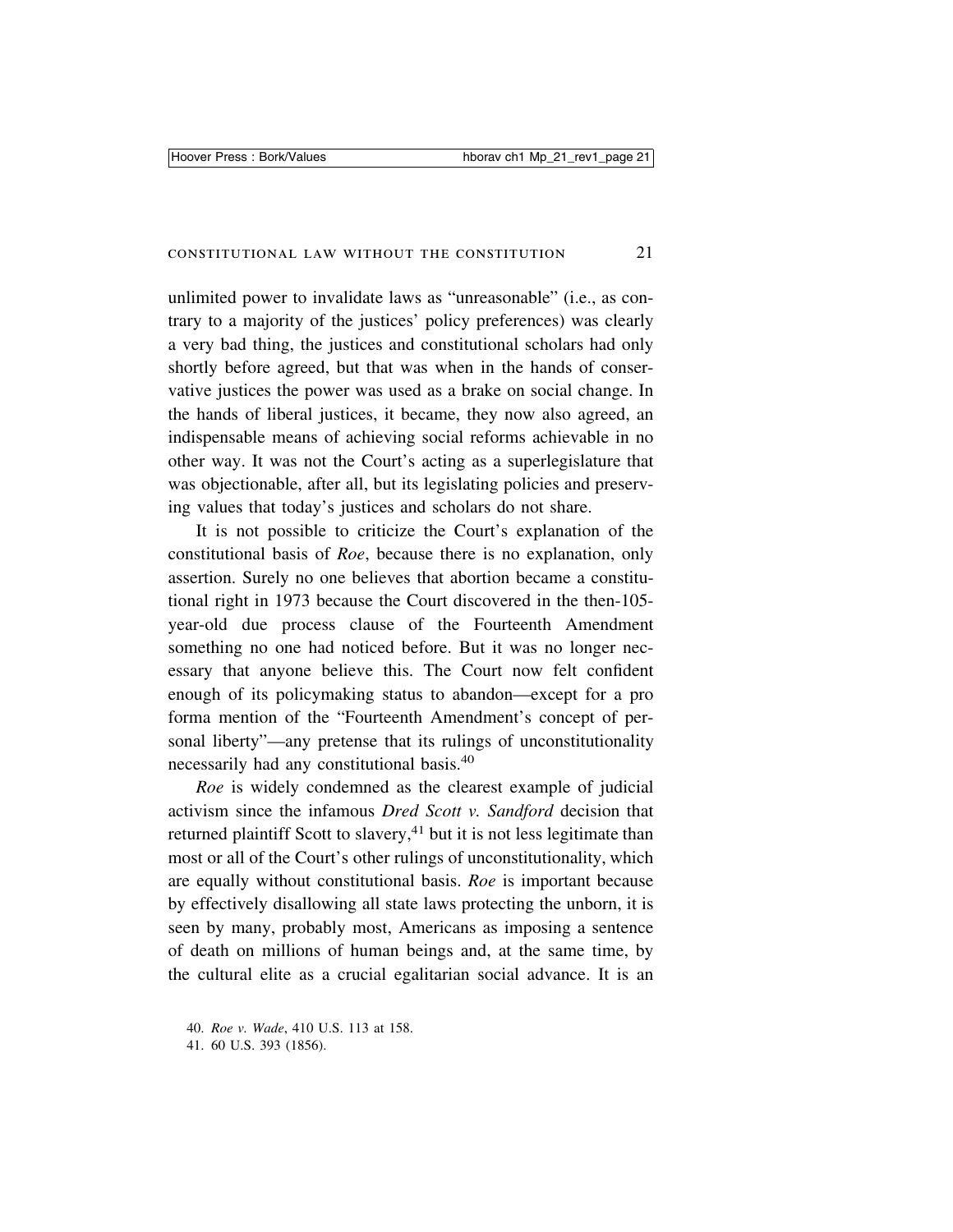impressive display of the Court's power—though not necessarily more so than its redistricting, busing, criminal procedure, pornography, and many other decisions—to fundamentally remake American society on no other basis than the commitment by a majority of the justices to an elite minority view. What is most revealing about the Court's position in our political system is the utter futility of all attempts by the ordinary political system to respond. The election and reelection of a president strongly opposed to unlimited abortion, his appointment of Supreme Court justices, and a stream of state laws and proposals seeking some small protection for the unborn have all proved insufficient not only to significantly limit the Court-created abortion right but even to dissuade the Court from extending it. $42$ 

That the irrelevance of the Constitution to the Court's abortion decisions is in no way unique can be seen in almost any of the Court's interventions in the political process. Consider, for example, that there was a time when the assignment of children to public schools on the basis of race was constitutionally permissible, a time when it was constitutionally prohibited, and a time, the present, when it is sometimes constitutionally required.<sup>43</sup> That covers all the possibilities, yet in all that time, the Constitution was not amended in any relevant respect. An impartial observer would have no trouble concluding that the Constitution is not the operative variable.

That the Constitution was not necessarily the basis of even the great *Brown* decision can be shown with a conclusiveness approaching that of a scientific experiment. School racial segregation by law was held unconstitutional in *Brown*, as everyone

<sup>42.</sup> *See, e.g.*, *Stenberg v. Carhart*, 530 U.S. 914 (2000) (rejecting an effort by Congress and the president to obtain the Court's permission for a restriction on at least so-called partial-birth abortions).

<sup>43.</sup> *Plessy v. Ferguson*, 163 U.S. 537 (1896) (permitted); *Brown v. Board of Educ.*, 347 U.S. 483 (1954) (prohibited); *Swann v. Charlotte-Mecklenburg Bd. of Educ.*, 402 U.S. 1 (1971) (required).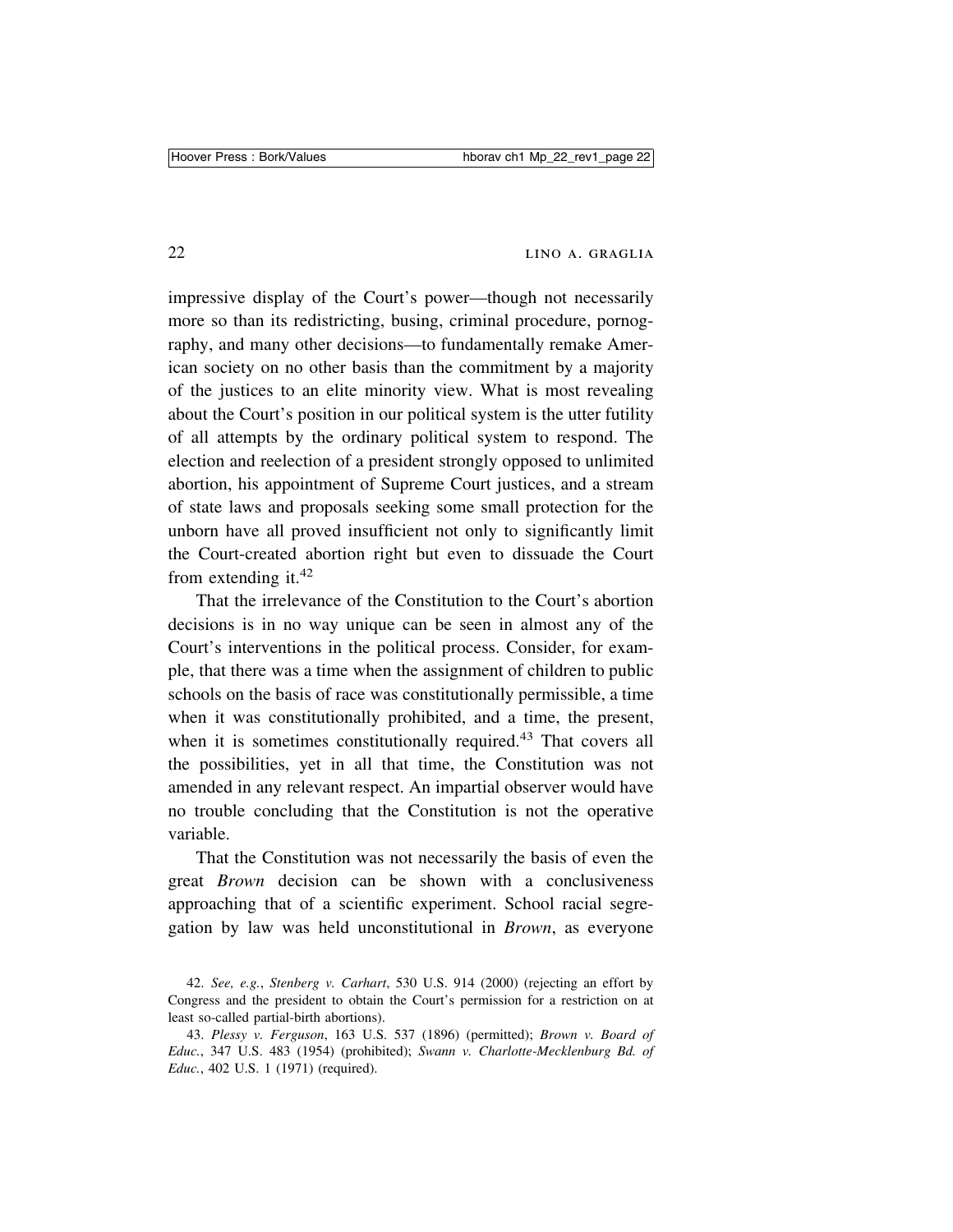knows or at least believes, because it was found to be prohibited by the equal protection clause of the Fourteenth Amendment. What if it were possible to test that hypothesis scientifically by a controlled experiment, rerunning the *Brown* case without the equal protection clause? If the hypothesis is that chemical X causes a complex solution to turn blue, it can be tested by compounding the solution without chemical X, and disproved if the solution still turns blue. Such experiments can rarely be conducted in social science and law. But as if to advance the cause of science, one was in effect conducted on the school racial segregation issue.

On the day the Court decided *Brown*, it also decided the constitutionality of school racial segregation required by federal law in the District of Columbia, where the equal protection clause, applicable only to the states, was not available. What difference in result did this make? Why, none at all. School segregation was also unconstitutional in the District of Columbia, but now because it was found to be prohibited by the due process clause of the Fifth Amendment, which does apply to the federal government.<sup>44</sup> That the Fifth Amendment was adopted in 1791 as part of a Constitution recognizing and protecting slavery has no relevance, of course, to the role it can be made to play in the Supreme Court's constitutional law ruse. The solution still turned blue!

Consider, finally, the Court's decisions holding unconstitutional, because prohibited by the First Amendment as "incorporated" in the Fourteenth, state-sponsored prayer in public schools, state assistance to religious schools, and the display of religious symbols on public property.<sup>45</sup> These decisions are in a sense even less legitimate than, say, *Griswold, Levy,* or *Roe*. The purpose of the religion clauses of the First Amendment was to preclude federal interference in matters of religion, leaving them exclusively to the

45. *E.g.*, *Engel v. Vitale*, 370 U.S. 421 (1962) (prayer); *Lemon v. Kurtzman*, 403 U.S. 602 (1971) (assistance); *Allegheny County v. American Civil Liberties Union*, 492 U.S. 573 (1989) (display).

<sup>44.</sup> *Bolling v. Sharpe*, 347 U.S. 497 (1954).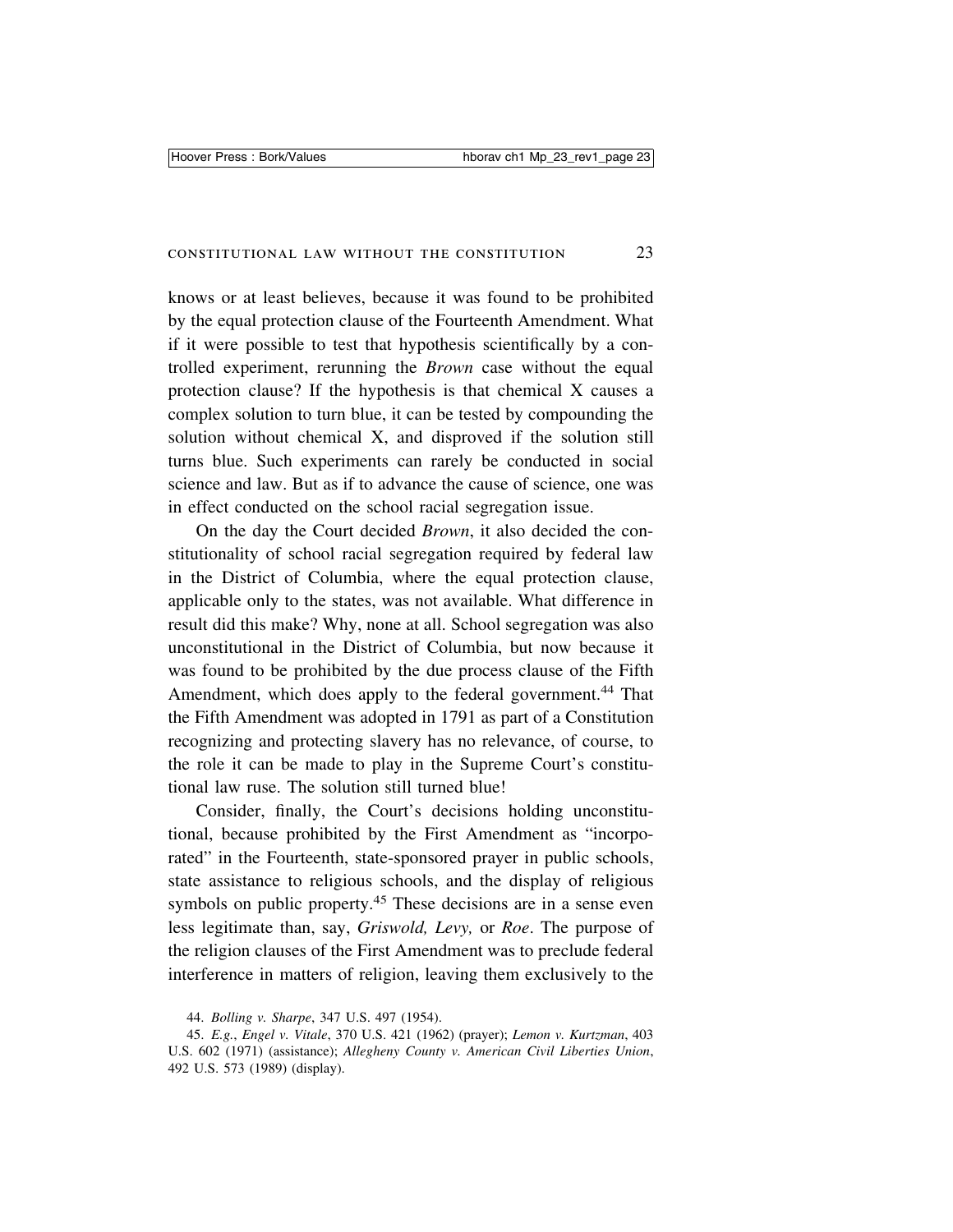states.46 While *Griswold, Levy,* and *Roe* are based on nothing in the Constitution, the Court's religion decisions are actually in violation of the very provisions on which they purport to be based. Similarly, the fact that the Constitution explicitly recognizes capital punishment in several places did not prevent Justices William J. Brennan Jr., Thurgood Marshall, and Harry Blackmun from insisting that it is constitutionally prohibited. $47$ 

Constitutional law without the Constitution—policymaking for the nation as a whole by majority vote of a committee of nine electorally unaccountable lawyers—is the antithesis of the constitutional system, whose basic principles are representative self-government, federalism, and separation of powers. We should return to the constitutional system not only because it is the one we are supposedly living under, but more important, because it is still the best system of government ever devised, the basis of our extraordinary success as a nation. But why, then, is our present inconsistent and indefensible system permitted to continue and how, most important, can the constitutional system be reinstituted?

## Judicial Review: From Conservative Force to Engine of Social Change

That allowing judges to have the final say on any issue of public policy they choose is not an improvement on the constitutional scheme can be seen not only on the basis of theory and principle, but also of experience. The Court's first significant exercise of the power of judicial review, fifty-three years after *Marbury*, to invalidate a federal statute was its 1856 decision in *Dred Scott v. Sand-*

<sup>46.</sup> *See, e.g.*, Steven D. Smith, *Foreordained Failure: The Quest for a Constitutional Principle of Religious Freedom* (1995).

<sup>47.</sup> *Gregg v. Georgia*, 428 U.S. 153 (1976) (dissenting opinions of Brennan and Marshall, JJ*.*); *Collins v. Collins*, 510 U.S. 1141 (1994) (dissenting opinion of Blackmun, J.).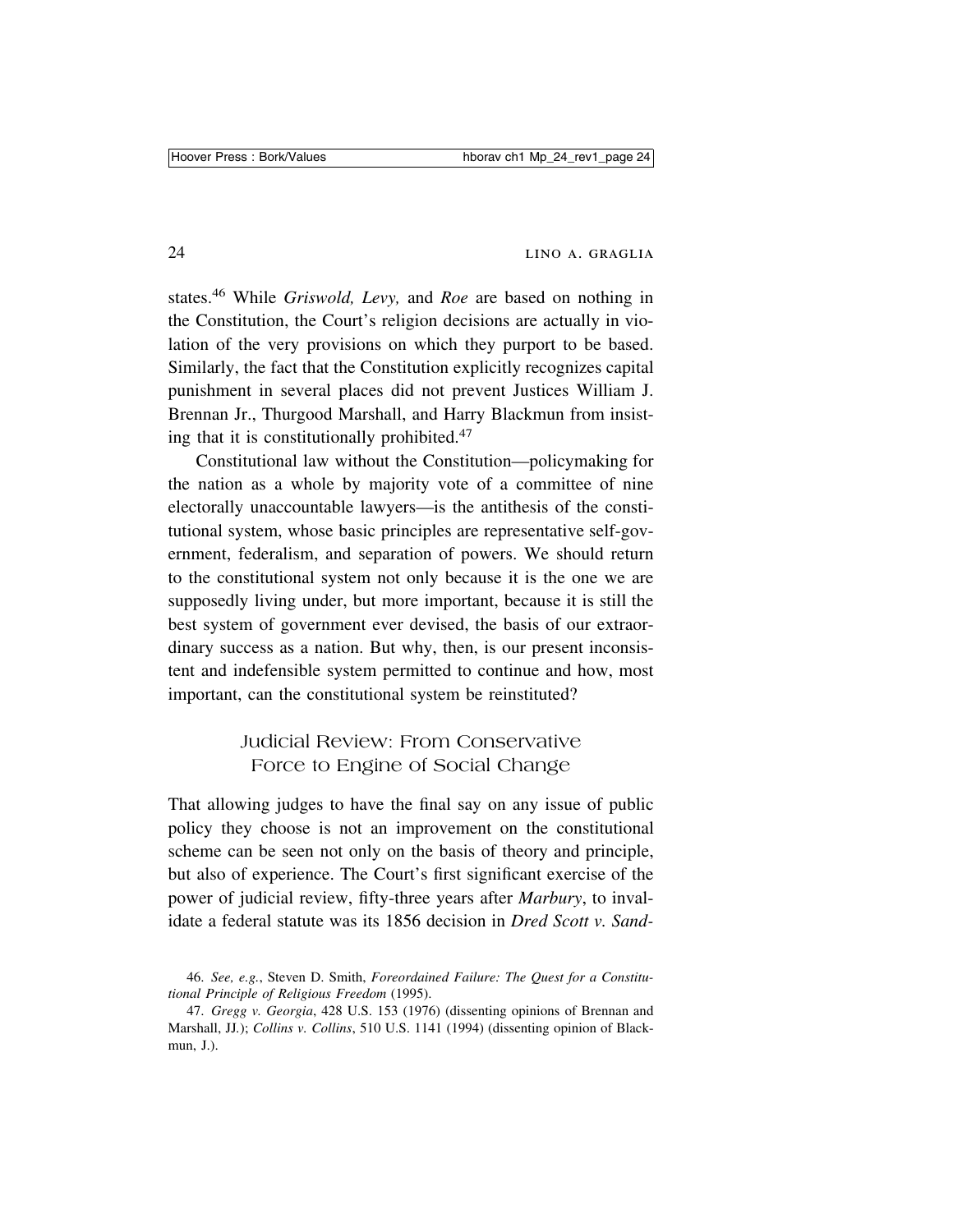*ford*, invalidating, on no discernible constitutional basis, Congress's attempt to settle the slavery question with the Missouri Compromise.48 The result was to leave it for settlement by the Civil War. That experience alone, the possibly otherwise avoidable deaths of over six hundred thousand American men, should have been enough to make clear almost from the beginning that judicial review was, as Tocqueville presciently warned, a very dangerous innovation.<sup>49</sup>

The Court's most significant next use of the power was its invalidation of the 1875 Civil Rights Act's prohibition of racial segregation in public accommodations.<sup>50</sup> The result was to give us segregation for an additional eighty-nine years, until it was prohibited again by Congress in the 1964 Civil Rights Act. The most significant uses of the power in the first half of the twentieth century were to invalidate two federal anti–child labor laws and to bring to a temporary halt President Franklin Roosevelt's New Deal.<sup>51</sup> As to the states, it was used mainly at first to protect municipal bond holders under the contracts clause and, later, to disallow various business and economic regulations under the doctrine of substantive due process.

Hamilton and Marshall, assuming that Supreme Court justices would always be successful, conservative, property-holding lawyers like themselves, undoubtedly thought that judicial review could be a useful restraining force in a democracy. As solid conservatives they most likely believed, along with their contemporary, Edmund Burke, that an inherent danger of popular government is a tendency to make basic social changes too rapidly, rather than

<sup>48. 60</sup> U.S. 393 (1856).

<sup>49.</sup> *Supra*, p. 1.

<sup>50.</sup> Civil Rights Cases, 109 U.S. 3 (1883).

<sup>51.</sup> *Hammer v. Dagenhart*, 247 U.S. 251 (1918); *Bailey v. Drexel Furniture Co.* (Child Labor Tax Case), 259 U.S. 20 (1922). *See Schecter Poultry Corp. v. United States*, 295 U.S. 495 (1935); *United States v. Butler*, 297 U.S. 1 (1936).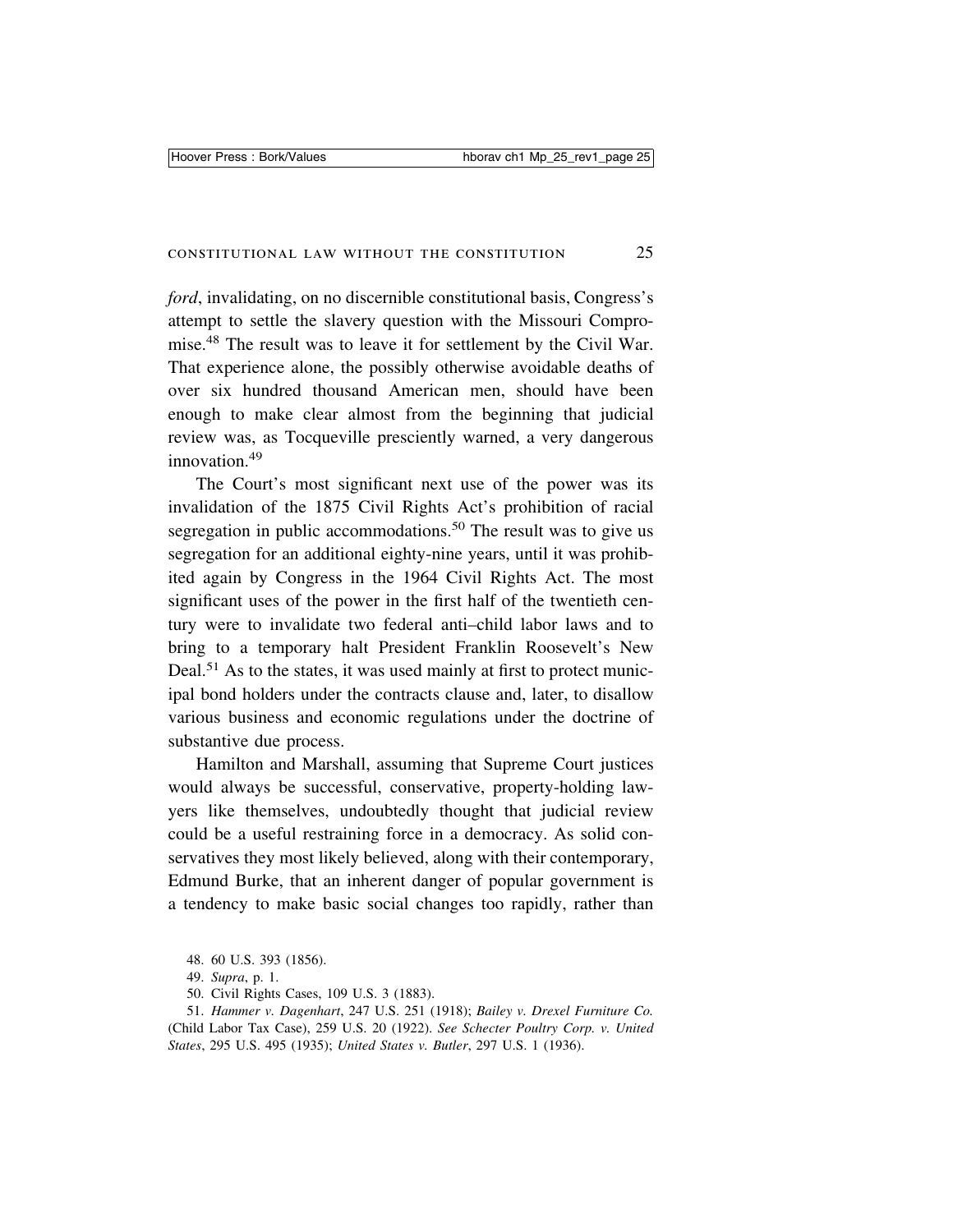too slowly, to enact too many laws, rather than too few. An inherently conservative institution capable only of invalidating laws might provide a safety valve or brake on the radical experiment in democracy contemplated by the Constitution. As plausible as the idea may seem in theory, it is almost surely mistaken, as the *Dred Scott* decision quickly demonstrated, because power in the hands of government officials remote from popular control is much more likely to be a source of, rather than a correction for, governmental error—that, at least, is the theory of democracy.

Although the history of judicial review would seem to demonstrate its harmfulness, its proponents contend that judicial review has, like the practice of medicine, recently so much improved that it no longer does more harm than good. Whether or not it has improved, it certainly has radically changed. Largely because of the Court's 1954 decision in *Brown v. Board of Education*, the pivotal event in constitutional law in the twentieth century, it now performs a very different function in American government.<sup>52</sup> As important as *Brown* was for what it held, prohibiting school racial segregation and, it soon appeared, all official racial discrimination, it was even more important for its effect on the understanding of the country—and most important, on the judges themselves—of the judges' role in our system of government. Its eventual success, when it was in effect ratified and expanded by the great 1964 Civil Rights Act, made it the basis of modern constitutional law, with a Court of vastly enhanced power and prestige.

The obvious political, social, and moral rightness of prohibiting racial oppression seemed to demonstrate for many the superiority of policymaking by the Court, supposedly on the basis of principle, even if not necessarily constitutional principle, to policymaking through the often-stymied ordinary political process. If the Court could do so great and good a thing as *Brown*, what other great

52. 347 U.S. 397 (1954).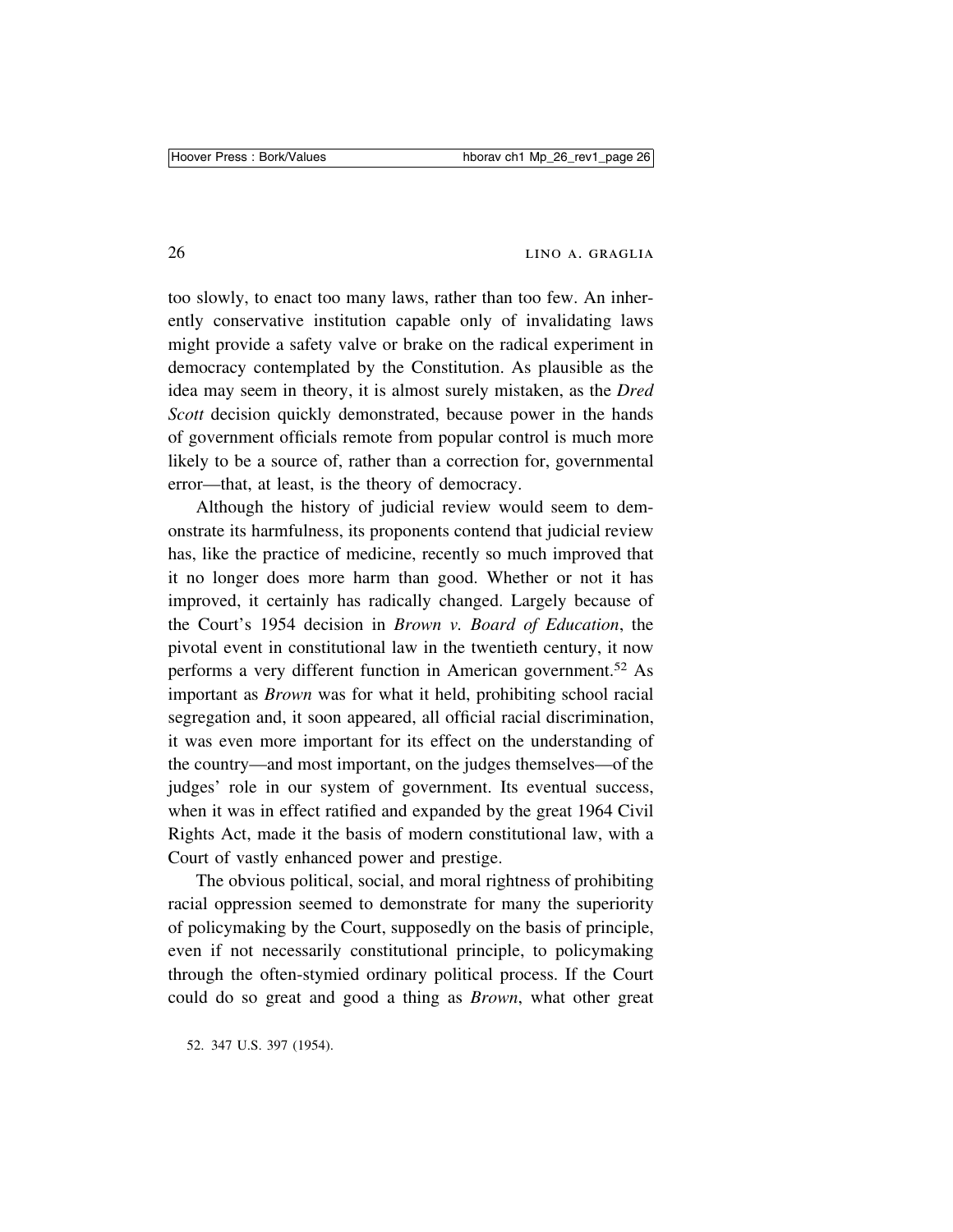things could it not do, and if it could, why shouldn't it? The nearuniversal acclaim bestowed on *Brown* converted the Court from a defender of the status quo and a brake on social change into the nation's primary initiator and accelerator of social change. To question judicial policymaking after *Brown* was to be met with the response, "So you disagree with *Brown*?" As it is not politically, socially, or academically permissible to disagree with *Brown*, the desirability of leaving basic issues of social policy to the justices rather than electorally accountable legislators seemed to be put beyond question.

Although Hamilton and Marshall no doubt thought that the justices would always be conservative defenders of traditional values and mores, it has happened in modern times—largely because of the rise and influence of left-liberal academia—that persons can be and are appointed Supreme Court justices who are or turn out to be far from conservative. They can be, on the contrary, like Justices Douglas and Brennan, on the far left-liberal end of the American political spectrum. When Arthur Goldberg was added to the Court to join them and Chief Justice Earl Warren and Justice Black in 1962, the result was a solid liberal-activist majority in a position to remake America and eager to undertake the task. The Court became so firmly established and recognized as an engine of liberal social change that not even ten consecutive appointments to the Court—beginning with President Nixon's appointment of Chief Justice Warren Earl Burger in 1968—by Republican presidents supposedly committed to "strict construction" of the Constitution have been sufficient to alter its course.

The second defining characteristic of the constitutional law of the past half-century—besides the irrelevance of the Constitution is that it has served almost uniformly to move social policy choices to the left. One could illustrate this by noting, with only slight exaggeration, that the American Civil Liberties Union, avatar of left-liberalism, nemesis of traditional American values, and para-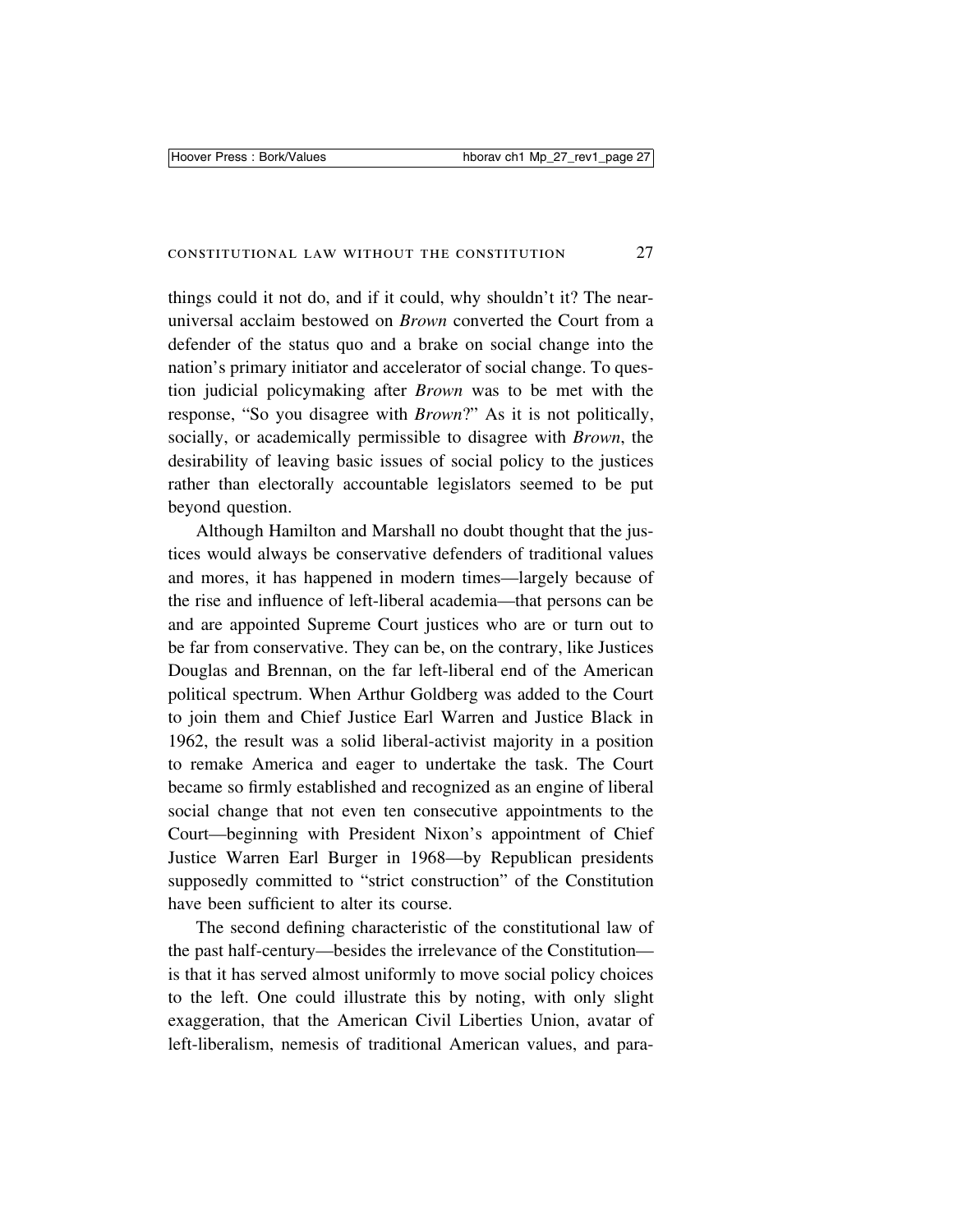#### 28 lino a. GRAGLIA

digmatic constitutional litigator of our time, never loses in the Supreme Court, even though it does not always win. It either obtains from the Court a policy decision, such as the prohibition of state-sponsored prayer in public schools, that it could obtain in no other way because opposed by a majority of the American people, or it is simply left where it was to try again on another day. The opponents of Connecticut's anticontraception law, for example, finally got the Supreme Court to invalidate it in *Griswold* only on their third try.53

The effect of the Court's interventions in the political process since the Warren Court has been overwhelmingly to undermine or overthrow traditional American beliefs and practices on basic issues of domestic social policy. Some of the more revolutionary changes include creating the virtual right of abortion on demand and abolishing capital punishment for a number of years and then permitting it only with so many and accumulating restrictions and conditions as to make efforts to preserve it seem almost not worthwhile. Jurors in capital cases must be given both ample discretion and not too much discretion, making it very difficult for the states and federal government to get it just right.<sup>54</sup> The Court has prohibited state-sponsored prayer in the public schools, while also prohibiting most forms of government aid to religious schools and the display of religious symbols on public property.55 It has created and imposed on the states and the federal government a system of criminal procedure, with *Miranda* rights, exclusionary rules, innumerable appeals, and other impediments to law enforcement, known to no other system of law.<sup>56</sup> The result is seemingly inter-

<sup>53.</sup> *Supra*, n. 35.

<sup>54.</sup> *See Furman v. Georgia*, 408 U.S. 238 (1972) (too much discretion); *Lockett v. Ohio*, 438 U.S. 586 (1978) (not enough discretion).

<sup>55.</sup> *Supra*, n. 31. *Lemon v. Kurtzman,* 403 U.S. 602 (1971) (government aid).

<sup>56.</sup> *See, e.g.*, *Miranda v. Arizona*, 384 U.S. 436 (1966) (exclusion of testimony given without required warnings); *Mapp v. Ohio*, 367 U.S. 643 (1961) (exclusion of "improperly" obtained evidence). As early as 1953, Justice Jackson noted that the Court "has sanctioned progressive trivialization of the writ [of habeas corpus] until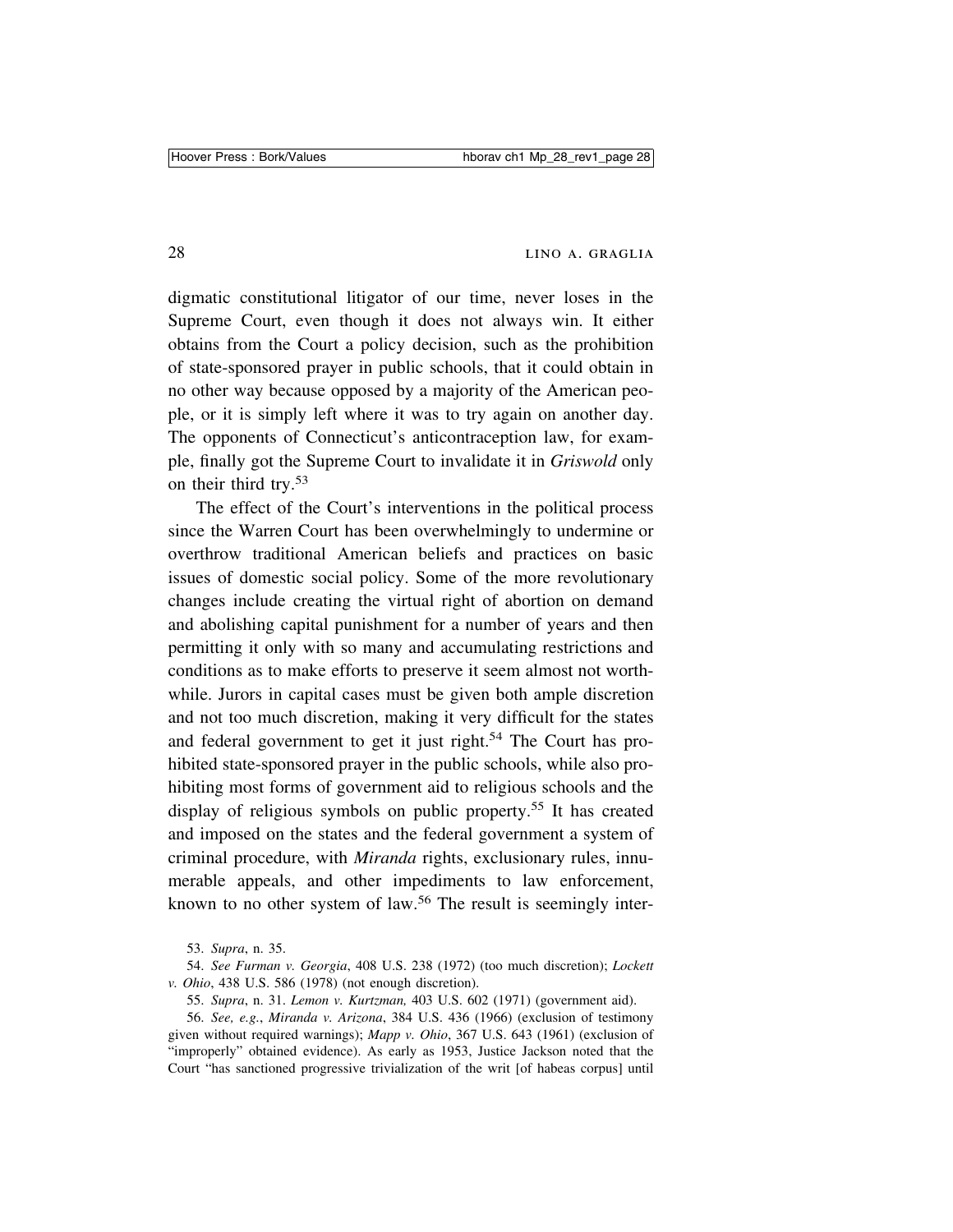minable trials and retrials in which the question of guilt or innocence is often the least relevant consideration. In this country it often takes longer to select a jury than it takes in other countries to complete a criminal trial.

Because "the freedom of speech" is a phrase of very uncertain content—it cannot mean what it says—the First Amendment is capable of unlimited expansion and ever greater reach. It has proved to be one of the Court's most potent weapons, second only to the due process and equal protection clauses, in pursuit of the justices' and academia's vision of a remade American society. It severely limits, for example, the ability of the states and the federal government to restrict the publication and distribution of pornography, including child pornography, while protecting nude dancing and public displays of vulgarity.<sup>57</sup> Historic champerty and maintenance laws, meant to protect society's fundamental interest in limiting litigation, were found to be prohibited by the First Amendment, because suing may be—and, by reason of the Court's purely political constitutional decisions, often is—a form of political speech.58 The First Amendment severely limits the power of the states to maintain order by regulating marches—even by neo-Nazis in an area with Holocaust survivors—and other public demonstrations, and totally disables the states from prohibiting public burning of the American flag.59 Even elementary school children are protected from a state's attempt to maintain order in the classroom by prohibiting divisive political displays.<sup>60</sup> The Court's intervention

floods of stale, frivolous and repetitious petitions inundate the dockets of the lower courts and swell our own." *Brown v. Allen*, 344 U.S. 443, 536 (1953).

<sup>57.</sup> *Denver Area Educ. Telecomm. Consortium, Inc. v. FCC*, 518 U.S. 727 (1996) (child pornography); *Schad v. Mount Ephraim*, 452 U.S. 61 (1991) (nude dancing); *Cohen v. California*, 403 U.S. 15 (1971) (vulgarity).

<sup>58.</sup> *NAACP v. Button*, 371 U.S. 415 (1963).

<sup>59.</sup> *Village of Skokie v. Nat'l Soc. Party of Am.*, 69 Ill.2d 605, 373 N.E.2d 21 (1978) (Nazis); *Cox v. Louisiana*, 379 U.S. 536 (1965) (public demonstration); *Texas v. Johnson*, 491 U.S. 397 (1989) (flag burning).

<sup>60.</sup> *Tinker v. Des Moines School Dist.*, 393 U.S. 503 (1969).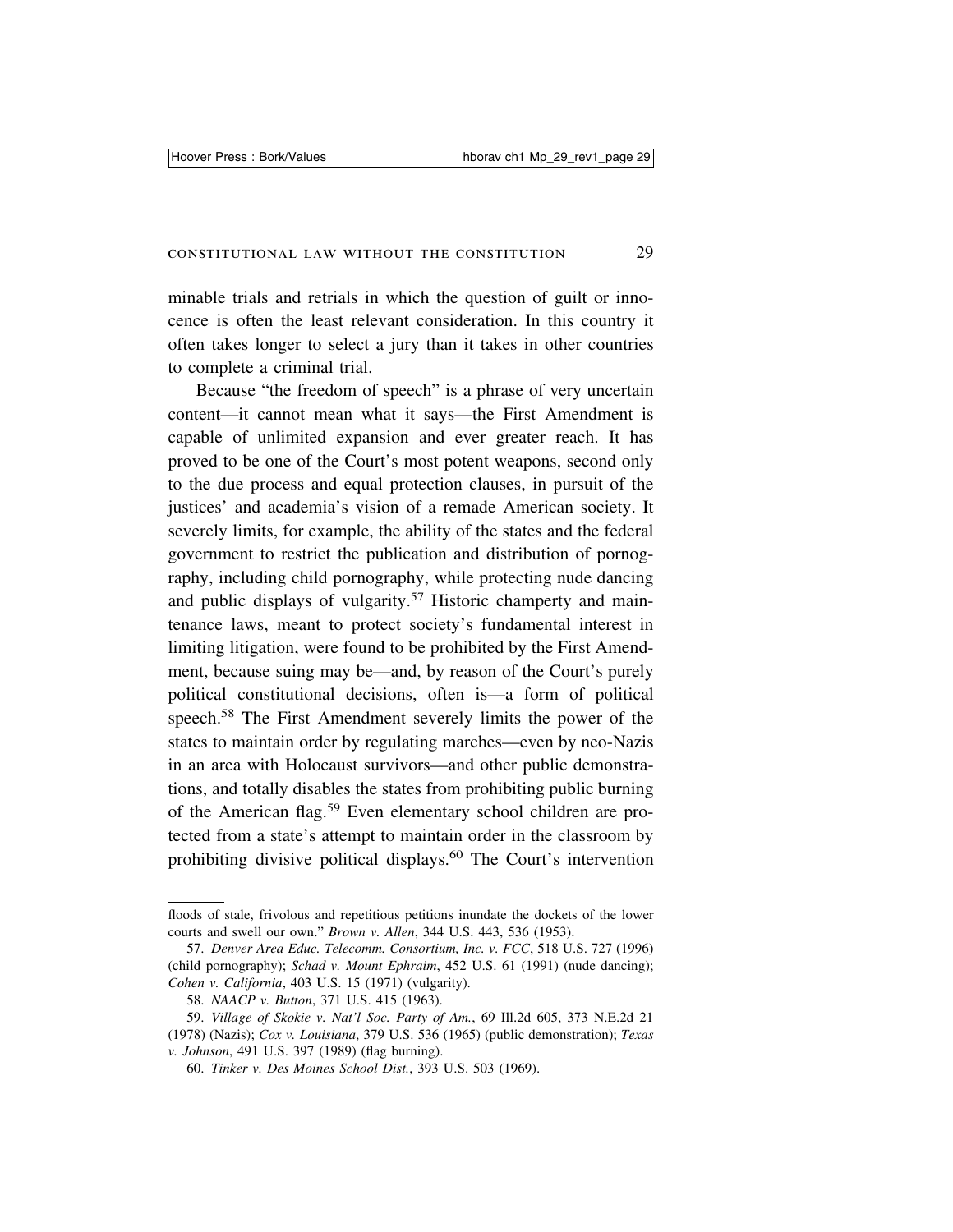in the running of the nation's public schools, the effect of which has been to seriously impair school discipline and the ability of teachers to teach, should be enough to illustrate the danger of giving the Court the final word on matters about which it can know very little.<sup>61</sup>

At the height of the Cold War, the "First Amendment" denied the federal government the power to exclude Communist Party members from working in defense plants and denied the states the power to exclude them as teachers in public schools.<sup>62</sup> The American Communist Party, the justices, led by Douglas and Black, insisted, reflecting a central and unshakable liberal belief, was an organization of loyal Americans fighting for "social justice," not, as proved the case, a tool of the Soviet Union. Proving the justices wrong on issues where they can be proven wrong never serves, of course, to shake their confidence in the superiority of their insights. The Court has remade, or unmade, libel law, overthrowing traditional notions of the importance of protecting reputation.63 It has contributed substantially to the deterioration of the quality of life in our cities by seeing only oppression in traditional vagrancy control ordinances. "[P]oor people, nonconformists, dissenters, idlers," Justice Douglas instructed, cannot "be required to comport themselves according to the lifestyle deemed appropriate" by public authorities.<sup>64</sup> City dwellers may have reason to disagree, but their municipal governments cannot argue with the First Amendment.

The failure of the proposed Equal Rights Amendment—which would have equated sex discrimination with race discrimination to gain adoption in the political process was taken by the justices

<sup>61.</sup> *See* Heather MacDonald, "Unsafe at Any Grade," *Wall St. J.*, March 25, 2004, p. D6, reviewing Richard Arum, *Judging School Discipline* (2003) and Elizabeth Gold (2003), *Brief Intervals of Horrible Sanity:* "How did things get so bad? Blame one of the most ill-conceived chapters of 1960s legal activism."

<sup>62.</sup> *United States v. Robel*, 389 U.S. 258 (1917) (defense plants); *Elfbrandt v. Russell*, 384 U.S. 11 (1966) (schools).

<sup>63.</sup> *See, e.g.*, *Curtis Publishing v. Butts*, 338 U.S. 130 (1967).

<sup>64.</sup> *Papachristou v. Jacksonville*, 405 U.S. 156, 170 (1972).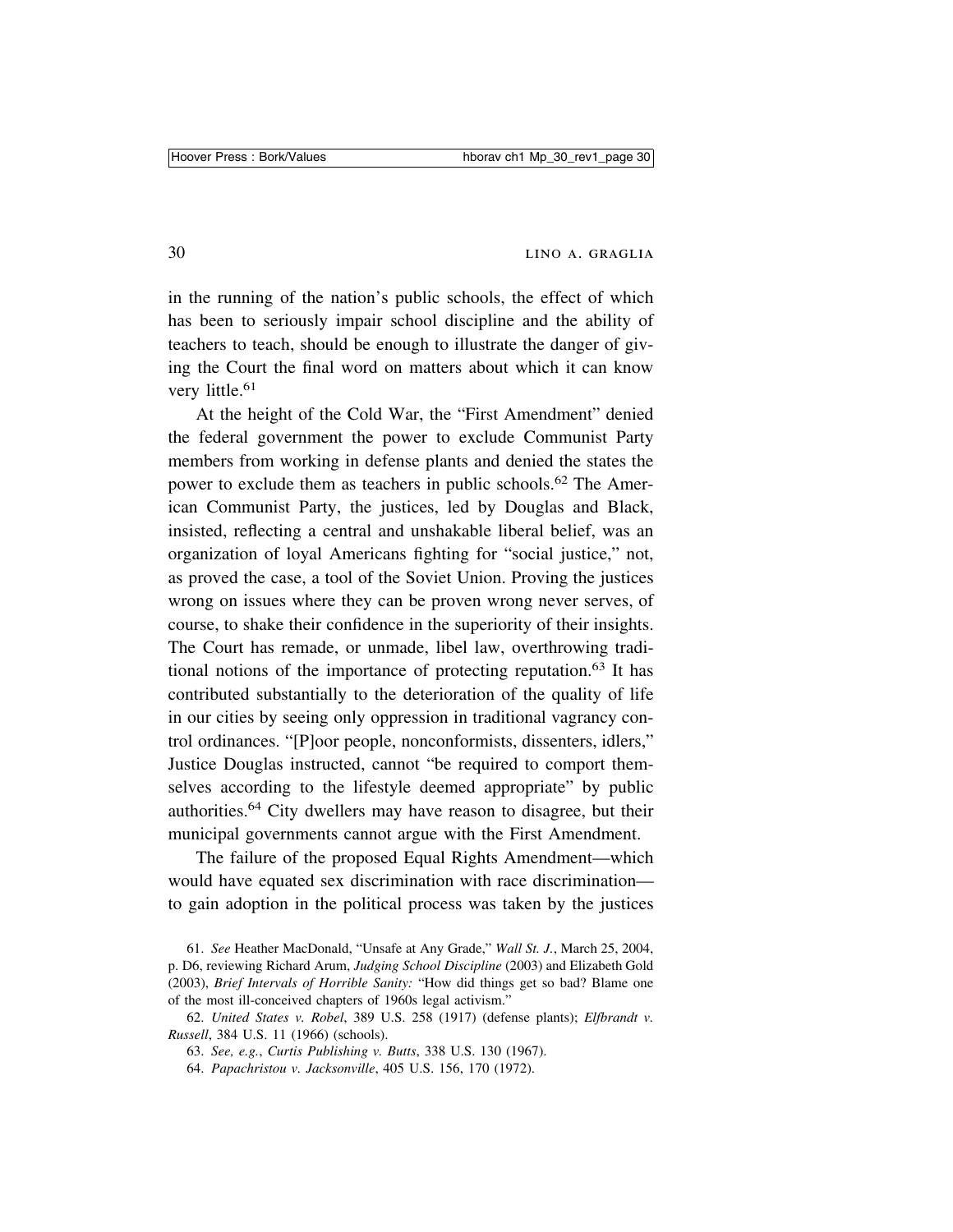as evidence of another defect in the process that required their remedy. It had already been adopted, the Court in effect declared in a series of decisions, by ratification of the Fourteenth Amendment, illustrating how much easier it is to amend the Constitution by a Supreme Court decision than by the onerous and contentious constitutional process. The Court, in an opinion by Justice Brennan, came within one vote of enacting the Equal Rights Amendment in all but name by equating sex and race discrimination.<sup>65</sup> A state may not, the Court held in an opinion by Justice Sandra Day O'Connor, operate a nursing school for women even though it operated a co-ed nursing school as well.<sup>66</sup> Not even a military school, the Court held in an opinion by Justice Ruth Bader Ginsburg, may operate as an all-male institution consistently with the Fourteenth Amendment.67

By disallowing nearly all distinctions based on alienage or illegitimacy, the Court has made American law probably unique in both respects.<sup>68</sup> In no other country can the distinction between citizenship and alienage and between legitimacy and illegitimacy be less important. The Court has ordered the redistricting of all political entities, state and federal, on a "one-person, one-vote" basis, excepting only the United States Senate<sup>69</sup>—existence of which might be taken to show that the framers did not share the Court's view.

In each of these important, if not revolutionary, decisions the Court, without exception, held unconstitutional a policy choice made in the ordinary political process, reflecting traditional values, only to substitute an innovative policy further to the political left. It would be difficult to find a decision of comparable importance

<sup>65.</sup> *Frontiero v. Richardson*, 411 U.S. 677 (1973).

<sup>66.</sup> *Mississippi University for Women v. Hogan*, 458 U.S. 718 (1982).

<sup>67.</sup> *United States v. Virginia*, 518 U.S. 515 (1996).

<sup>68.</sup> *Graham v. Richardson*, 403 U.S. 365 (1971) (alienage); *Levy v. Louisiana*, 391 U.S. 68 (1968) (illegitimacy).

<sup>69.</sup> *Reynolds v. Sims*, 377 U.S. 533 (1964).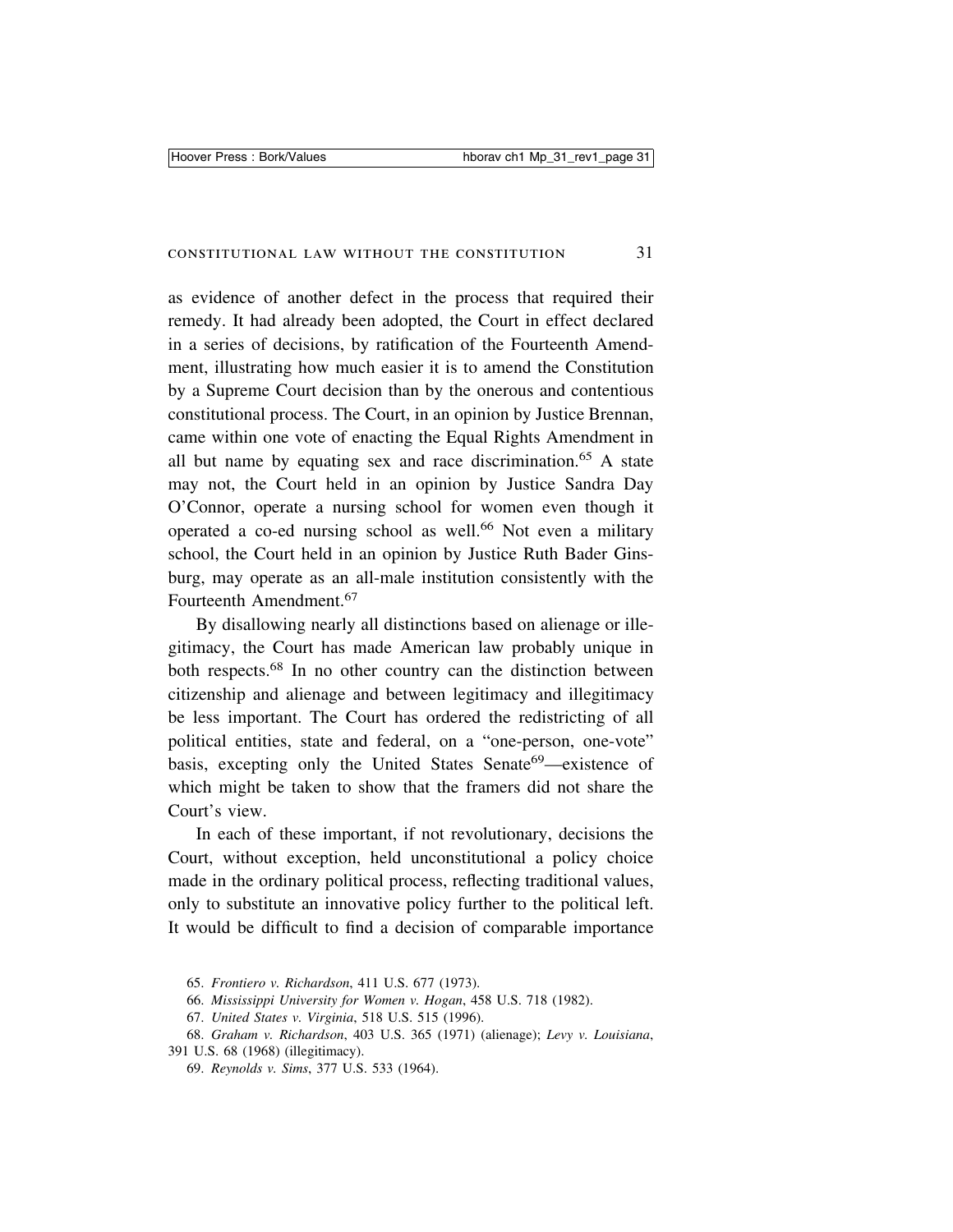during the same period that had the opposite effect. In the guise of enforcing the Constitution, the Court faithfully enacted the political program of the liberal cultural elite, working a thoroughgoing revolution in American law and life.

### The Myth of a Conservative Supreme Court

But, liberal academics and media are constantly telling us, while it may be true that the Court's rulings of unconstitutionality have for some decades enacted the Left's political agenda—that now is history. The role of the Court has been drastically changed, if not reversed, the public is led to believe, beginning in 1986 under the "Rehnquist Court," which is at least as activist in the service of conservative causes as its two immediate predecessors, the Warren (1959–1969) and Burger (1969–1986) Courts, were in the service of liberal causes.70 This claim has been so confidently and frequently asserted as to become, at least in the liberal media, conventional wisdom, despite the fact that the Court's rulings of unconstitutionality continue overwhelmingly to favor liberal causes.

The public's view of the Court necessarily comes mainly from the media, and the media's view mainly from liberal academics. For a Court to be considered conservative in liberal academia, it is not necessary that it give conservatives positive victories similar to those it gives liberals—by holding, for example, that abortion is not only not constitutionally protected, overruling *Roe v. Wade*, but

<sup>70.</sup> According to two prominent constitutional law scholars: "[C]onservative judicial activism is the order of the day. The Warren Court was retiring compared with the present one." NYU law professor Larry Kramer, "No Surprise It's an Activist Court," *N.Y. Times*, Dec. 12, 2000, at A33; "We are now in the midst of a remarkable period of right-wing judicial activism. The Supreme Court has moderates but no liberals." University of Chicago law professor Cass Sunstein, "Tilting the Scales Rightward," *N. Y. Times*, April 26, 2001, at A23.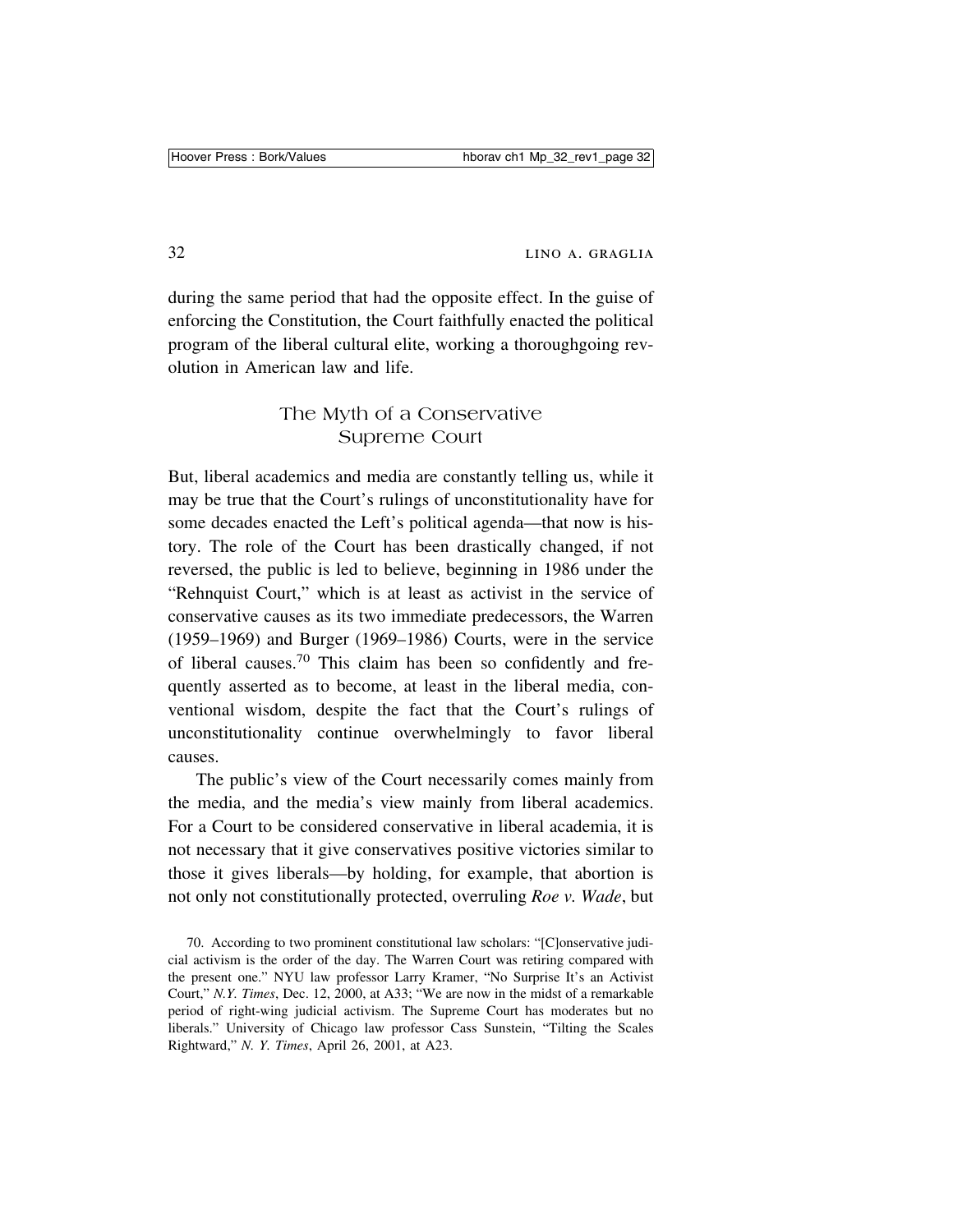is constitutionally prohibited. Nor is it even necessary that the Court rescind some earlier liberal victories by, for example, overruling *Miranda* or the prayer decisions. It is quite enough that the liberal victories come less quickly or surely, and it is unacceptable, an abuse of judicial power, that there should be an occasional positive conservative victory. A half-century of consistent liberal victories has made them seem the normal and appropriate result of the Court's rulings of unconstitutionality, virtually the point of constitutional law.

Because conservatives, by definition, seek to preserve rather than uproot traditional practices and values, they are much less in need than liberals of constitutional victories, and they have, in any event, been granted very few by the Rehnquist Court. The Burger Court, to the disappointment of opponents of the Warren Court revolution and to the surprise of nearly everyone, was, as the title of a book on the subject put it, "the counter-revolution that wasn't."<sup>71</sup> Rather than overruling the major victories that the Warren Court gave liberals, the Burger Court gave them more, and sometimes even more radical, victories of its own. It was the Burger, not the Warren, Court that, for example, first prohibited sex discrimination, created a constitutional right to an abortion, and ordered busing for school racial balance.72 The Rehnquist Court has failed to overturn the major liberal victories of either the Warren or the Burger Court.<sup>73</sup> Instead, it has accepted them as legiti-

72. *Roe v. Wade*, 410 U.S. 113 (1973) (abortion); *Swann v. Charlotte-Mecklenburg Bd. of Educ.*, 402 U.S. 1 (1971) (busing); *Reed v. Reed*, 404 U.S. 71 (1971) (sex discrimination).

73. *Employment Division v. Smith*, 494 U.S. 872 (1990), in effect overruling *Sherbert v. Verner*, 374 U.S. 398 (1963), a Brennan opinion creating a religious exemption from the application of ordinary law (which, however, had almost never been followed) is an exception. Ironically, Congress then attempted to overrule *Smith* by the so-called Religious Freedom Restoration Act of 1993, which the Court, insisting on

<sup>71.</sup> *The Burger Court: The Counter-Revolution That Wasn't* (Vincent Blasi ed. 1983).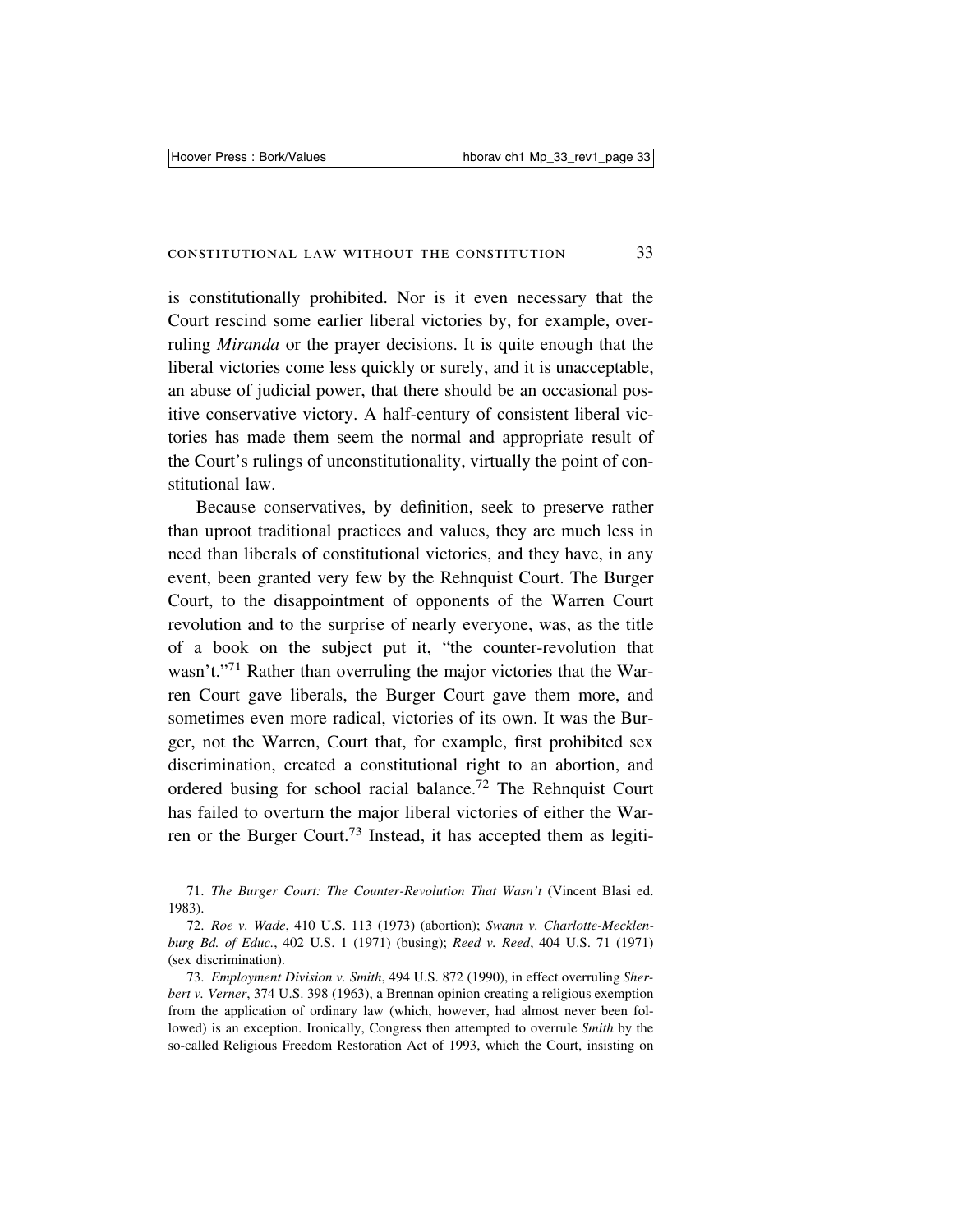mate additions to the Constitution, available as springboards for still further liberal advances.

The Rehnquist Court not only failed to overrule *Roe v. Wade*, as it was expected to do, but extended it to protect even so-called partial-birth abortions.74 It not only failed to overrule the prayer in the schools decisions but extended them to prohibit even a nonsectarian evocation of the deity at a middle-school graduation ceremony.75 Far from overruling or even relaxing the Burger Court's prohibition of sex discrimination, the Rehnquist Court extended it to even an all-male military school.76 The Rehnquist Court failed to overrule *Miranda* and its exclusionary rule and instead held unconstitutional a congressional attempt to limit it.<sup>77</sup> Rather than overruling *Mapp v. Ohio* and its exclusionary rule—excluding evidence obtained by a search the Court deems impermissible—the Court continues to extend it by, for example, excluding evidence obtained by pointing a heat-sensing device at the exterior of a building or by having a drug-sniffing dog walk around an automobile.78

The Rehnquist Court held unconstitutional an amendment to the Colorado Constitution adopted by referendum by the people of Colorado to prevent the grant of special rights to homosexuals.<sup>79</sup> It invalidated federal attempts to limit child pornography on the Internet and continued the Court's long-term drive toward the abolition of capital punishment. $80$  It invalidated state laws limiting the

having the last word, then held unconstitutional. *City of Boerne v. Flores*, 521 U.S. 507 (1997).

<sup>74.</sup> *Stenberg v. Carhart*, 530 U.S. 914 (2000).

<sup>75.</sup> *Lee v. Weisman*, 505 U.S. 577 (1992).

<sup>76.</sup> *United States v. Virginia*, 518 U.S. 515 (1996).

<sup>77.</sup> *Dickerson v. United States*, 530 U.S. 428 (2000).

<sup>78.</sup> *Kyllo v. United States*, 533 U.S. 27 (2001) (heat sensor); *City of Indianapolis*

*v. Edmond*, 531 U.S. 32 (2000) (drug-sniffing dog).

<sup>79.</sup> *Romer v. Evans*, 517 U.S. 620 (1996).

<sup>80.</sup> *Denver Area Educ. Telecomm. Consortium, Inc. v. FCC*, 918 U.S. 727 (1996)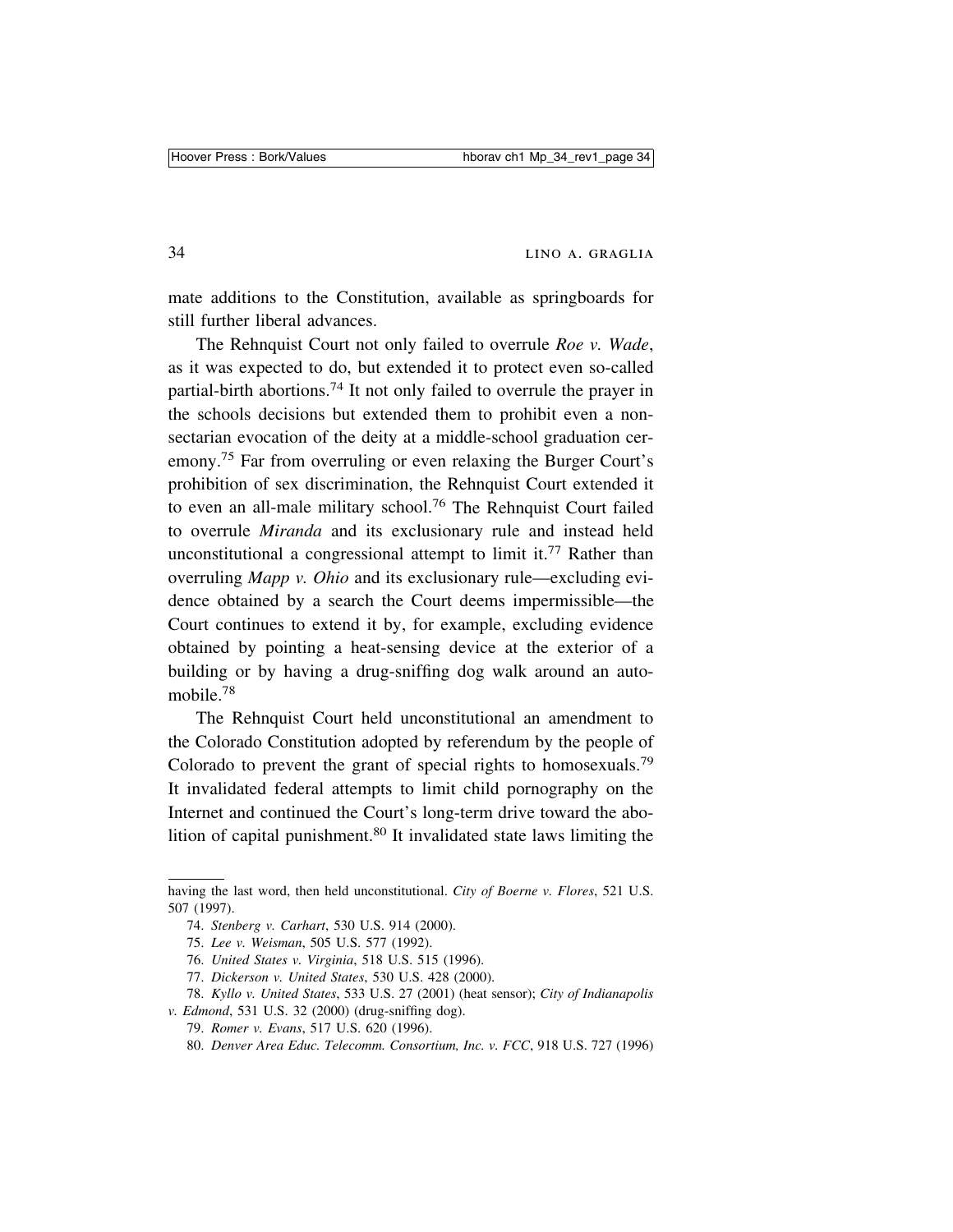number of terms their congressional representatives are eligible to serve.<sup>81</sup> Just last term, it invalidated Texas's prohibition of homosexual sodomy and upheld the use of race preferences in granting admission to selective institutions of higher education.82 If this is a conservative Court, what more could a liberal Court do?

The explanation for the continuing string of important liberal victories from a supposedly conservative Court is that it is misleading to label it, according to convention, as the "Rehnquist Court," as if the chief justice were the dominant figure. Although he can do surprisingly liberal things, such as lead the Court in invalidating Congress's attempt to limit *Miranda*, <sup>83</sup> he is, by today's standard, generally conservative, but he has only one vote. The reality is that the Court has four highly reliable liberal activists, Justices John Paul Stevens, David Souter, Ruth Bader Ginsburg, and Stephen Breyer (in order of seniority, but also, roughly, of their liberal activism), and only three, not quite as reliable, conservatives, the chief justice and Justices Antonin Scalia and Clarence Thomas. To prevail, the conservatives need the votes of both the less predictable Justices Sandra Day O'Connor and Anthony Kennedy, while the liberals need only one, and on basic social policy issues such as in the sodomy decision, one or both is usually available.

The rulings of unconstitutionality favoring conservatives by the Rehnquist Court are few, mostly short lived, and likely to prove relatively unimportant. The principal one is surely the Court's decision in *Bush v. Gore*, ending the vote count in the Florida election and settling the 2000 presidential election.<sup>84</sup> That was undoubtedly

82. *Lawrence v. Texas*, 123 S. Ct. 2472 (2003) (sodomy); *Grutter v. Bollinger*, 123 S. Ct. 2325 (2003) (race preferences).

<sup>(</sup>child pornography); *Atkins v. Virginia*, 122 S. Ct. 2242 (2003 (capital punishment); *Ring v. Arizona*, 122 S. Ct. 2428 (2002) (same).

<sup>81.</sup> *United States Term Limits, Inc. v. Thornton*, 514 U.S. 779 (1995).

<sup>83.</sup> *Dickerson v. United States*, 533 U.S. 27 (2001).

<sup>84. 531</sup> U.S. 98 (2000).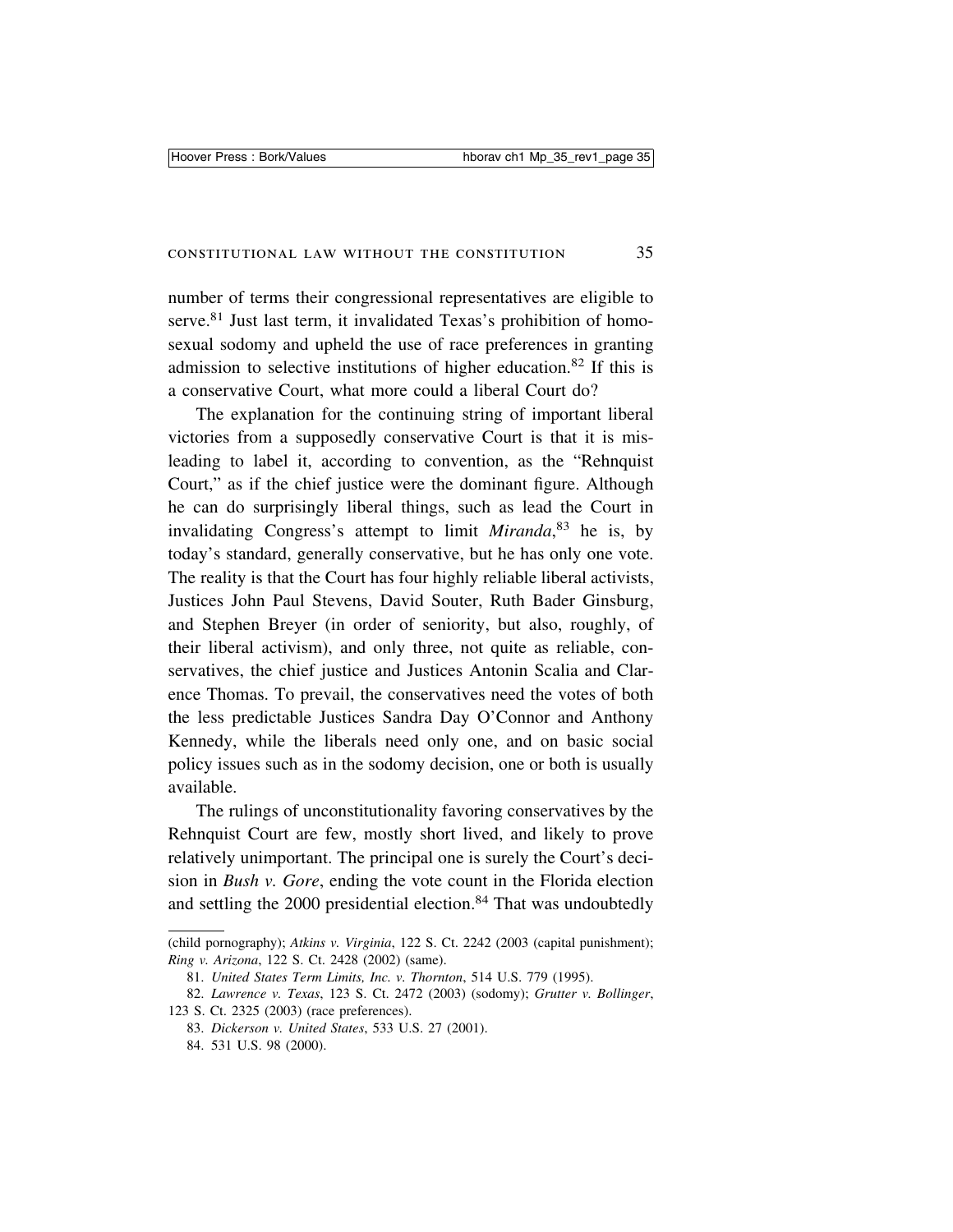an activist decision but one dealing with a unique event and arguably justifiable as counteracting the judicial activism of the Florida Supreme Court. The greatest fear of liberals about the Rehnquist Court was that it would invalidate, as its precedents seemed to require, the use of race preferences in making admission decisions by colleges and universities. With the Court's 2003 decision in *Grutter v. Bollinger*, that fear has been removed.<sup>85</sup>

Over the adamant protest of the four consistent liberals, the Rehnquist Court attempted to reinvigorate the Fifth Amendment's prohibition ("incorporated" in the Fourteenth Amendment) against the "taking" of property without just compensation. In a series of decisions, the Court upheld "regulatory taking" claims, that is, claims for loss of property values resulting from land-use regulations, rather than from the government taking possession of or claiming title to the property.<sup>86</sup> This development has now largely been brought to a halt, if not actually reversed, by the Court's most recent decision on the issue.<sup>87</sup> Justices O'Connor and Kennedy both defected to the side of the four consistent liberals to deny a claim that seemed quite solid under recent prior decisions.

The most discussed and berated example of alleged conservative activism by the Rehnquist Court is some of its decisions on the federalism issue. The conservatives, usually joined on this issue by Justices O'Connor and Kennedy, with the liberals always heatedly dissenting, have clearly undertaken to protect a degree of state autonomy from national power. The Court held, in several cases, that Congress may not authorize certain suits against the states

<sup>85. 123</sup> S. Ct. 2472 (2003).

<sup>86.</sup> *E.g.*, *Dolan v. City of Tigard*, 512 U.S. 374 (1994); *Lucas v. S. C. Coastal Council*, 505 U.S. 13 (1992); *Nolan v. Cal. Coastal Comm'n*, 483 U.S. 825 (1987); *First English Evangelical Lutheran Church v. County of Los Angeles*, 482 U.S. 304 (1987).

<sup>87.</sup> *Tahoe-Sierra Preservation Council, Inc. v. Tahoe Regional Planning Agency*, 122 S. Ct. 1465 (2002).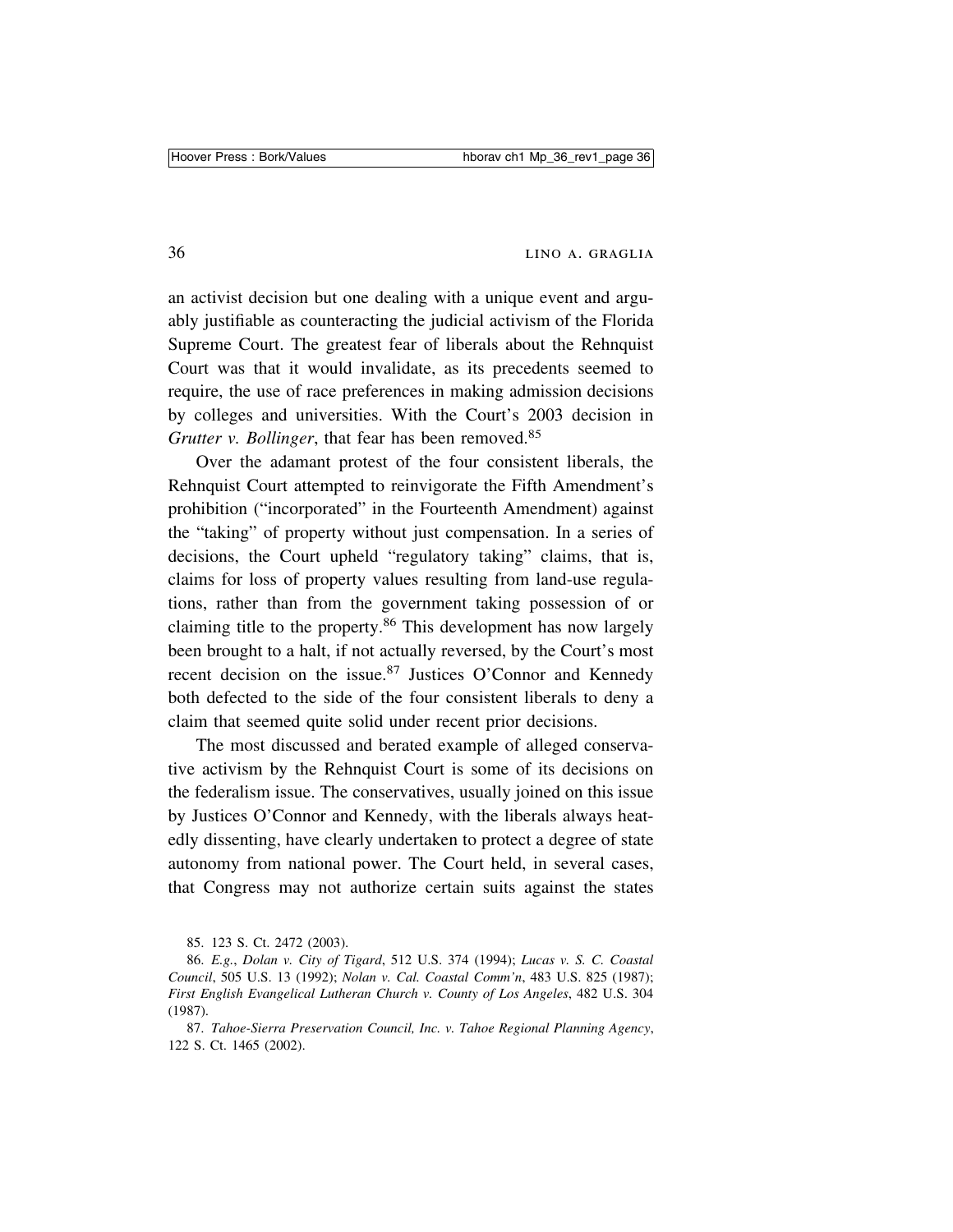without their consent;<sup>88</sup> in two cases, that Congress may not require the states to cooperate in certain ways in the enforcement of federal law;<sup>89</sup> and most strikingly, in two cases, that Congress may not regulate certain noncommercial activities on the basis of the commerce clause.<sup>90</sup>

The Court's most recent decision on the issue of suits against the states indicates, like the latest case on the regulatory taking issue, that the movement has been brought to a halt or even cut back.<sup>91</sup> On the compulsory cooperation issue, Congress can usually prevail by simply placing conditions on federal monetary grants.<sup>92</sup> The Court's two decisions invalidating purported exercises of the commerce power are likely to prove more a matter of form than substance. The Court has gone out of its way to emphasize that Congress may achieve noncommercial ("police power") objectives through the commerce power, providing it does so by placing restrictions on the interstate movement of people or goods.<sup>93</sup> In sum, with few deviations, not likely to prove important, and almost no steps backward, the Rehnquist Court, like the Burger Court, continues on the path of liberal activism set by the Warren Court.

<sup>88.</sup> *Federal Maritime Comm'n v. South Carolina State Ports Auth.*, 535 U.S. 743 (2002); *Kimel v. Florida Bd. of Reports*, 528 U.S. 62 (2000); *Florida Prepaid Postsecondary Educ. Expense Bd. v. Coll. Sav. Bank*. 527 U.S. 666 (1999); *Alden v. Maine*, 527 U.S. 706 (1999); *Seminole Tribe v. Florida*, 517 U.S. 44 (1996).

<sup>89.</sup> *Printz v. United States*, 521 U.S. 898 (1997); *New York v. United States*, 505 U.S. 144 (1992).

<sup>90.</sup> *United States v. Lopez*, 514 U.S. 549 (1995); *United States v. Morrison*, 529 U.S. 592 (2000).

<sup>91.</sup> *Nevada Dep't of Human Resources v. Hibbs*, 123 S. Ct. 1972 (2003).

<sup>92.</sup> *See, e.g., South Dakota v. Dole*, 483 U.S. 203 (1987).

<sup>93.</sup> The principal effect of American constitutional federalism, therefore, is to require Congress to do indirectly, by pretense, what it cannot do directly. Congress, for example, clearly has no authority to define sexual crimes—that is exclusively a matter for the states—but Congress can make it a crime to cross a state line for an improper sexual purpose. *See, e.g., Caminetti v. United States*, 242 U.S. 470 (1917).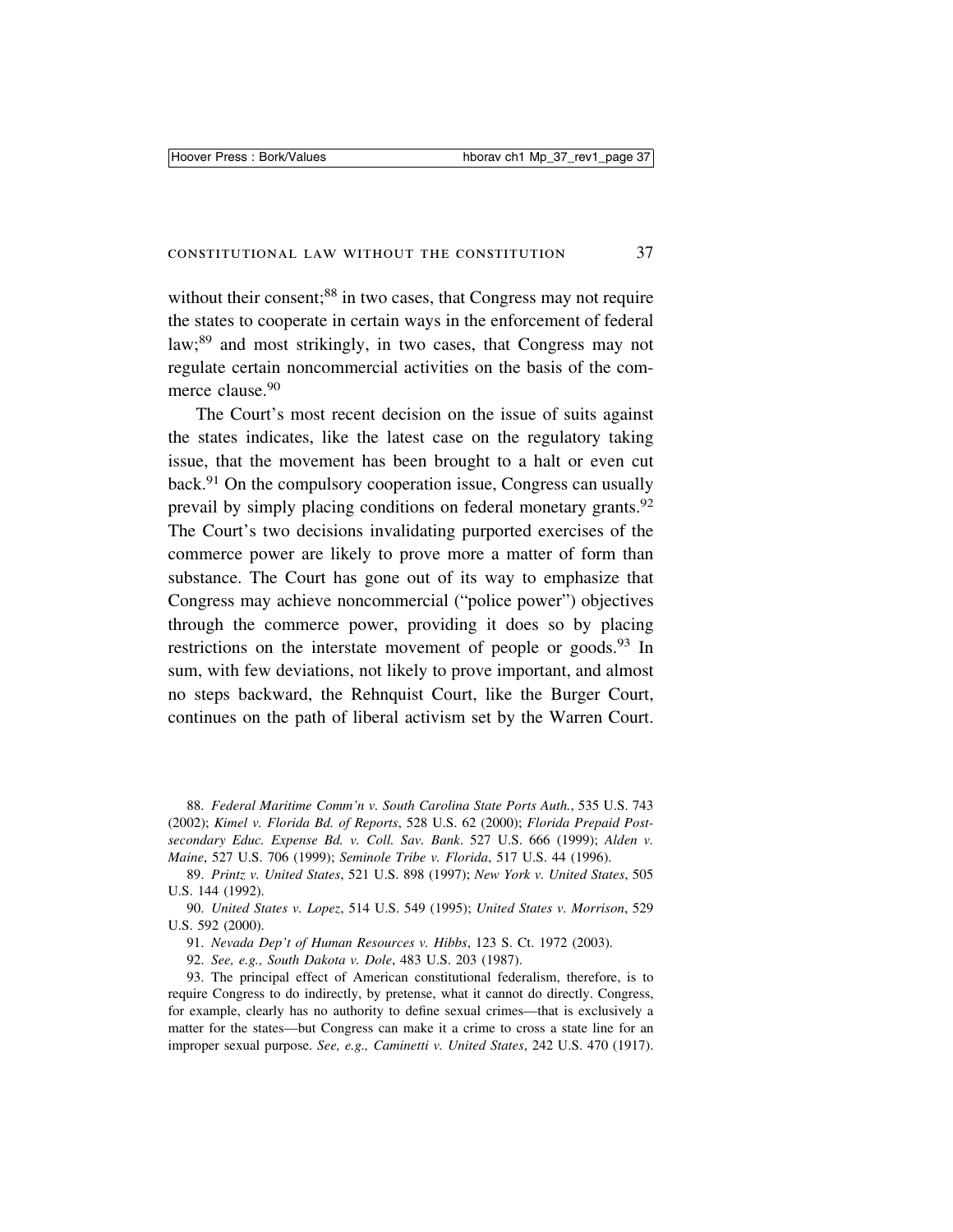## Judicial Review: The Trump Card of the Cultural Elite

In the cultural war being fought out in America, the mass of the American people have the numbers, but the cultural elite has judicial review. The nightmare of the elite is that decision making on basic issues of social policy should fall into the hands of the American people. The American people favor capital punishment, restrictions on abortion, prayer in the schools, suppression of pornography, strict enforcement of criminal law, neighborhood schools, and so on, all anathema to the cultural elite. Could anyone really want to live, they wonder, in a society with such policies? Policymaking by a committee of life-tenured lawyers might not be the cultural elite's ideal alternative to popular government—moral philosophers or sociologists, for example, might be better—but it is all that is available. Nothing is more important to them, therefore, than that the power of the Court to invalidate policy choices made in the ordinary political process be defended and preserved.

The dilemma of defenders of judicial review is that it is hardly possible to defend the Court's rulings of unconstitutionality as interpretations of the actual written Constitution in any ordinary sense and even less possible to openly advocate, as an improvement on democratic federalism, policymaking for the nation as a whole by as few as five electorally unaccountable officials. What they attempt, therefore, is to show that though the Court's rulings of unconstitutionality may not exactly be derived from the words of the Constitution, neither are they simply the result of the justices' personal policy preferences; they are the result, instead, of the justices' discovery and disinterested application of universal principles of justice or good government that should prevail whether the people agree with the Court's supposed application of them or not. The ordinarily most secular of scholars become for this purpose advocates of some form of "natural law."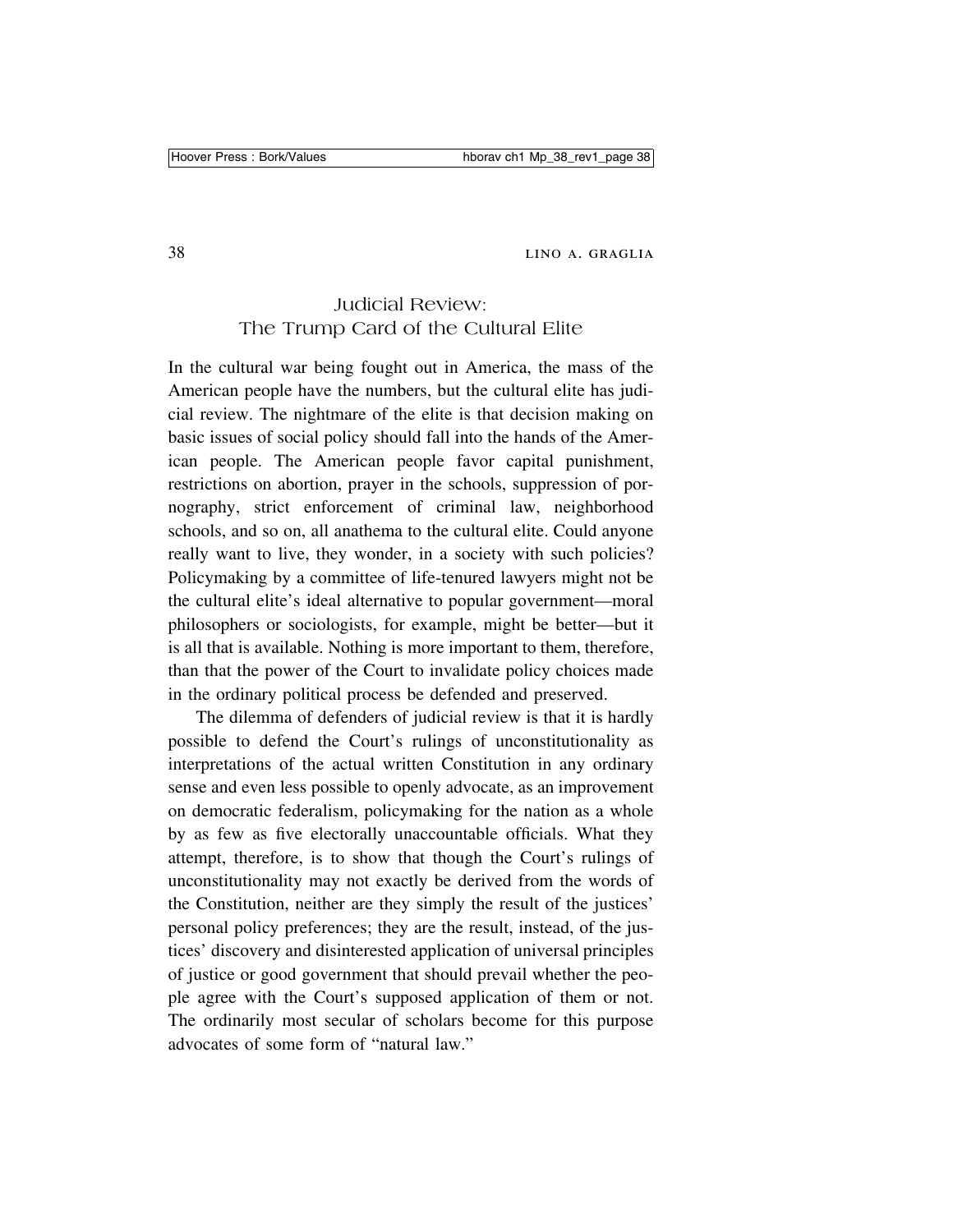All attempts to make this showing are based on two assertions, both mistaken. The first is that there are authoritative, preexisting, and objectively discernible principles—apart from the Constitution or any enacted law—that provide, although perhaps only to the exceptionally skilled and only after Herculean effort, objectively "correct" resolutions of difficult social policy issues.<sup>94</sup> The second is that Supreme Court justices, perhaps aided by the work of constitutional scholars, can be trusted, more than other government officials can, to possess the skill needed to discover these principles and the integrity to apply them in a disinterested manner.

These theories are similar to Plato's argument for rule by philosopher kings, persons of exceptional wisdom, integrity, and erudition, but not even Plato, presumably, would favor rule by lawyer kings. As one would go to an expert cabinetmaker to have a good cabinet made, the theory is, one should go to social policy experts to have good social policies made. The theory of democracy, however, repeatedly confirmed by experience, is that there are no superior beings—there's nobody here but us—to whom ordinary people can safely delegate final decision-making power about how they should live. "For myself it would be most irksome," the great judge Learned Hand objected to the Supreme Court activism of his day, "to be ruled by a bevy of Platonic Guardians, even if I knew how to choose them, which I assuredly do not."95 It is even more irksome to be ruled by lawyer guardians who must pretend to reach their policy decisions by studying—as witch doctors do the entrails of birds—the Constitution.

A problem of social choice is a problem not because we have difficulty discovering the resolving principle but because we have many principles, and they, like the interests they represent, inevitably come into conflict. There is no way to resolve the problem

<sup>94.</sup> *See, e.g.*, Ronald Divorkin, *Taking Rights Seriously* (1977).

<sup>95.</sup> Learned Hand, *The Bill of Rights* (1958).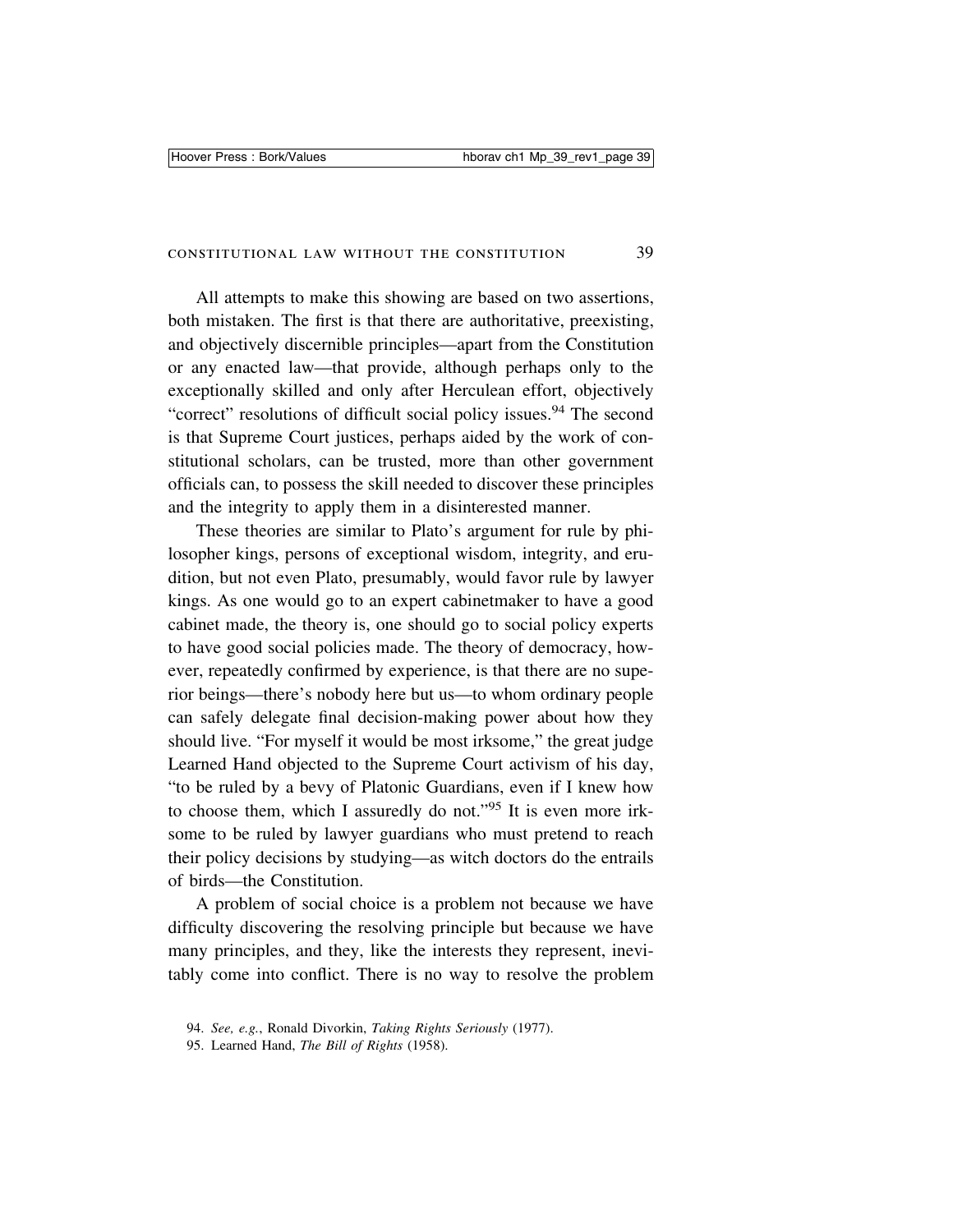except by evaluating the conflicting interests and making some sort of compromise or trade-off, usually sacrificing each interest to some extent to the other. For example, parades may be a valuable form of political expression, but they unavoidably impede the flow of traffic. As an economist would put it, these conflicting interests cannot simultaneously be maximized. The conflict cannot be resolved purely by logic or empirical investigation but only by a policy choice evaluating the relative importance of unimpeded traffic flow and of this form of political expression at the particular time and place. The essence of democracy is that these judgments are to be made by the people affected or by their elected representatives. Leaving the decision to the Supreme Court instead does not produce a "better" decision but only one almost surely more in accord with elite policy preferences. In the stated example, the speech interest will be evaluated very highly—speaking is what the cultural elite do—and the inconveniences and losses involved which members of the elite are often in a position to avoid—very much less so.

The second assertion, that Supreme Court justices are people of exceptional skill and integrity as policy analysts, with no personal interest in the resolution of policy issues, is, if anything, even more clearly mistaken. The justices are, for two reasons, the least likely public officials to make informed, disinterested decisions on public policy issues. First, their only professional qualification is that they must be lawyers, professionally skilled in the manipulation of language to achieve a predetermined result. Nothing in the study or practice of law is calculated to inculcate exceptional candor, ethical refinement, or habits of intellectual integrity. The study or practice of law is more likely to inculcate the ability to blur the distinction between truth and falsehood and to accommodate the mind to the untroubled assertion of fiction.

It is not likely that many Supreme Court justices strongly committed to a result have felt themselves unable to reach it because they lacked the lawyerly linguistic or rhetorical skills necessary to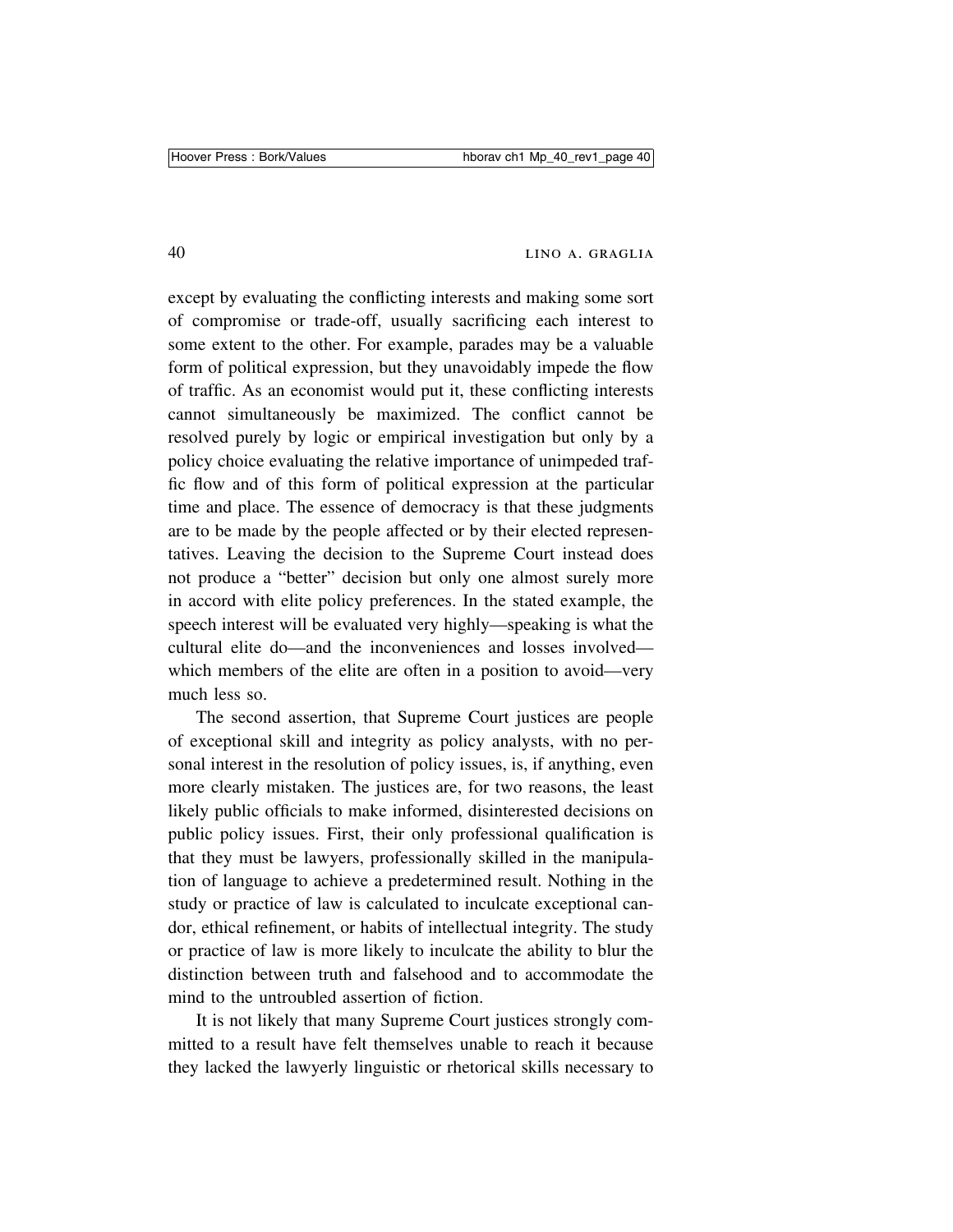overcome some impediment of law, fact, or logic.96 Consider, for example, the opinions of Justices Brennan, Marshall, and Blackmun on the unconstitutionality of capital punishment,  $97$  the opinion of Justice Ginsburg on the unconstitutionality of an all-male military school,98 the opinion of Justice O'Connor upholding racial discrimination by a state university in the face of *Brown* and of Title VI of the 1964 Civil Rights Act's explicit prohibition,<sup>99</sup> or for that matter, the Court's latest opinion justifying a ruling of unconstitutionality.

Second, Supreme Court justices are the public officials least to be trusted to make policy decisions on any basis other than personal preference, for the further and more fundamental reason that they are the public officials least accountable to the public or otherwise subject to external control. It is not that they are morally inferior beings but only that they are human beings, no more exempt than others from the corrupting effect of uncontrolled power. Power corrupts less by making men (and women) venal than by distorting their judgment. It is apparently bad for the human soul to be always obeyed and freed from contradiction. The result seems inevitably to be an exaggerated view of one's knowledge, wisdom, and benevolence and a narrow view as to the possible possession of those qualities by others. One cannot study the Court's opinions justifying rulings of unconstitutionality without being struck by the authors' extraordinary confidence in their own wisdom and goodness, as well as by their distrust of their fellow citizens and their consequent lack of compunction in imposing their views on those who disagree.

<sup>96.</sup> In fact, the revival of explicit substantive due process that began with *Griswold* means that the making of constitutional law without or despite the Constitution requires no more than a willingness to assert that the opposite of the favored result would be "unreasonable."

<sup>97.</sup> *Supra*, n. 47.

<sup>98.</sup> *United States v. Virginia*, 518 U.S. 515 (1996).

<sup>99.</sup> *Grutter v. Bollinger*, 123 S. Ct. 2325 (2003).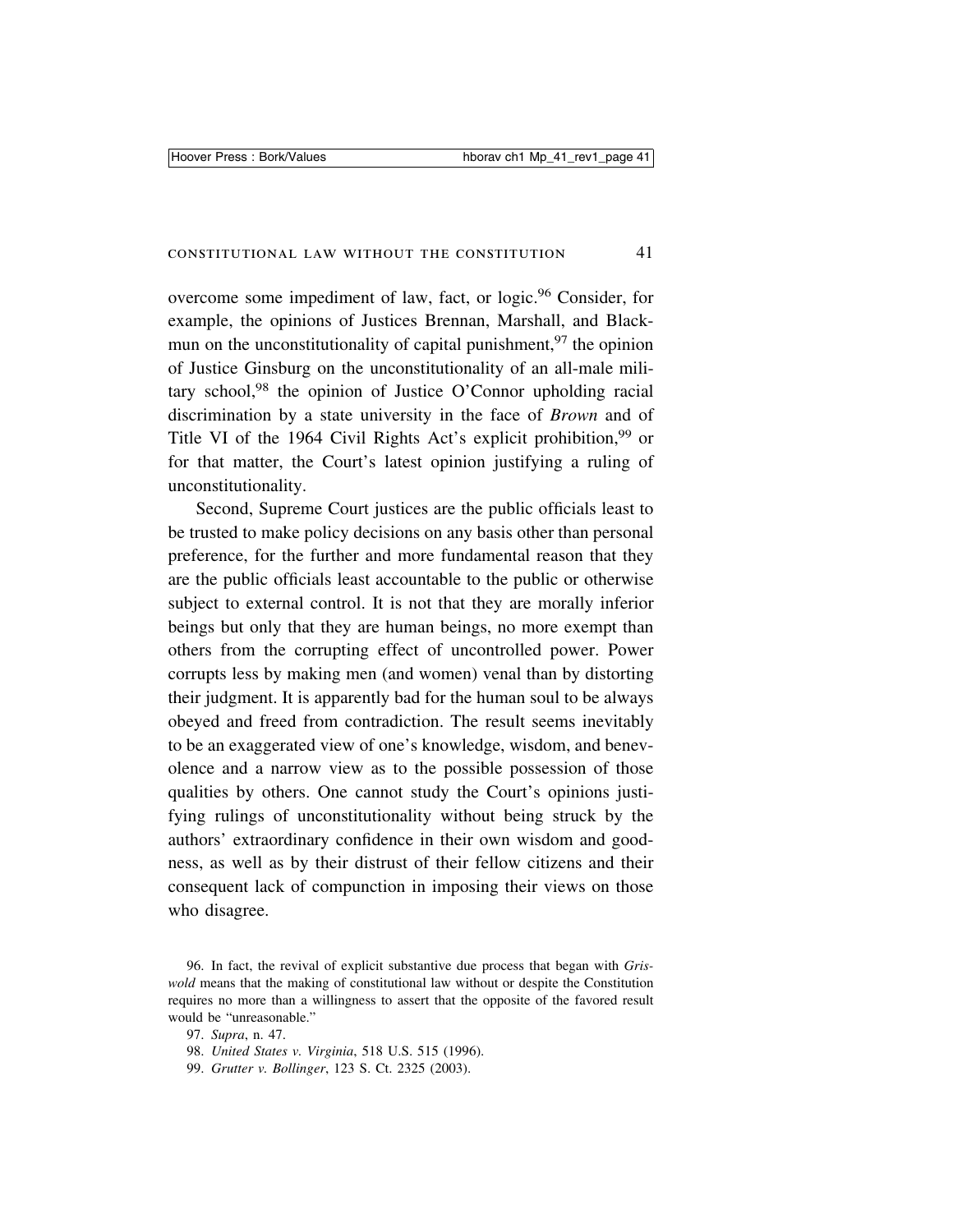The justices clearly operate on the assumption, common to wielders of uncontrolled power, that their undoubted good intentions grant them exemption from the obligations of honesty and good faith applicable to other public officials. This is nowhere more clear than in their decisions on race, the area that is the basis of the modern Court's power and prestige. In the 1964 Civil Rights Act, Congress in effect ratified what it understood to be *Brown*'s prohibition of all official racial discrimination, made it effective as to the assignment of students to schools (Title IV), and expanded it to apply to all institutions that receive federal funds (Title VI) and even to private employers (Title VII). The history of race discrimination law since the Act is a hardly believable (at least for nonlawyers) history of the Court standing each of these titles on its head, converting them—exactly as Southern opponents of the Act feared and as proponents insisted could never happen—from prohibitions of race discrimination to permission for, or even requirements of, race discrimination.

The end of compulsory racial segregation did not mean, it soon appeared, the end of all racial separation; it was time, therefore, the Court concluded—riding a crest of moral fervor and urged on by the "civil rights" establishment that had grown up after *Brown* to move on to compulsory integration by law. The law of race discrimination with which we struggle today derives not from *Brown's* prohibition of segregation, but from the Court's far more ambitious and questionable 1968 decision in *Green v. County School Board* to impose, without admitting it, a requirement of integration.<sup>100</sup> The South had no sooner finally been made to comply with *Brown*'s prohibition of racial discrimination, because of the 1964 Act, than it was required to begin racially discriminating again, now to increase school racial integration or balance. For several reasons, the Court could not make this move openly. For

100. 391 U.S. 430 (1968).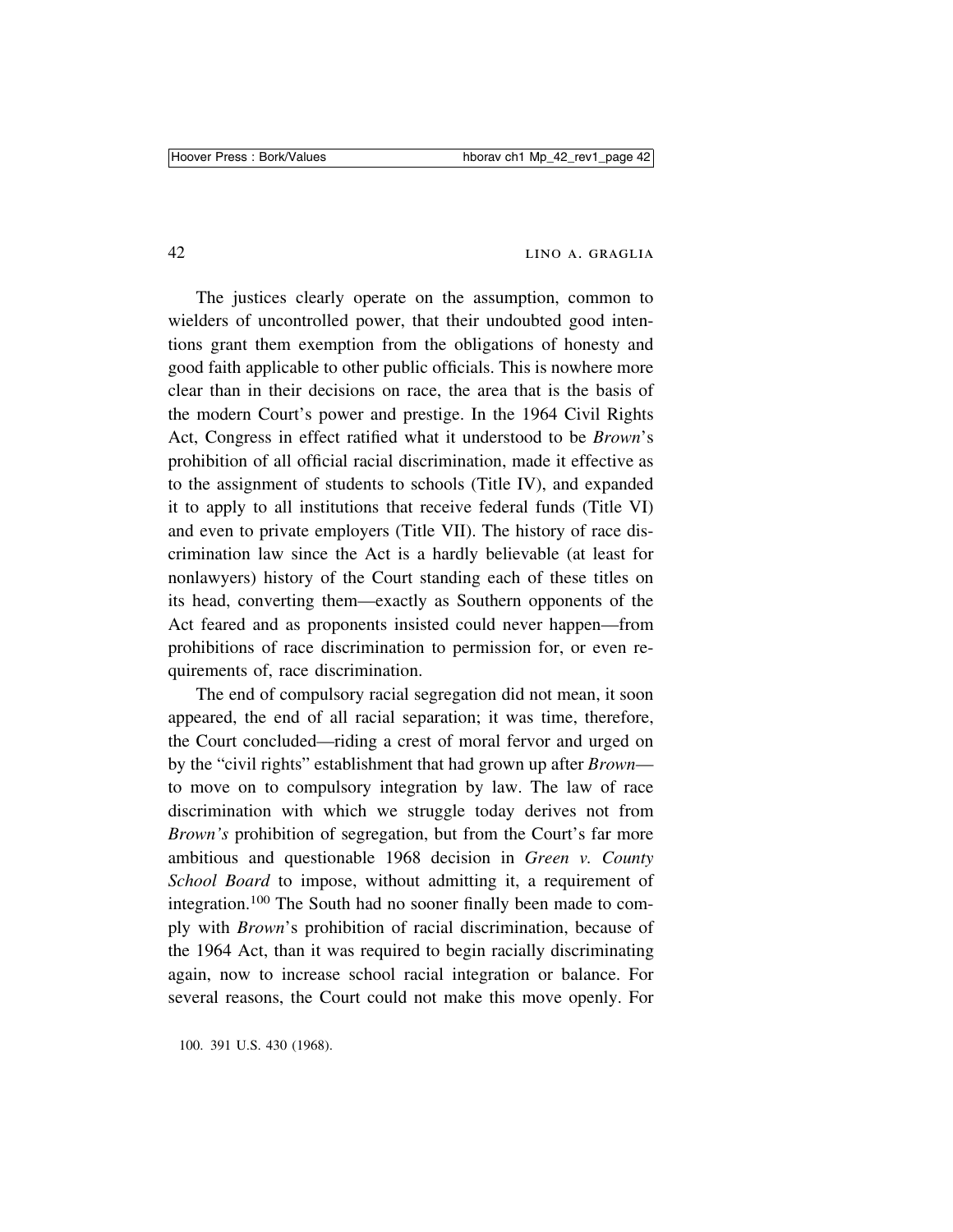one thing, it would be expected to explain the benefits of compulsory integration, something it has never attempted to do. More important, the requirement would have applied at once not just to the South but to the racial separation that exists in the school systems of all our major cities, which would have caused massive national resistance to the decision. The Court imposed it, instead, in the North and West one city or area at a time, which operated to avoid unified opposition. Perhaps most important, the Court would have had to overrule or at least qualify what everyone, including the Congress, understood to be the nondiscrimination principle of *Brown*—the last thing the Court wanted to do.

That the Court could not make the move to compulsory integration openly did not stop it from making the move. The Court explicitly denied that it was imposing a requirement of integration in *Green* but imposed the requirement nonetheless by holding unconstitutional a racially imbalanced school system that concededly had ended all racial discrimination. The only requirement, the Court insisted, was "desegregation," nothing more than the requirement of *Brown*. "Desegregation," however, now meant not ending but practicing racial assignment. To this day, the Court insists that there is no constitutional requirement of integration or racial balance—that one-race schools are not unconstitutional—even while ordering that students be bused across citywide school districts that, like Denver's, were never segregated, in order to increase racial balance.101 Rather than having to reverse *Brown*, the Court was thus able to wrap itself in the protective mantle of *Brown*, performing the feat, possible only for an institution both subject to no review and unscrupulous, of requiring racial discrimination in the name of prohibiting it. $102$  The restraining power of law—rules stated in words—is entirely dependent on the good faith of the

<sup>101.</sup> *Keyes v. School District*, 413 U.S. 189 (1973).

<sup>102.</sup> For a full discussion see Lino A. Graglia, *Disaster by Decree: The Supreme Court Decisions on Race and the Schools* (1976).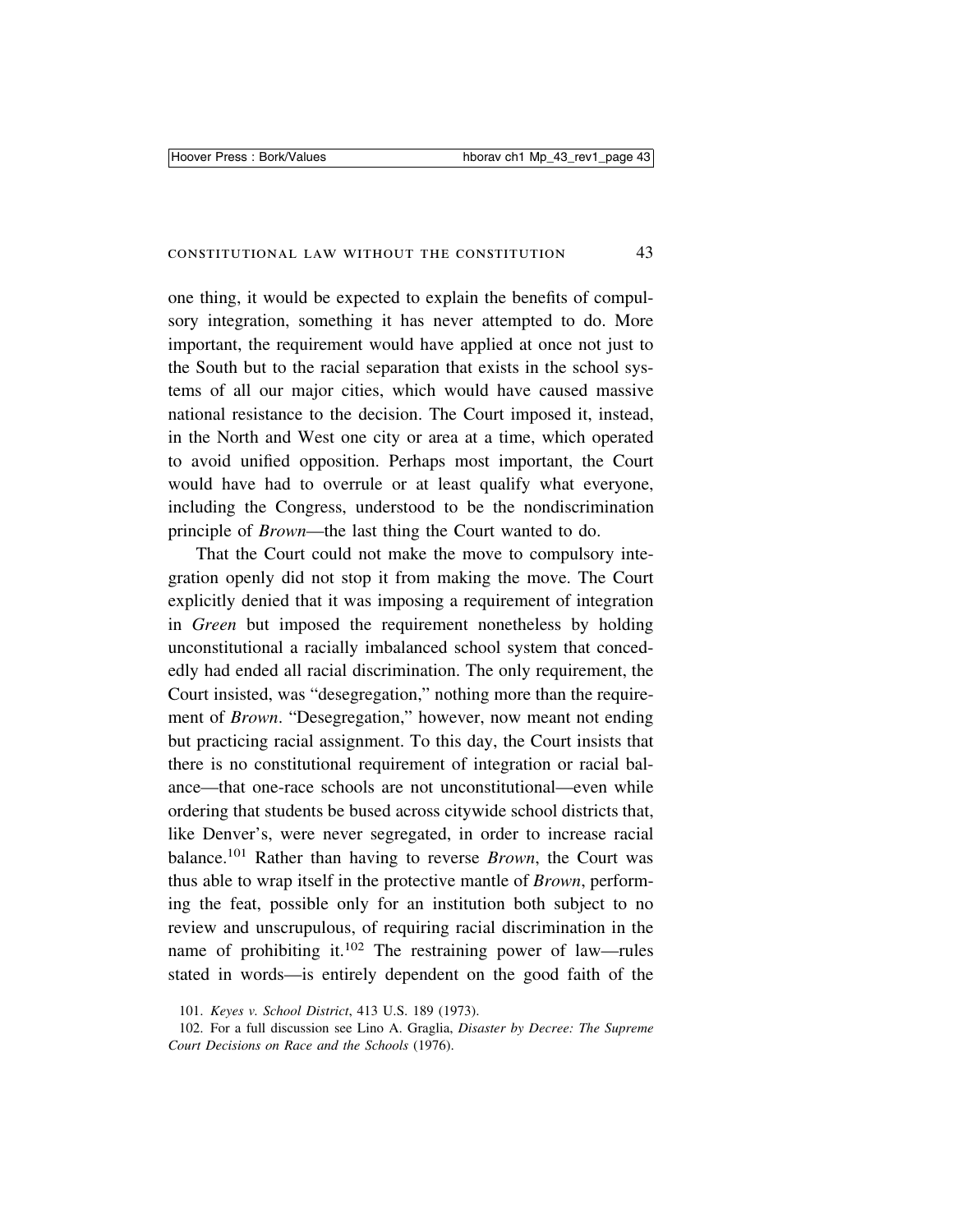interpreters of the words, and good faith has been entirely absent from many of the Court's decisions on race.

Chief Justice Warren Burger—newly appointed by President Nixon, who ran for president as an opponent of racial busing tried to get the Court to state honestly the meaning of "desegregation" and the "nonracial unitary system" that was supposedly the constitutional requirement. Justice Brennan successfully prevented the Court from doing so by arguing that for it to openly state that the actual constitutional requirement was not desegregation but simply integration "would, given the views of most whites, simply be impractical."<sup>103</sup> When honesty is impractical for the justices to achieve their objective, they can and do simply turn to its alternative. School boards would continue to be told that they were required to operate nonracial school systems, while at the same time being ordered to assign students to schools by race.

Another difficulty faced by the Court in imposing a requirement of school racial integration in the name of desegregation is that this requirement is precisely what Congress was most concerned to avoid in enacting Title IV of the 1964 Act. Opponents of Title IV insisted, correctly, that zealous judges and bureaucrats would not be satisfied with Congress's purpose to make *Brown*'s prohibition of segregation by law a reality, and would seek, instead, to move to forced integration. Senator Hubert Humphrey, floor manager of the bill in the Senate, dismissed their fears as "bogeymen and hobgoblins" and undertook to give opponents every assurance that what they feared could not happen.<sup>104</sup>

After all, Senator Humphrey pointed out, Title IV defines "desegregation" as "the assignment of students to public schools . . . without regard to their race," and in a seeming excess of

<sup>103.</sup> See Lino A. Graglia, *"When Honesty Is 'Simply . . . Impractical' for the Supreme Court: How the Constitution Came to Require Busing for School Racial Balance,"* 85 Mich. L. Rev. 1193 (1987). 104. 110 Cong. Rec. 6552 (1964).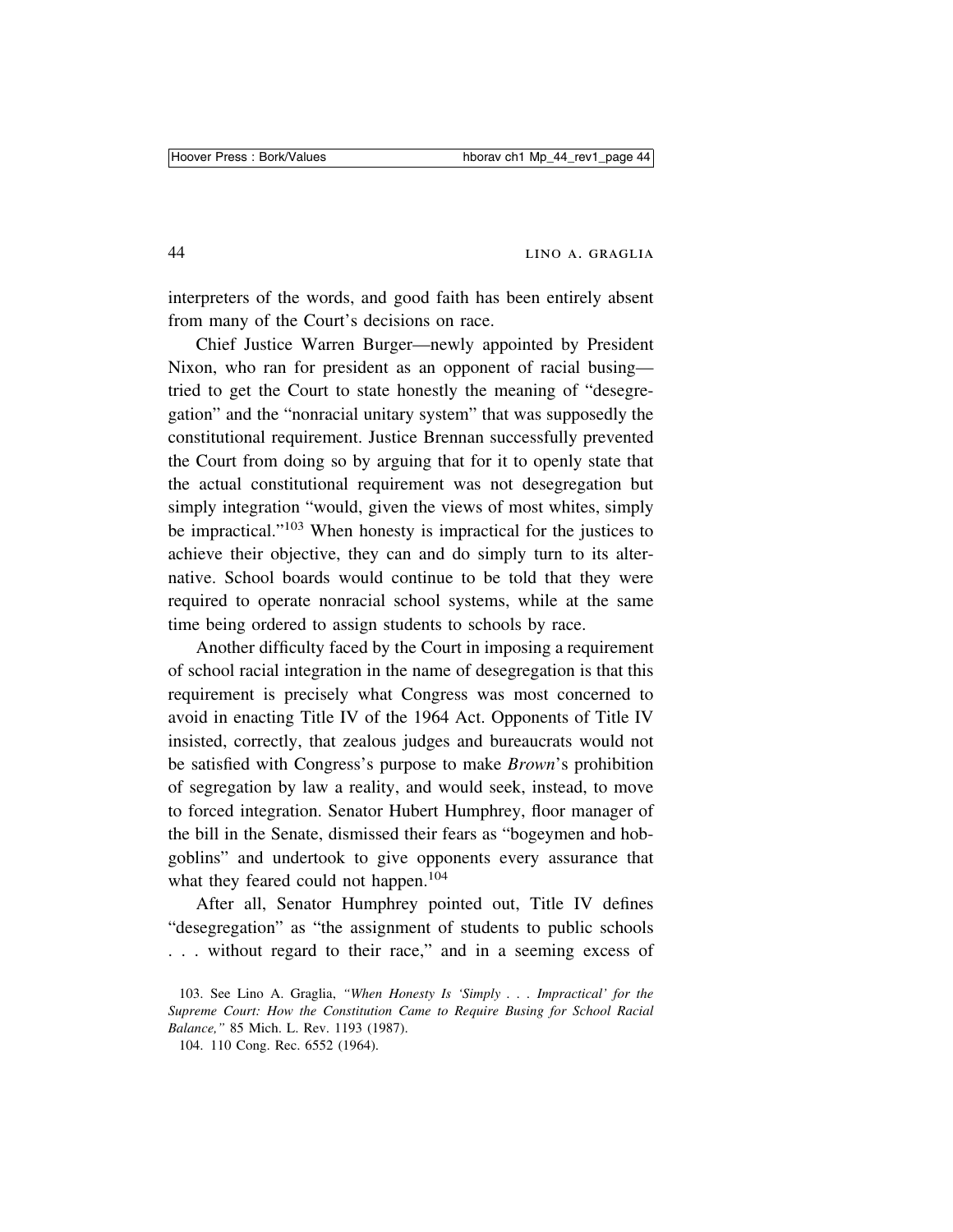caution, repeats that it "shall not mean the assignment of students to public schools in order to overcome racial imbalance."105 What could be clearer than that? The prohibition is then repeated twice more in Title IV.<sup>106</sup> As the ultimate assurance to skeptical southern senators, Senator Humphrey stated that Congress could not impose a requirement of busing for school racial balance even if it wanted to, because that would be a constitutional "violation, because it would be handling the matter on the basis of race and we would be transporting children because of race."107

All to no avail. In 1971 in *Swann v. Charlotte-Mecklenburg Board of Education*, a unanimous Court blandly asserted, with no citation to the Congressional Record, that the definition of "desegregation" as nonracial assignment, and not as assignment to overcome racial imbalance, was not meant to apply to the formerly segregated school systems of the South, the only place where, Congress thought, a requirement of desegregation could be applied.<sup>108</sup> As Senator Sam Ervin of North Carolina, considered the Senate's leading constitutionalist at the time, commented:

[T]he Congress decided to take no chances with the courts, so it put in something else that even a judge ought to be able to understand. It not only defined "desegregation," affirmatively, but also defined what "desegregation" is not. The Supreme Court adopted exactly the opposite interpretation of the meaning of the word "desegregation." . . . [T]he Supreme Court nullified this act of Congress by holding that Congress was a bunch of legislative fools.  $\ldots$ .  $^{109}$ 

#### In *Regents of the University of California v. Bakke*, the Court

- 105. 42 U.S.C. sec.202000c (2003), 78 Stat. 246.
- 106. 42 U.S.C. secs. 2000c-6(a)(2), 2000c-9 (2003), 78 Stat. 248, 249.
- 107. 110 Cong. Rec. 12717 (1964).
- 108. 402 U.S. 1 (1971).

109. "Busing of School Children, Hearings Before the Subcommittee on Constitutional Rights of the Committee on the Judiciary, United States Senate," 93d Cong. 2d Sess. [1974], 42–43.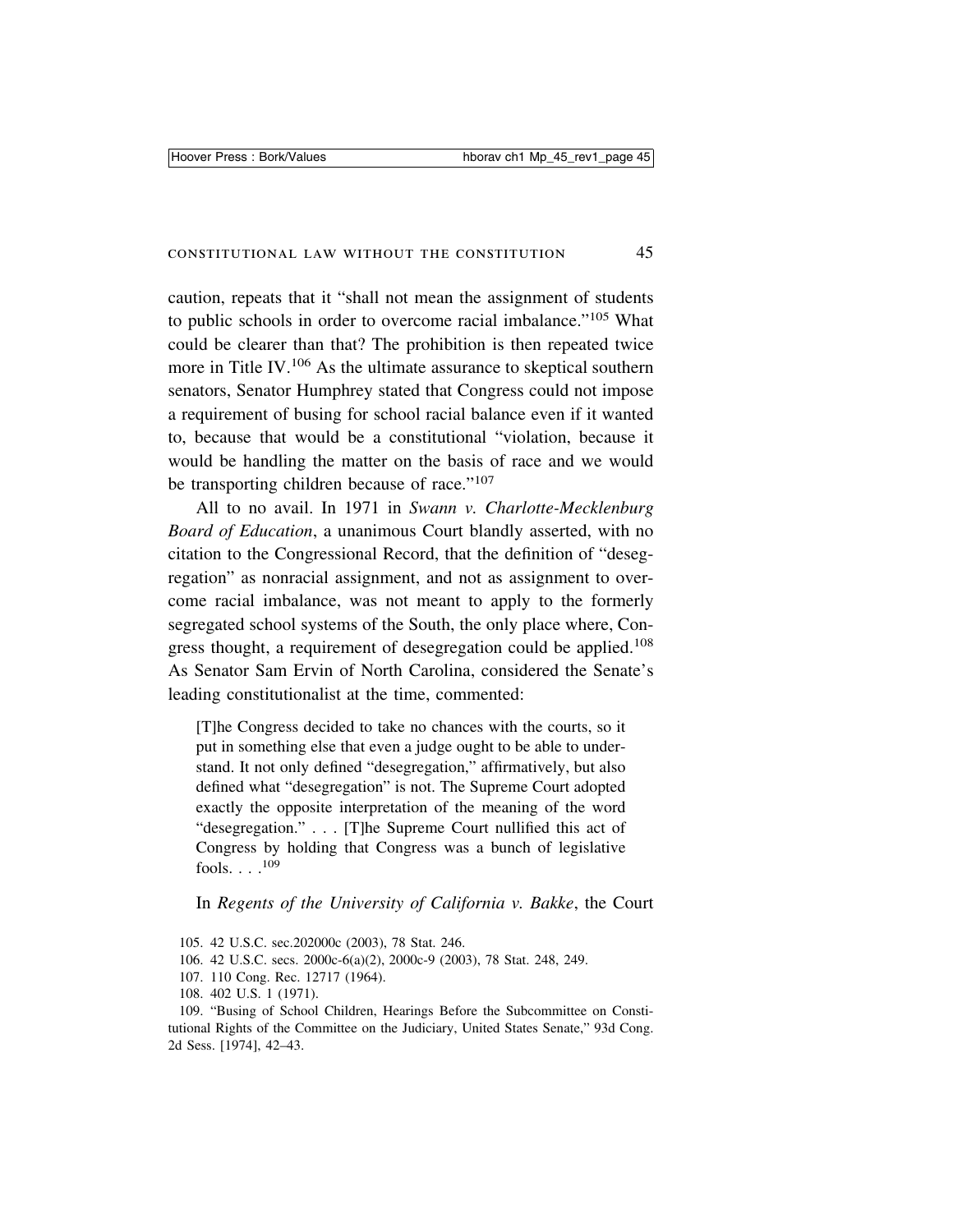similarly held that Title VI's prohibition of racial discrimination by institutions receiving federal funds was not violated by the practice—by a state university that received federal funds—of racially discriminating in granting or denying admission.<sup>110</sup> In *Griggs v. Duke Power Co.*, a unanimous Court effectively converted Title VII's prohibition of racial discrimination into a requirement of discrimination by holding that Congress meant to forbid an employer's use of such ordinary employment criteria as a verbal test or a high school education when the effect was to disproportionately disqualify blacks.<sup>111</sup> In fact, Congress had specifically considered the issue, and made it clear that employers acting in good faith were free to set qualifications as high as they wished regardless of disproportionate racial effects.112 It is unlikely that any public officials other than Supreme Court justices could engage in comparable acts of malfeasance and bad faith without being subject to serious sanction.

"[N]o one—absolutely no one," not even the president, Special Prosecutor Leon Jaworski proudly asserted, when President Nixon was forced to succumb to a Supreme Court order that he release his infamous tapes, "is above its law."<sup>113</sup> A more accurate statement of what the incident illustrated would be that even the president is subject to the Supreme Court. But to whom, Jaworski unfortunately did not go on to inquire, is the Supreme Court subject? No one issues orders to it or reverses its decisions, and espe-

112. Senators Case and Clark, co-managers of the bill that became Title VII, stated in an authoritative memorandum that Title VII "expressly protects the employer's right to insist that any prospective applicant, Negro or white, must meet the applicable job qualifications," 110 Cong. No. 7247 (1964), and in an earlier memorandum, "There is no requirement in Title VII that the employer abandon bona fide qualification tests where . . . members of some groups are able to perform better on those tests than members of other groups." 110 Cong. Rec. 7213 (1964).

113. Leon Jaworski, *The Right and the Power* 279 (1976).

<sup>110. 438</sup> U.S. 265 (1978).

<sup>111. 401</sup> U.S. 424 (1971).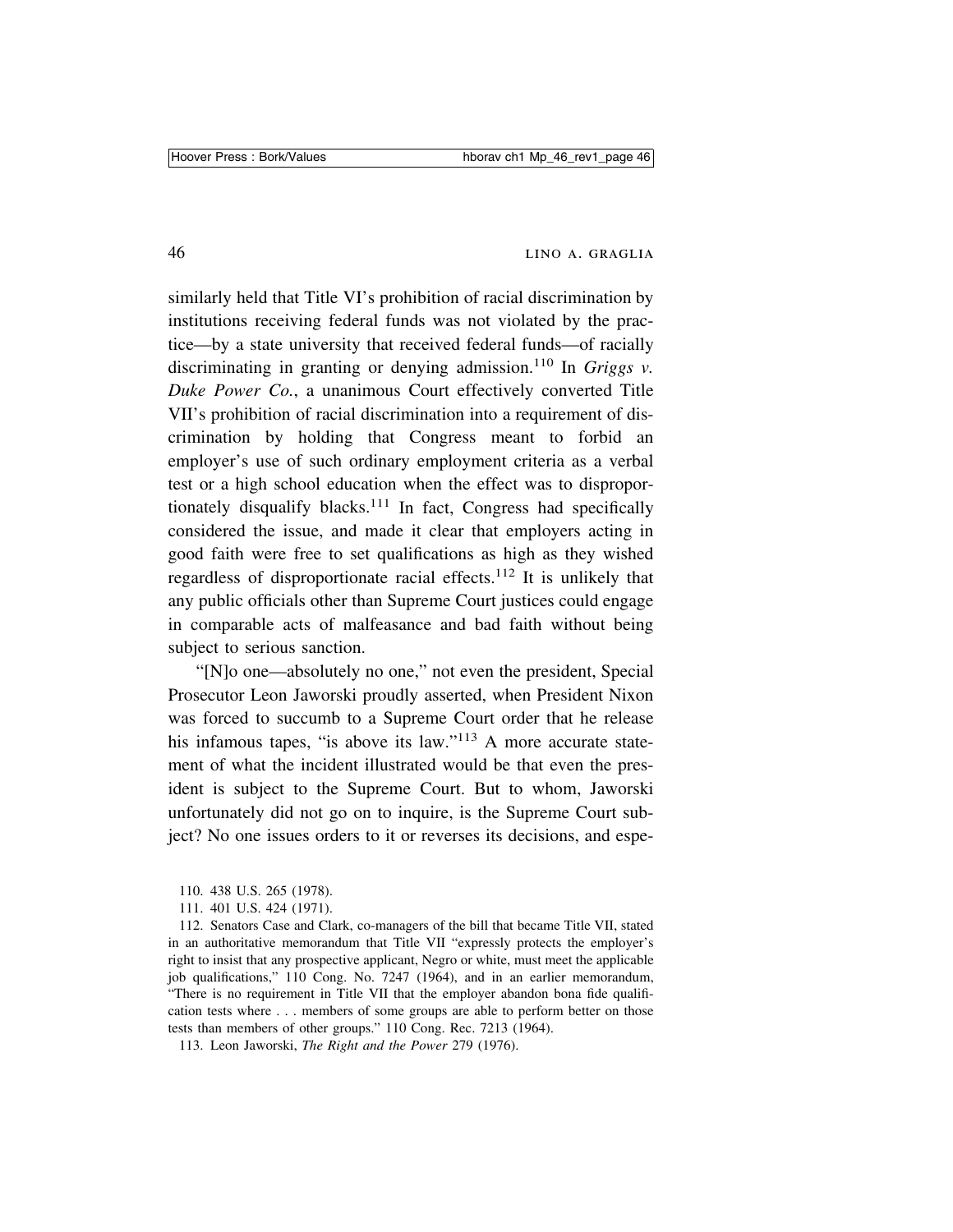cially in constitutional cases, it is not only above the law but its decisions, it insists, are the law.<sup>114</sup>

Bishop Hoadly famously pointed out to the King of England in 1717 that "[w]hoever hath an absolute authority to interpret any written or spoken laws, it is he who is truly the lawgiver, to all intents and purposes, and not the person who first spoke or wrote them." Charles Evans Hughes, later chief justice, made the same point in a speech in 1907: "We are under a Constitution, but the Constitution is what the judges say it is."115 Which is to say, of course, that we are under only the Court, and the Court is under no one. Power without accountability is the definition of tyranny, and even good people when made tyrants take on characteristics of tyrants. Tocqueville has been proven correct in that the Supreme Court is not the least, as Hamilton argued, but the most dangerous branch of the national government, such that if it "is ever composed of imprudent or bad men, the Union may be plunged into anarchy or civil war,"116 which, of course, is exactly what happened.

## The Means of Limiting the Supreme Court's Power

The means of limiting the power of the Supreme Court and returning the nation to the constitutional plan of democratic federalism clearly exist in theory. The justices, after all, number only nine and control, as Hamilton pointed out in defense of judicial review, neither the sword nor the purse, implying that those who do may use them, if need be, to control the Court. Finding the will to use them is another matter. Most Americans and, apparently even more so,

<sup>114.</sup> *See, e.g.*, *Cooper v. Aaron*, 358 U.S. 1 (1958) ("the federal judiciary is supreme in the exposition of the Constitution," and the Court's interpretation of the Constitution "is the supreme law of the land").

<sup>115.</sup> Quoted in Jesse H. Choper et al., *The American Constitution* 1, 8 (9th ed., 2001).

<sup>116.</sup> *Supra*, p. 1.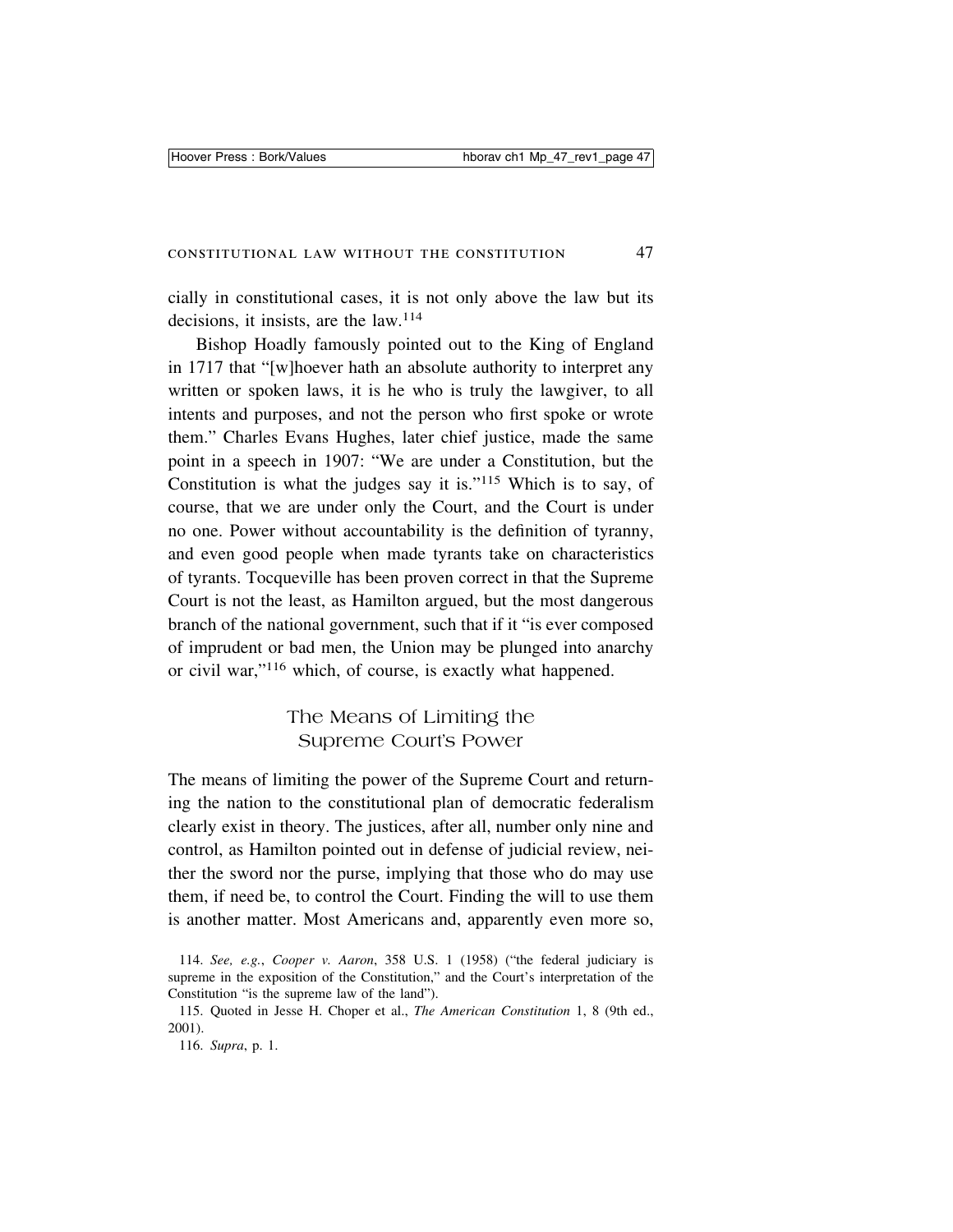#### 48 lino a. graglia

their political leaders have become so thoroughly accustomed or resigned to leaving basic social policy decisions to the Court that it seems to have become part of the natural order and taken on aspects of a religious faith. The Constitution is our holiest scripture, but rather than therefore fiercely defending it against the Court's desecrations, we have allowed ourselves to accept the Court as its oracle. Liberal legal academia has largely succeeded in establishing that blunt criticism of the Court is an attack on both judicial independence and—like noting the emperor's nakedness—a necessary public faith. The result is that we have allowed a handful of electorally unaccountable public officials, acting in the name of protecting our constitutional rights, to deprive us of our most important right, the right of self-government.

If the Court's decisions on, for example, abortion (converting an issue that was being peacefully settled on a state-by-state basis, generally in favor of liberalization, into an intractable issue inflaming national politics) or forced busing (devastating the nation's public school systems at the cost of billions of dollars for no benefit) were not enough for the people to demand and for Congress to take action to curb the Court's power, it is hard to see what could be.117 Democracy is not self-preserving; it can be ended by popular vote or, as here, by the failure of elected representatives to protest as issue after issue of basic social policy is removed from their control. The crux of the problem, as already noted, is that the cultural elite distrusts and fears popular rule, much preferring rule by the Court; and the elite dominates communication and education.

Justices can, of course, be impeached, which Hamilton saw as a "complete security" against misuse of the power of judicial

<sup>117.</sup> In carrying out a single federal district judge's orders, billions of dollars were spent on Kansas City, Missouri's school system alone. See *Missouri v. Jenkins*, 515 U.S. 70 (1995). How much would a federal judge have to order spent, one must wonder, before he met resistance—ten billion, one hundred billion?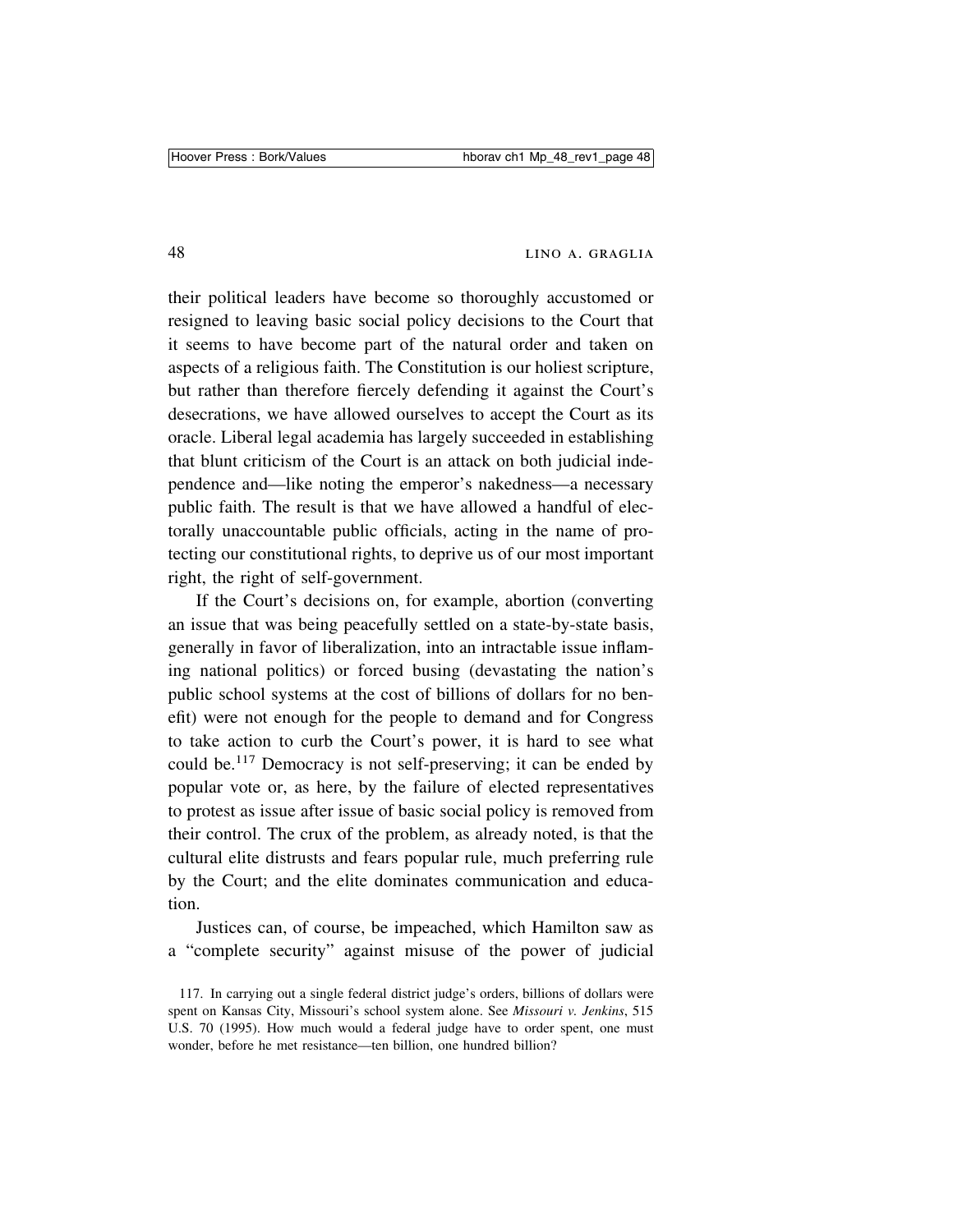review. Sufficient ground for impeachment, as then Representative Gerald Ford said about the attempted impeachment of Justice Douglas, is "whatever a majority of the House of Representatives considers [it] to be,"118 Congress apparently having on this, if on little else, the last word. A justice's demonstrable deliberate dishonesty in the performance of judicial duty would, in a system insisting on judicial integrity, be grounds enough. By this standard, very few justices of the past fifty years would not have had short careers. It would seem that the justices can hardly be impeached, however, for continuing to do—though at an accelerating pace what they have always been known and permitted to do; they must at least be given notice that a certain minimum level of integrity will be required from now on. In any event, impeachment is a crude, disputable, and unseemly means of remedying judicial misbehavior.

The Constitution provides that the Supreme Court exercise appellate jurisdiction subject to "such Exceptions and under such Regulations as the Congress shall make."119 Theoretically, Congress could use this power to virtually take the Court out of the business of manufacturing constitutional law, leaving it with only the very limited original jurisdiction granted it by the Constitution. Attempting to limit the Court's power by laws restricting its jurisdiction is subject, however, to the Catch-22 problem that the constitutionality of the laws will itself be subject to judicial review, with the result that the attempt will be successful only to the extent that the Court permits.<sup>120</sup> Use of the power would also leave the Court's activist rulings of unconstitutionality standing and very likely to be followed by other courts. Congress can presumably also limit the jurisdiction of the lower federal courts, which it cre-

<sup>118. 116</sup> Cong. Rec. 11, 913 (1970).

<sup>119.</sup> U.S. Const. art. III, sec.202.

<sup>120.</sup> And the Court has not always permitted it, even though the power has been very rarely used. See *United States v. Klein*, 80 U.S. 128 (1972).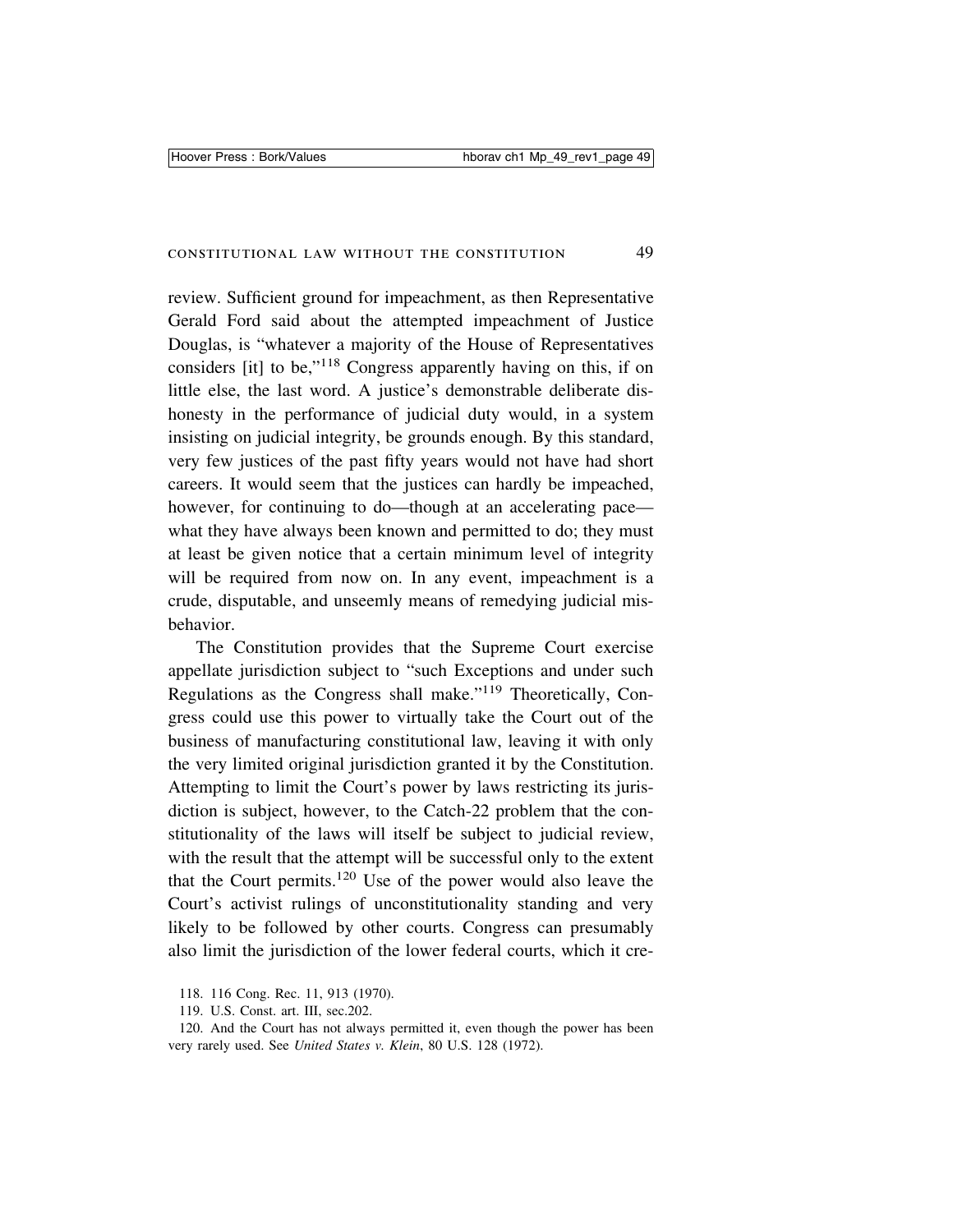ated by statute, but state courts—often at least as activist as the Supreme court—would remain, subject only to such controls as are available to state legislatures.

Congress's use of the jurisdiction-limiting power also has an unfortunate aspect of seeming to win the game by silencing the umpire. The restrictions on abortion and pornography and statesponsored prayer in schools will be no less unconstitutional, protestors will insist—*e pur se muove* ("and still it moves" legend has Galileo saying when forced to renounce the heliocentric planetary theory)—simply because the Court can no longer declare them so. Despite these problems and although the power has been used so infrequently that its scope is uncertain and disputed, it remains an extremely important power. The Court will surely feel compelled, in the face of a revived and determined Congress, to uphold at least some carefully drafted measures. Any actual exercise of the power by Congress would have the extremely valuable effect, apart from what it actually does, of advising the Court that Congress has at last become seriously concerned with the Court's usurpation of legislative authority and has mustered the political will to do something about it.

Finally, the Court's power can be limited in various ways by a constitutional amendment, even though amendments, too—short of one abolishing judicial review—would be subject to the Court's interpretation. The United States Constitution is, however, exceedingly difficult to amend, perhaps the most difficult of any developed nation's. An amendment must be proposed by a vote of at least two-thirds of each house of Congress or at least two-thirds of the states meeting in a convention and, in either case, then ratified by three-quarters of the states.<sup>121</sup> Disapproval by one-third plus one of the members of either House of Congress or by one legislative body in one-quarter plus one of the states would be sufficient to defeat it. The amendment process does very little to reconcile gov-

121. U.S. Const. art. V.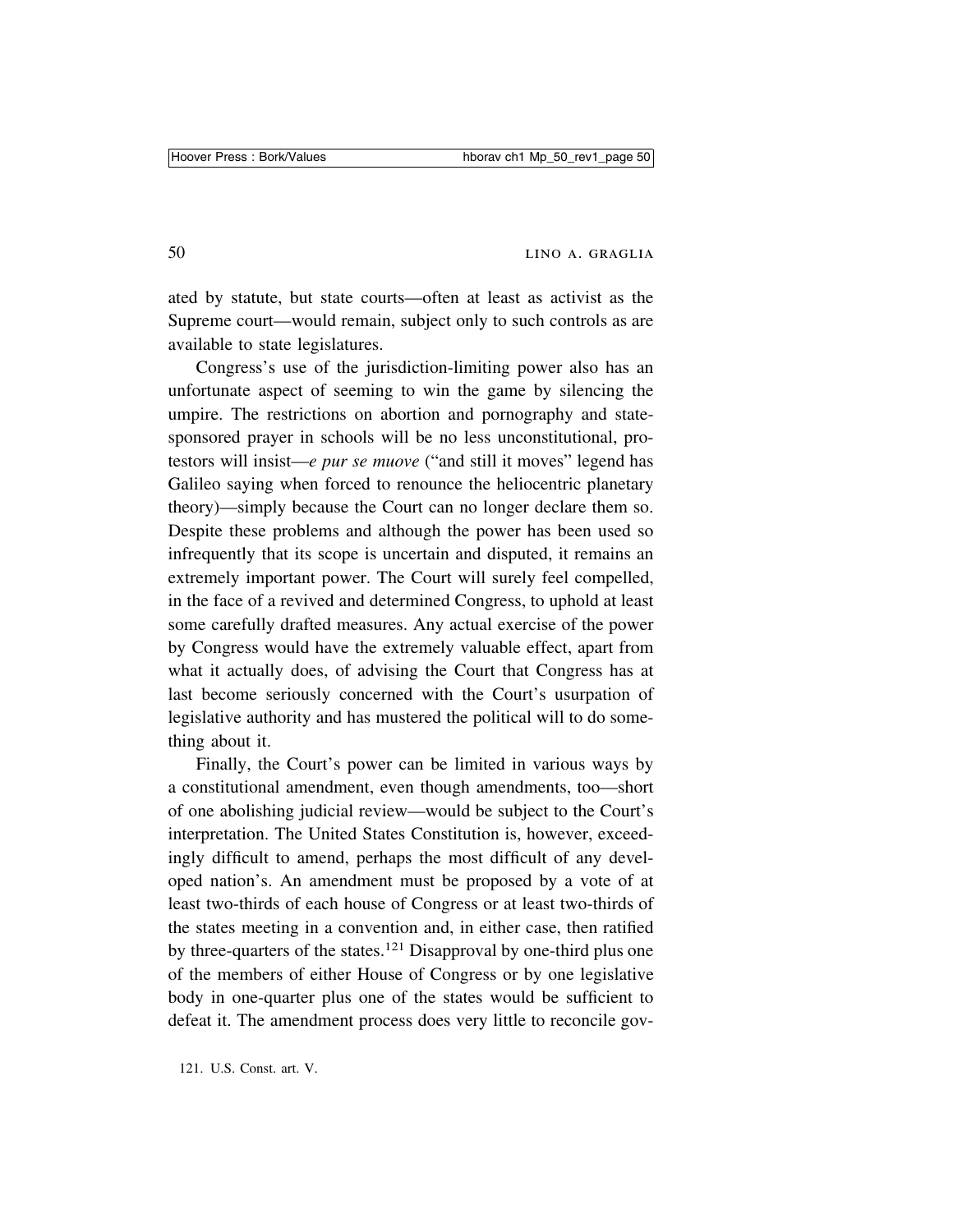ernment by judges with democracy. It was apparently thought that its use would rarely be necessary, but the framers could not have foreseen that the result would be a system of government by judges who can be highly confident that their decisions, no matter how harmful and unwanted by the people, will not be overturned.

A frequently suggested amendment would eliminate life tenure for Supreme Court justices, limiting their terms of office to, for example, twelve or sixteen years. The result would be to ensure or nearly ensure that each newly elected president made one or more appointments to the Court. President Bush has not yet made an appointment to the Court; President Clinton, like President Reagan, during two terms in office was able to make only two. Along with life tenure, the robe today seems to confer longevity, and few justices do not exhaust it; presidents leave office after four or eight years while their appointees to the Court remain over three or four decades. Lifetime judicial tenure may have had more to be said for it when the average life span was forty or fifty years. The present Court has remained unchanged in membership for over ten years.

Other suggestions include selecting the justices by election, usually for a fixed term, rather than by appointment, and requiring that rulings of unconstitutionality be by a unanimous, or at least more than majority, vote. These, like almost any amendment seeking to limit the power of the Court, are likely to be highly beneficial, if only because they at least demonstrate a popular and political awareness that there is a problem needing correction and a willingness to act. The same may be said of proposed amendments to overturn particular Supreme Court rulings of unconstitutionality. The Court's decision that public burning of the American flag is constitutionally protected "speech," for example, may not be among its most socially harmful decisions, but overturning it by constitutional amendment would, again, at least provide a much needed demonstration that the Court need not on every issue have the last word.

None of these proposed amendments would, however, address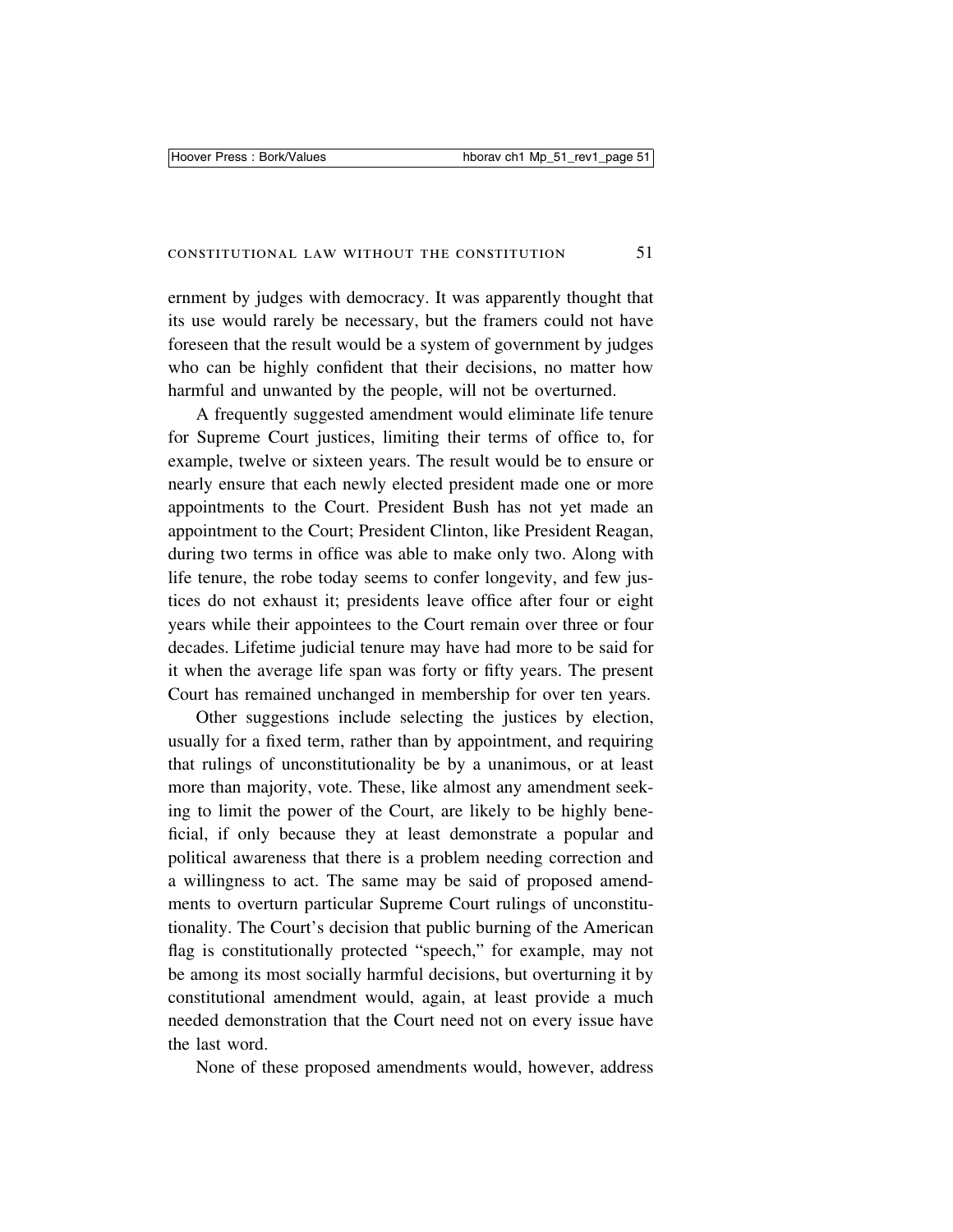the root problem of judicial review. Electing justices and limiting their term of office would not eliminate the Court's policymaking power or its inconsistency with the constitutional scheme, though success in obtaining an amendment would no doubt cause the justices, at least at first, to be more cautious in its exercise. It is conceivable, however, that having only a limited term of office, appointed or elected, might be seen by some justices as all the more reason to act quickly and decisively while they can. Requiring a supermajority or even unanimous vote for rulings of unconstitutionality should reduce, but would certainly not eliminate, unjustifiable invalidations. The dishonest and indefensible *Green* and *Swann* decisions, for example (as well as *Griggs*, a statutory case) were decided unanimously.

Robert H. Bork has made the valuable suggestion of a constitutional amendment authorizing Congress to overturn Supreme Court constitutional decisions by a supermajority vote. This would undoubtedly be a significant limitation on the Court's power, as it would create a realistic possibility of elected legislators having the last word on fundamental social policy issues, a minimum requirement of democratic government. Because it is much easier to defeat than to enact legislation, however, the Court would as a practical matter still often have the last word, and all the more so, of course, to the extent that more than a majority vote in Congress is required. The amendment would nonetheless make so great an improvement in our present situation that it should be fully and enthusiastically supported by opponents of rule by the Court, especially in the very unlikely event that it should appear to have any chance of being adopted.

The surest and most complete—and therefore least likely to be adopted—response to the usurpation of legislative power by judges is, of course, a constitutional amendment simply abolishing judicial review. The result would be to return the nation to the experiment in popular self-government with which it began and make a strong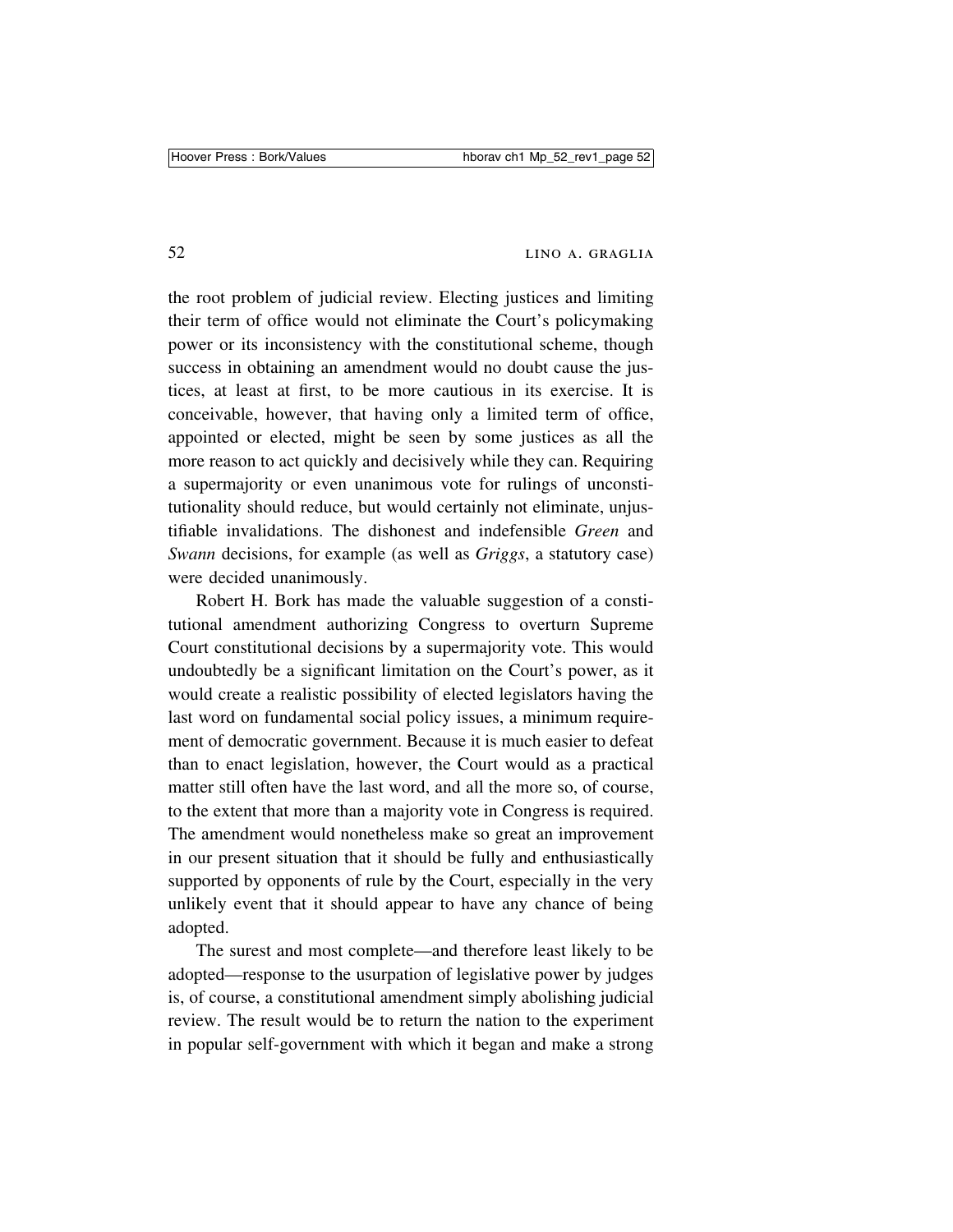statement of renewed self-confidence by the American people in their ability to govern themselves without the guidance, supervision, and permission of their supposed moral and intellectual superiors. All that is needed to support the move is agreement with Churchill that imperfect as democracy may be, it is less so than all the other forms of government that have been tried. Whatever the best form of government, surely government by majority vote of nine unelected, life-tenured lawyers pretending to interpret the Constitution is one of the worst.

A much less drastic constitutional amendment, fortunately, is likely to be almost as effective and more difficult to oppose. As noted above, it is not judge-enforced constitutionalism, as such, but judicial activism, rulings of unconstitutionality not based on the Constitution, that gives the Court its ruling power. Whatever might be said for real constitutionalism—judicial enforcement of meaningful constitutional provisions—as an aid to or improvement on democracy, there would seem to be nothing to be said for constitutionalism without the Constitution, for treating constitutional provisions as meaningless except as transfers of policymaking power to judges.

Because the Court's activism is very largely based on what the Court has made of the Fourteenth Amendment—rendering the due process and equal protection clauses empty vessels into which it can pour any meaning—a very large part of the answer to the problem of rule by the Court would be simply to return the Fourteenth Amendment to its intended meaning or to give it any specific meaning. If Representative Thaddeus Stevens, leader of the Radical Republicans in the House, and other proponents of full legal equality for the newly freed blacks had had their way, the Fourteenth Amendment would have simply prohibited all official racial discrimination. Concern that such an amendment would not be ratified (and would lead to the defeat of Republicans in the coming election), because of northern opposition to giving blacks the right to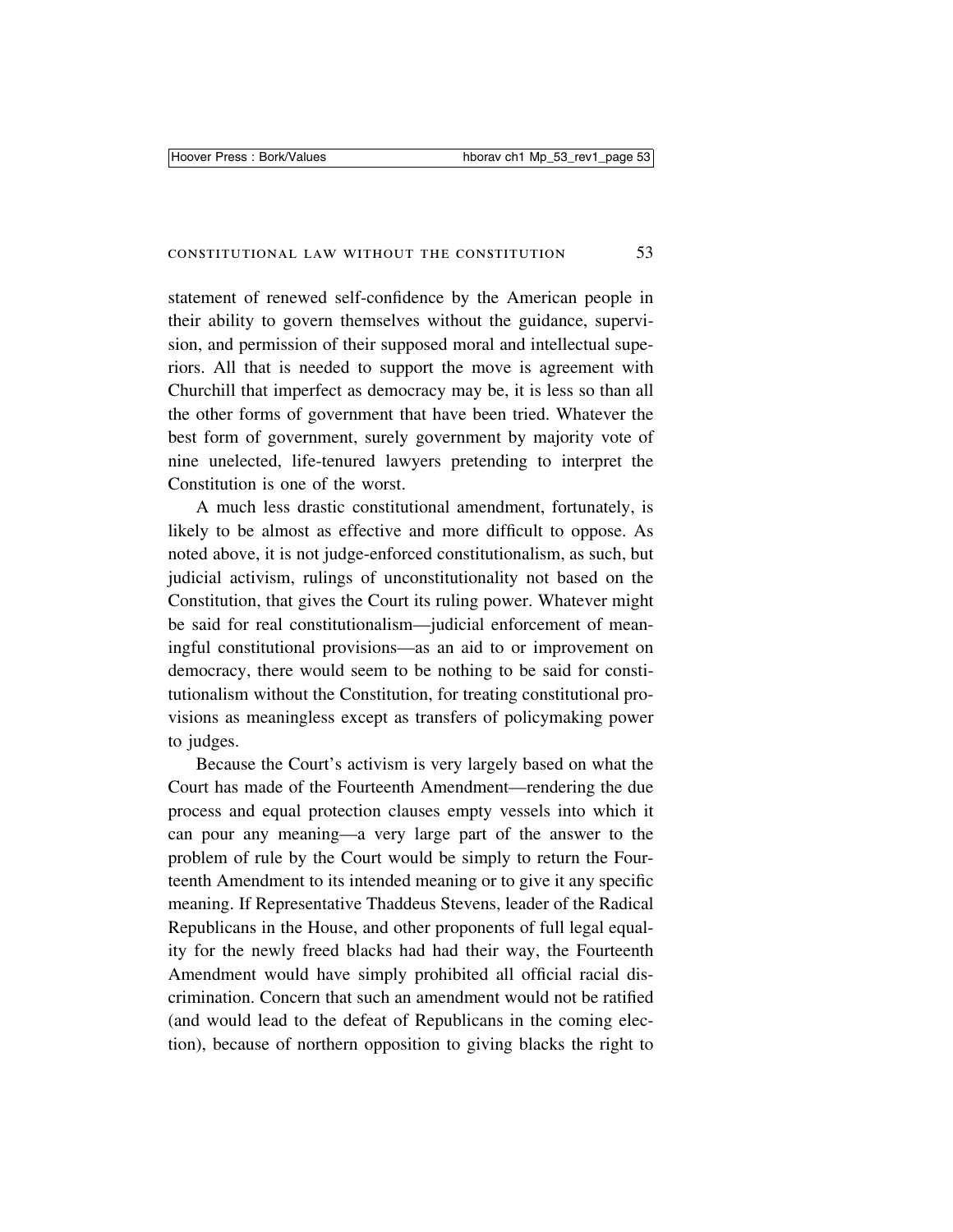vote, resulted in rejection of the proposal and in adoption instead of the first section of the Fourteenth Amendment in its present, much more elaborate form.<sup>122</sup> If interpreted to mean what it was intended to mean, it would, as noted above, guarantee blacks basic "civil" (but not "political") rights. The right to vote was granted to blacks, however, two years later with the adoption of the Fifteenth Amendment, effectively abolishing the civil-political distinction. There is much to be said, therefore, for returning the Fourteenth Amendment to the clear, appealing, and easily administratable meaning that Representative Stevens intended, a simple prohibition of all official racial discrimination. This is the interpretation the Court adopted in one of its earliest and most important decisions under the amendment.<sup>123</sup>

Returning the Fourteenth Amendment to a specific meaning would very largely end extraconstitutional judicial review and, therefore, rulings of unconstitutionality against state laws. Doing so should be easy to support, and difficult to oppose, on the ground that if it is constitutionalism we truly want, not government by judges, it is necessary to have a Constitution with meaning. The Supreme Court would still be able in theory to enforce its imaginative interpretations of the first eight amendments against federal law, but Congress would be much more likely to assert itself if it became nearly the sole victim of the Court's interventions. The Court, too, would undoubtedly find reasons for restraint in the face of a demonstrated public resolve to limit judicial power by reestablishing a Constitution with meaning.

In sum, if opponents of government by judges should ever gain sufficient political strength to obtain a constitutional amendment, they should not use it merely to tinker with the method of selecting Supreme Court justices or of deciding their term of office or with

<sup>122.</sup> *See, e.g.*, Charles Fairman, *Reconstruction and Reunion: 1864–1888, Part One* 7 (1971).

<sup>123.</sup> *Strauder v. West Virginia*, 100 U.S. 303 (1879).